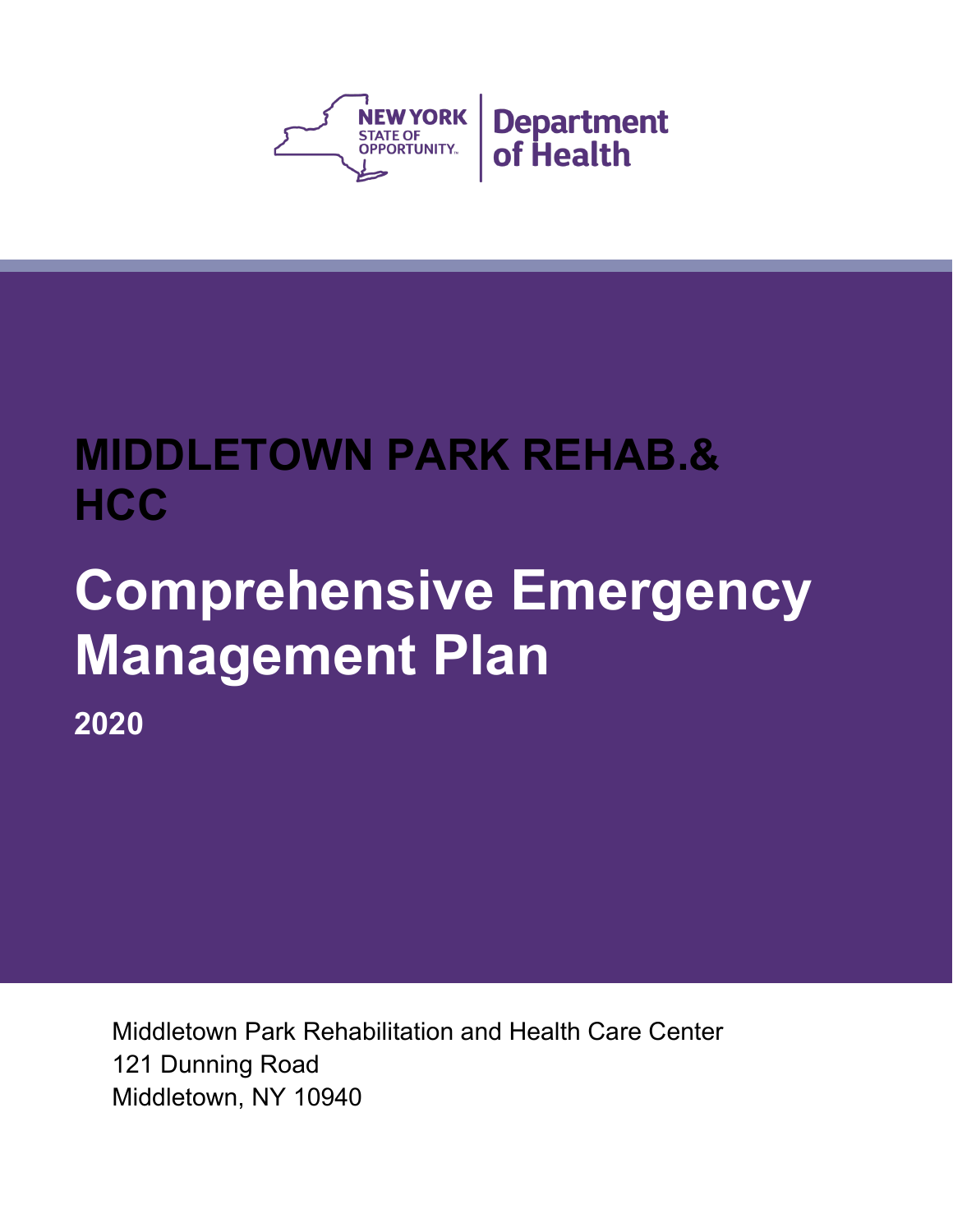## <span id="page-1-0"></span>**Instructions**

The NYSDOH Comprehensive Emergency Management (CEMP) Template is a tool to help facilities develop and maintain facility-specific CEMPs. For 2020, Appendix K has been updated to include guidance and formatted to provide a form to comply with the new requirements of Chapter 114 of the Laws of 2020 for the development of a Pandemic Emergency Plan (PEP).The plan template is designed to help facilities easily identify the information needed to effectively plan for, respond to, and recover from natural and man-made disasters. All content in this template should be reviewed and tailored to meet the needs of each facility.

Refer to *Part 1 – Instructions* for additional information about completion of this template.

Refer to *Part 3 – Toolkit* for supplementary tools and templates to inform CEMP development and implementation.

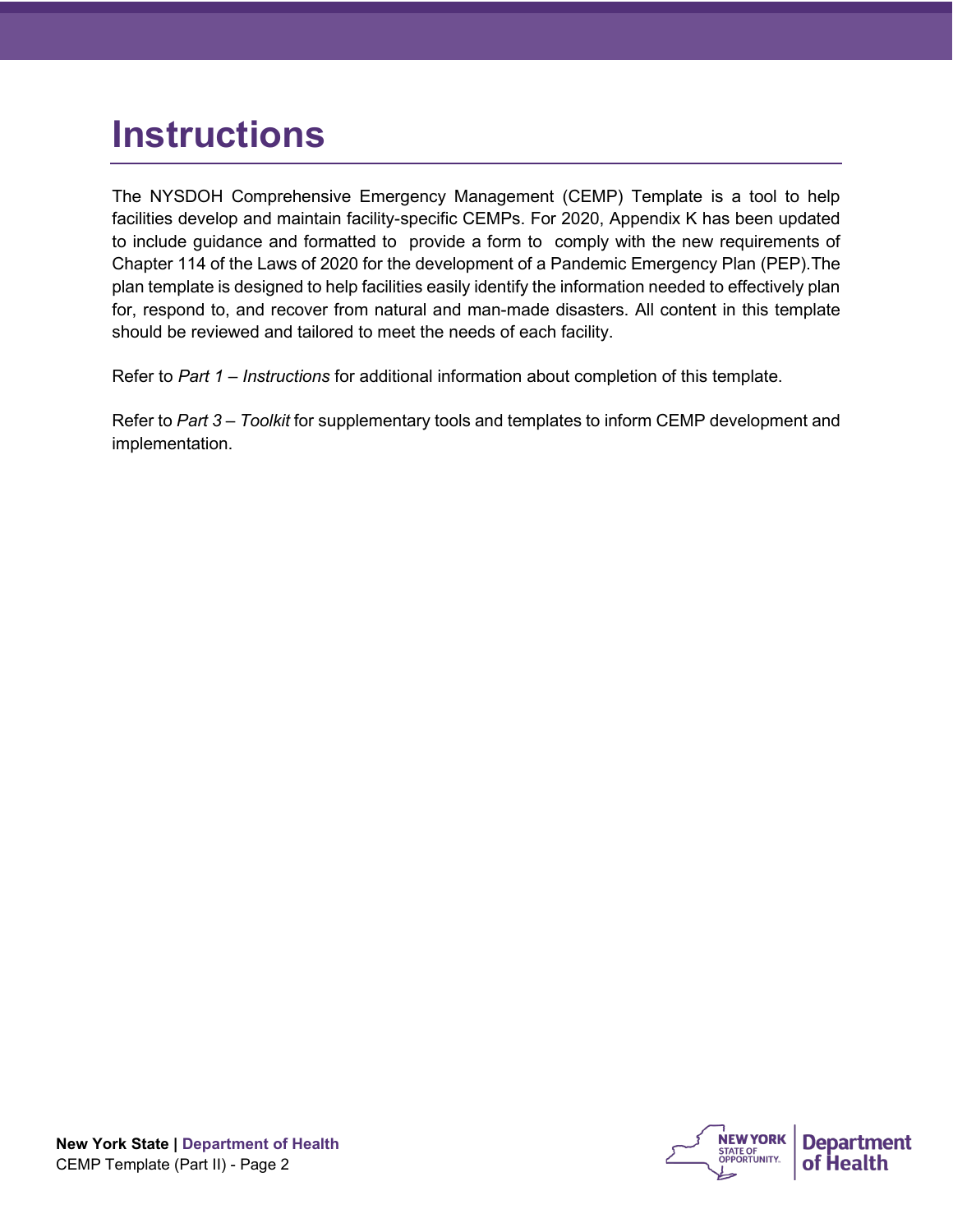## <span id="page-2-1"></span>**Emergency Contacts**

The following table lists contact information for public safety and public health representatives for quick reference during an emergency.

#### **Table 1: Emergency Contact Information**

| <b>Organization</b>                                                        | <b>Phone Number(s)</b>     |
|----------------------------------------------------------------------------|----------------------------|
| <b>Local Fire Department</b>                                               | 845-895-3729               |
| <b>Local Police Department</b>                                             | 845-692-6757               |
| <b>Emergency Medical Services</b>                                          | 845-561-5698; 845-342-9977 |
| <b>Fire Marshal</b>                                                        | 845-374-1900               |
| <b>Local Office of Emergency Management</b>                                | 845-615-0400               |
| <b>NYSDOH Regional Office (Business Hours)<sup>1</sup></b>                 | 914-654-7000               |
| <b>NYSDOH Duty Officer (Business Hours)</b>                                | 866-881-2809               |
| <b>New York State Watch Center (Warning Point)</b><br>(Non-Business Hours) | 518-292-2200               |



<span id="page-2-0"></span><sup>1</sup> During normal business hours (non-holiday weekdays from 8:00 am – 5:00 pm), contact the NYSDOH Regional Office for your region or the NYSDOH Duty Officer. Outside of normal business hours (e.g., evenings, weekends, or holidays), contact the New York State Watch Center (Warning Point).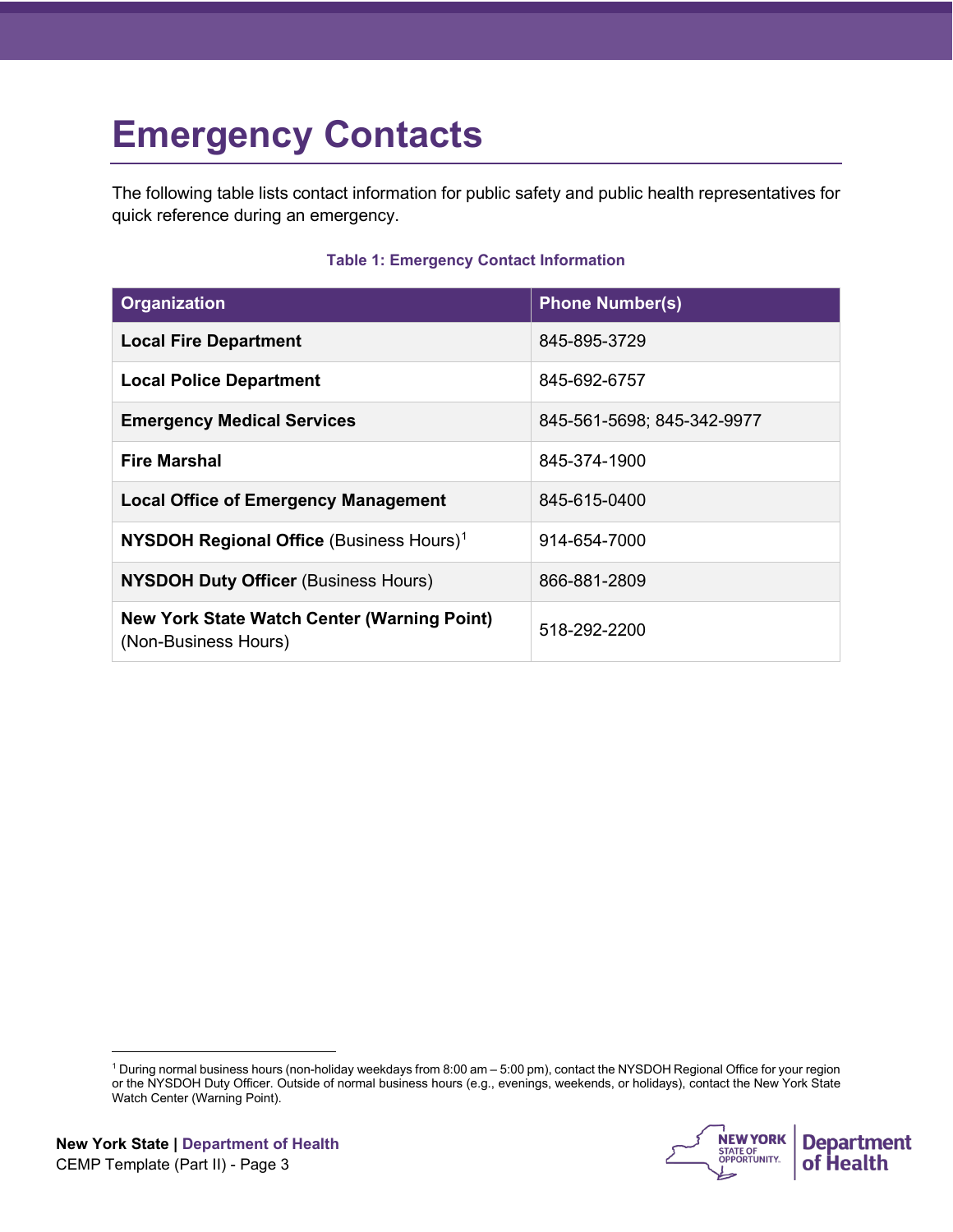## <span id="page-3-0"></span>**Approval and Implementation**

This Comprehensive Emergency Management Plan (CEMP) has been approved for implementation by:

QAPI/EPP Committee 8.28.2020 Middletown Park Rehabilitation and HCC



**New York State | Department of Health** CEMP Template (Part II) - Page 4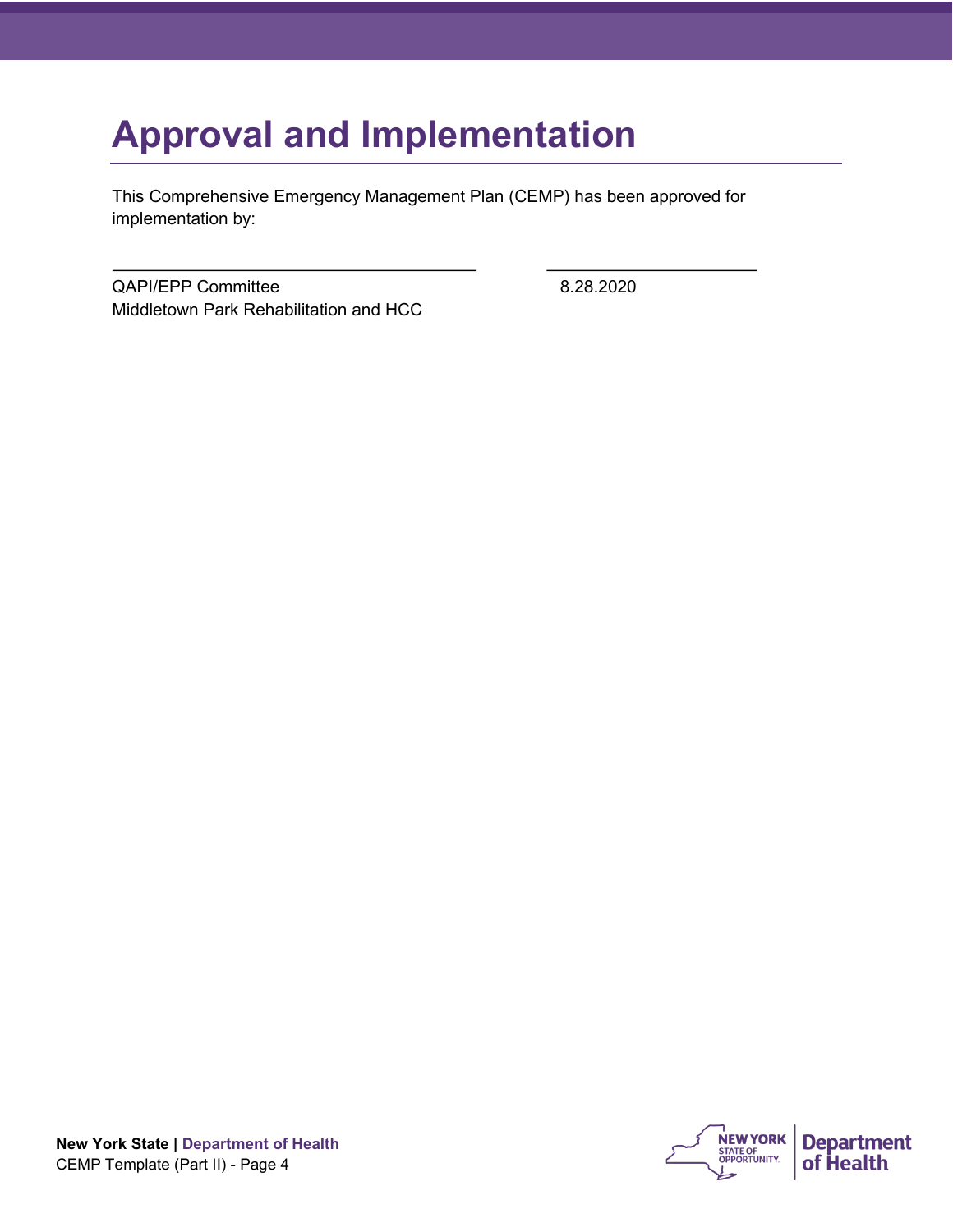## <span id="page-4-0"></span>**Record of Changes**

#### **Table 2: Record of Changes**

| <b>Version</b><br># | <b>Implemented</b><br><b>By</b> | <b>Revision</b><br><b>Date</b> | <b>Description of Change</b>                            |
|---------------------|---------------------------------|--------------------------------|---------------------------------------------------------|
| 1.0                 | <b>EPP Committee</b>            | September 15, 2020             | <b>CEMP Template</b><br>completed with facility<br>plan |
|                     |                                 |                                |                                                         |
|                     |                                 |                                |                                                         |
|                     |                                 |                                |                                                         |
|                     |                                 |                                |                                                         |
|                     |                                 |                                |                                                         |
|                     |                                 |                                |                                                         |
|                     |                                 |                                |                                                         |
|                     |                                 |                                |                                                         |

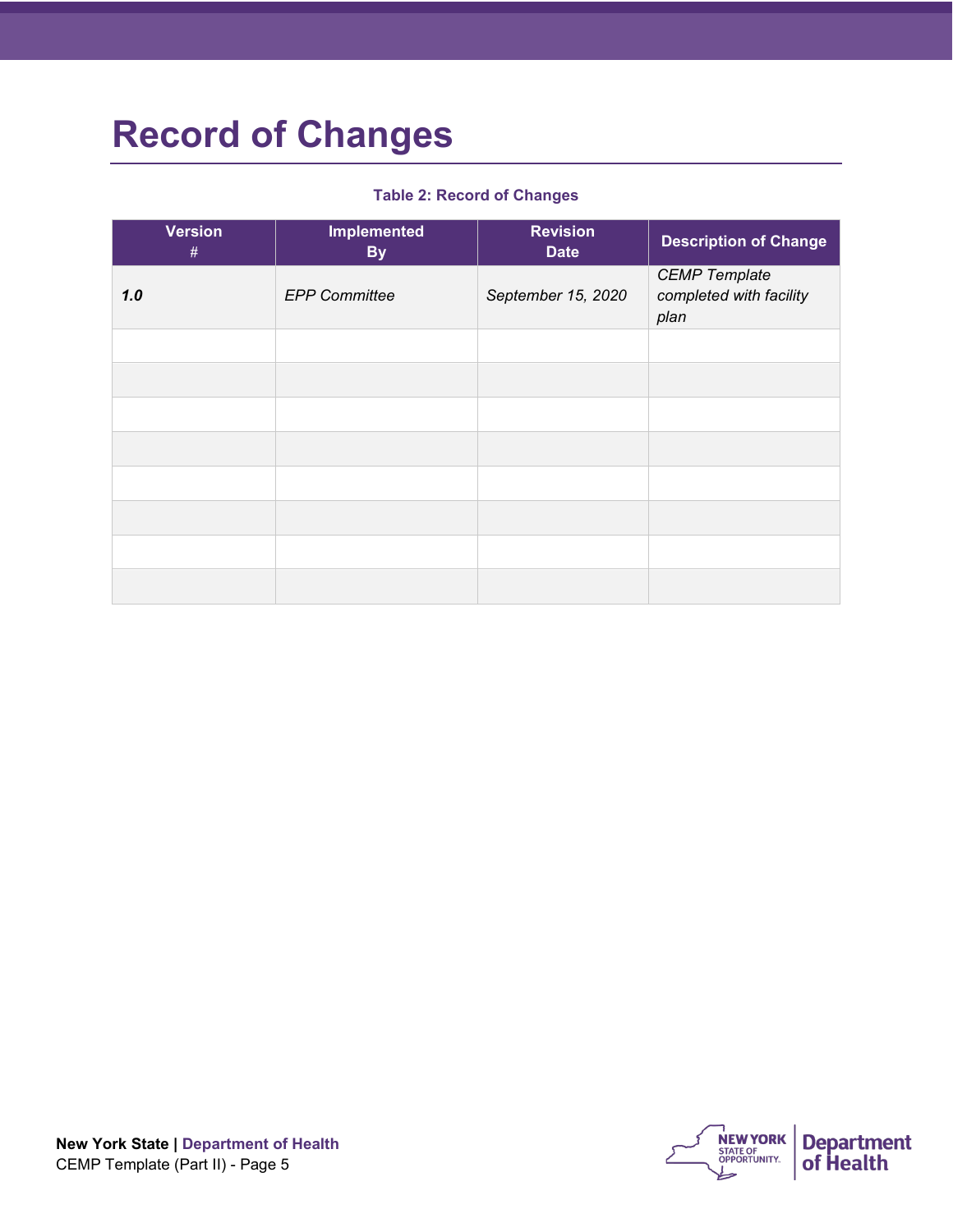## <span id="page-5-0"></span>**Record of External Distribution**

#### **Table 3: Record of External Distribution**

| <b>Date</b>           | <b>Recipient Name</b> | <b>Recipient Organization</b>  | <b>Format</b>                  | <b>Number of</b><br><b>Copies</b> |
|-----------------------|-----------------------|--------------------------------|--------------------------------|-----------------------------------|
| September 15,<br>2020 | <b>Public</b>         | <b>Community Stake Holders</b> | Digital<br>Facility<br>Website | 1                                 |
|                       |                       |                                |                                |                                   |
|                       |                       |                                |                                |                                   |
|                       |                       |                                |                                |                                   |
|                       |                       |                                |                                |                                   |
|                       |                       |                                |                                |                                   |
|                       |                       |                                |                                |                                   |
|                       |                       |                                |                                |                                   |
|                       |                       |                                |                                |                                   |

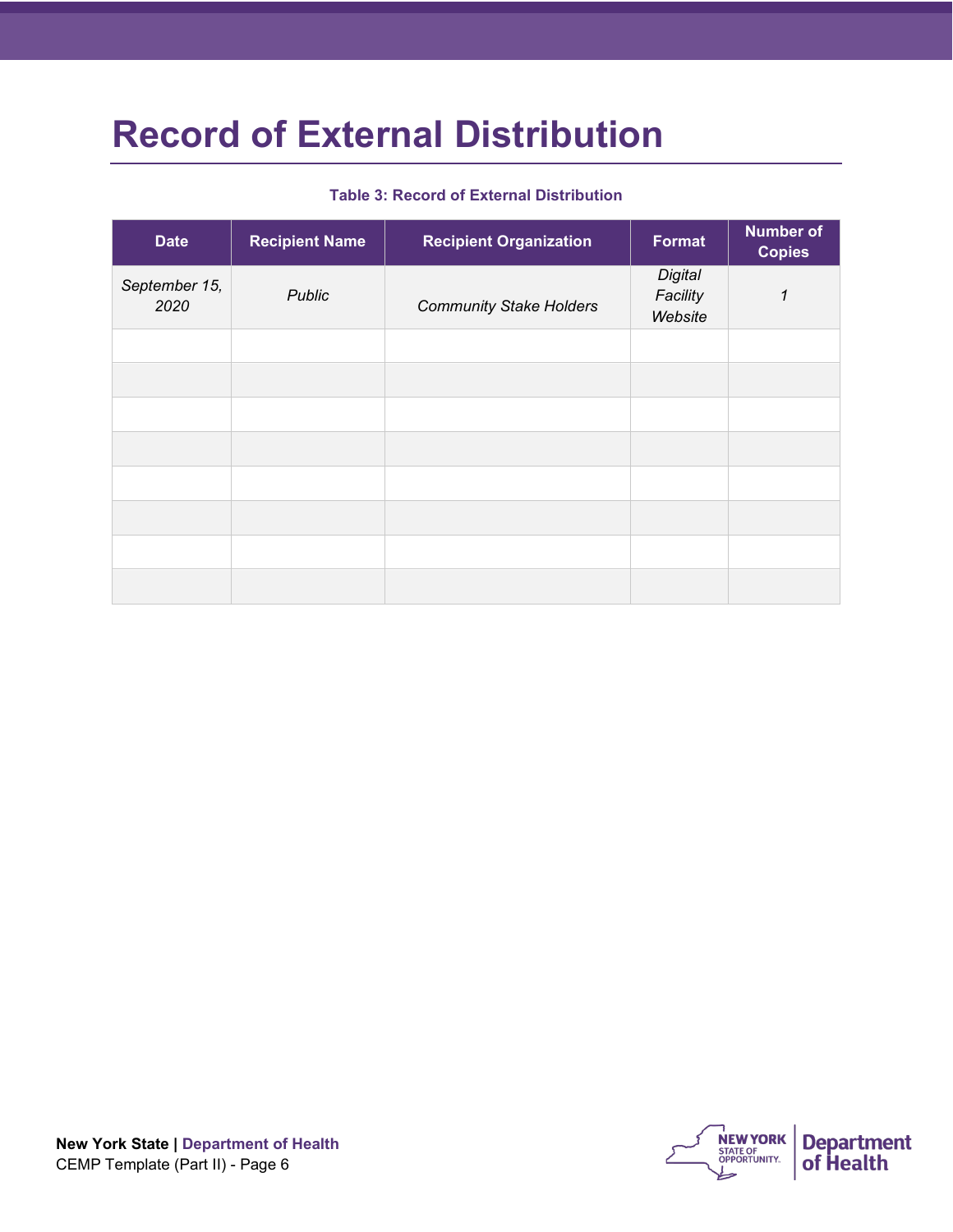## **Table of Contents**

|                | <b>INSTRUCTIONS</b>                          | 2                                                                         |
|----------------|----------------------------------------------|---------------------------------------------------------------------------|
|                | <b>EMERGENCY CONTACTS</b>                    | 3                                                                         |
|                | <b>APPROVAL AND IMPLEMENTATION</b>           | 4                                                                         |
|                | <b>RECORD OF CHANGES</b>                     | 5                                                                         |
|                | <b>RECORD OF EXTERNAL DISTRIBUTION</b>       | 6                                                                         |
| 1              | <b>BACKGROUND</b>                            | 10                                                                        |
| 1.1            | <b>Introduction</b>                          | 10                                                                        |
| 1.2            | <b>Purpose</b>                               | 10                                                                        |
| 1.3            | <b>Scope</b>                                 | 11                                                                        |
| 1.4            | <b>Situation</b>                             | 12                                                                        |
|                | 1.4.1 Risk Assessment                        | 12                                                                        |
|                | 1.4.2 Mitigation Overview                    | 13                                                                        |
| 1.5            | <b>Planning Assumptions</b>                  | 13                                                                        |
| $\overline{2}$ | <b>CONCEPT OF OPERATIONS</b>                 | 14                                                                        |
| 2.1            | <b>Notification and Activation</b>           | 14                                                                        |
|                | 2.1.1 Hazard Identification                  | 14                                                                        |
|                | 2.1.2 Activation                             | 14                                                                        |
|                | 2.1.3 Staff Notification                     | 16                                                                        |
|                | 2.1.4 External Notification                  | 16                                                                        |
| 2.2            | <b>Mobilization</b>                          | 18                                                                        |
|                | 2.2.1 Incident Management Team               | 18                                                                        |
|                | 2.2.2 Command Center                         | 20                                                                        |
| 2.3            | <b>Response</b>                              | 20                                                                        |
|                | 2.3.1 Assessment                             | 20                                                                        |
|                | 2.3.2 Protective Actions                     | 20                                                                        |
| 2.3.3          | <b>Staffing</b>                              | 20                                                                        |
| 2.4            | <b>Recovery</b>                              | 21                                                                        |
|                | 2.4.1 Recovery Services                      | 21                                                                        |
| 2.4.2          | Demobilization                               | 22                                                                        |
|                | 2.4.3 Infrastructure Restoration             | 22                                                                        |
|                | 2.4.4 Resumption of Full Services            | 23                                                                        |
| 2.4.5          | <b>Resource Inventory and Accountability</b> | 23                                                                        |
| $\overline{3}$ | <b>INFORMATION MANAGEMENT</b>                | 24                                                                        |
| 3.1            | <b>Critical Facility Records</b>             | 24                                                                        |
|                | ork State   Department of Health             | <b>NEW YORK</b><br><b>Depar</b><br><b>STATE OF</b><br><b>OPPORTUNITY.</b> |
|                | Template (Part II) - Page 7                  | of He                                                                     |

**New York** CEMP Template (Part II) - Page 7

**rtment**  $\frac{\frac{STATE OF}{OPPORTUNITY.}}$  of Health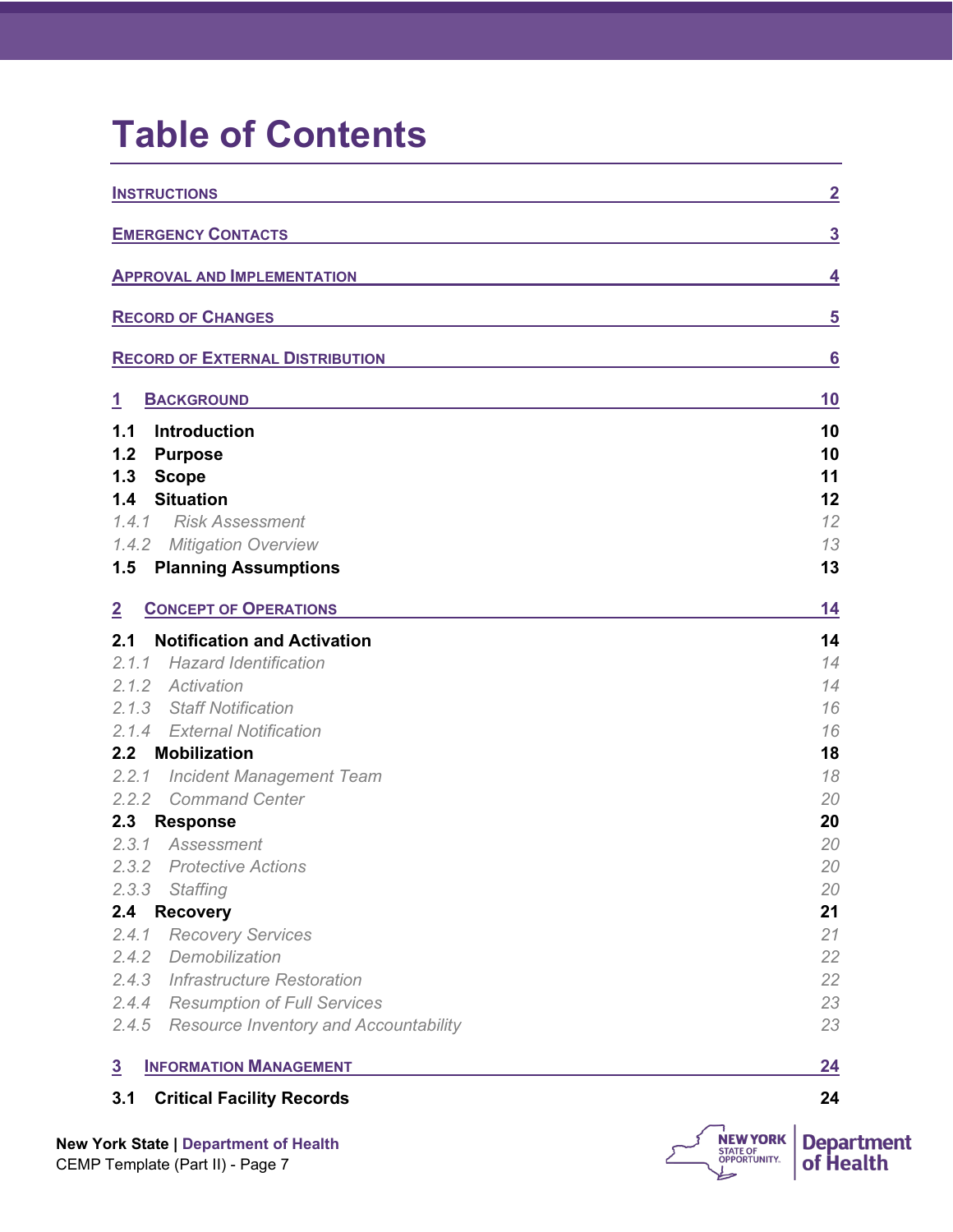| <b>Resident Tracking and Information-Sharing</b><br>3.2                          | 24                                                                                          |
|----------------------------------------------------------------------------------|---------------------------------------------------------------------------------------------|
| 3.2.1<br><b>Tracking Evacuated Residents</b>                                     | 24                                                                                          |
| 3.3<br><b>Staff Tracking and Accountability</b>                                  | 25                                                                                          |
| <b>Tracking Facility Personnel</b><br>3.3.1                                      | 25                                                                                          |
| 3.3.2 Staff Accountability                                                       | 25                                                                                          |
| 3.3.3 Non-Facility Personnel                                                     | 25                                                                                          |
| $\overline{4}$<br><b>COMMUNICATIONS</b>                                          | 26                                                                                          |
| <b>Facility Communications</b><br>4.1                                            | 26                                                                                          |
| <b>Communications Review and Approval</b><br>4.1.1                               | 26                                                                                          |
| <b>Internal Communications</b><br>4.2                                            | 27                                                                                          |
| 4.2.1<br><b>Staff Communication</b>                                              | 27                                                                                          |
| 4.2.2 Staff Reception Area                                                       | 27                                                                                          |
| 4.2.3 Resident Communication                                                     | 27                                                                                          |
| <b>External Communications</b><br>4.3                                            | 28                                                                                          |
| 4.3.1 Corporate/Parent Organization                                              | 28                                                                                          |
| 4.3.2 Authorized Family and Guardians                                            | 28                                                                                          |
| 4.3.3 Media and General Public                                                   | 29                                                                                          |
| $\overline{5}$<br><b>ADMINISTRATION, FINANCE, LOGISTICS</b>                      | <b>30</b>                                                                                   |
| 5.1<br>Administration                                                            | 30                                                                                          |
| 5.1.1 Preparedness                                                               | 30                                                                                          |
| 5.2<br><b>Finance</b>                                                            | 30                                                                                          |
| 5.2.1 Preparedness                                                               | 30                                                                                          |
| 5.2.2<br><b>Incident Response</b>                                                | 30                                                                                          |
| 5.3 Logistics                                                                    | 31                                                                                          |
| 5.3.1 Preparedness                                                               | 31                                                                                          |
| 5.3.2<br><b>Incident Response</b>                                                | 31                                                                                          |
| $\underline{6}$<br><b>PLAN DEVELOPMENT AND MAINTENANCE</b>                       | <u>32</u>                                                                                   |
| <b>AUTHORITIES AND REFERENCES</b><br>7                                           | 33                                                                                          |
| <b>PROTECTIVE ACTIONS</b>                                                        | 35                                                                                          |
| <u>ANNEX A:</u>                                                                  |                                                                                             |
| <b>RESOURCE MANAGEMENT</b><br><b>ANNEX B:</b>                                    | 37                                                                                          |
| <b>Preparedness</b><br>1.                                                        | 37                                                                                          |
| <b>Resource Distribution and Replenishment</b><br>2.                             | 37                                                                                          |
| <b>Resource Sharing</b><br>3.                                                    | 38                                                                                          |
| <b>Emergency Staffing</b><br>4.                                                  | 38                                                                                          |
| <b>ANNEX C: EMERGENCY POWER SYSTEMS</b>                                          | 41                                                                                          |
| <b>Capabilities</b><br>1.                                                        | 41                                                                                          |
| <b>Resilience and Vulnerabilities</b><br>2.                                      | 41                                                                                          |
| <b>New York State   Department of Health</b><br>CEMP Template (Part II) - Page 8 | <b>NEW YORK</b><br><b>Department</b><br><b>STATE OF</b><br><b>OPPORTUNITY.</b><br>of Health |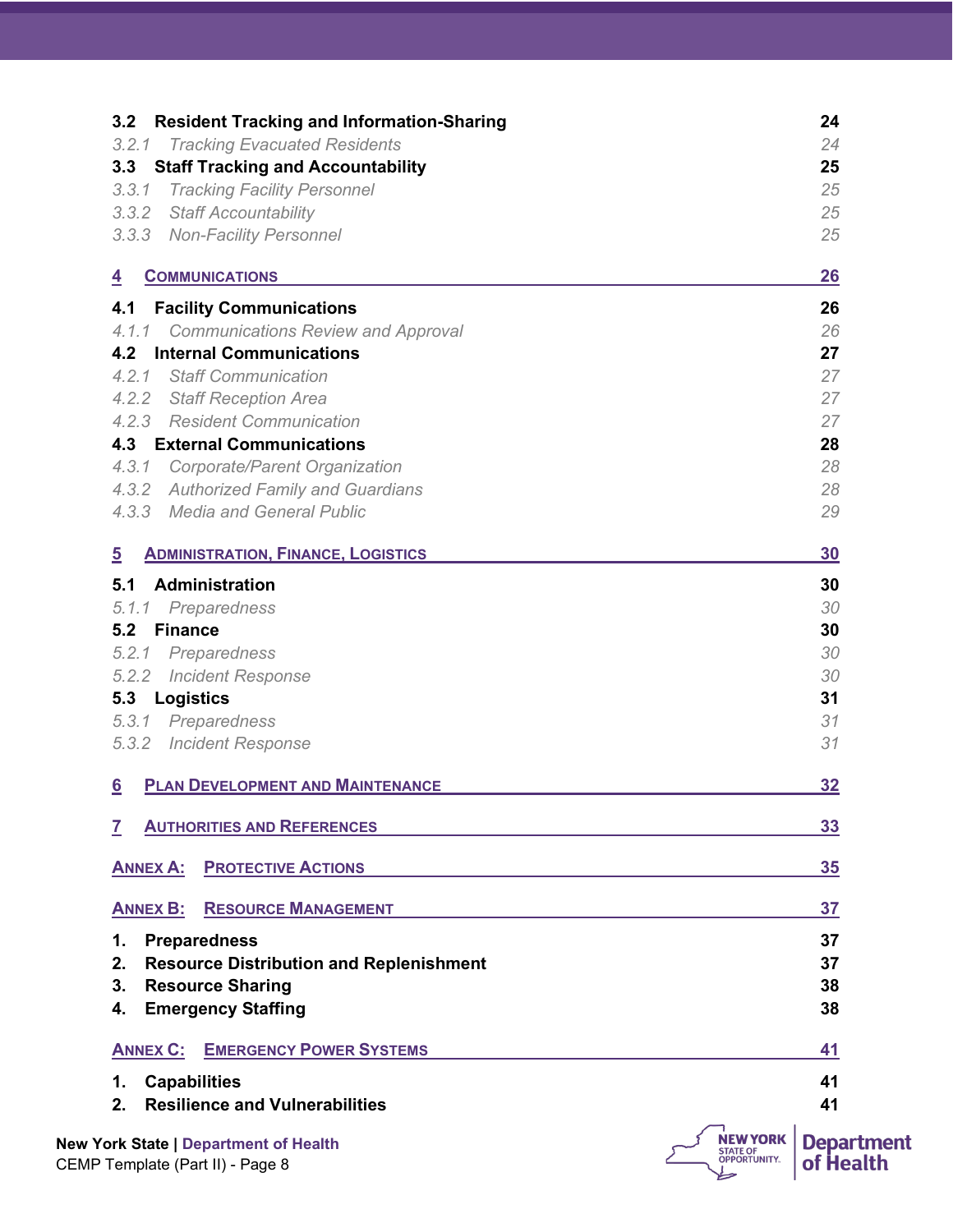| <b>ANNEX D: TRAINING AND EXERCISES</b> | 42 |
|----------------------------------------|----|
| 1.<br><b>Training</b>                  | 42 |
| 2. Exercises                           | 43 |
| 3.<br><b>Documentation</b>             | 43 |
| 3.1. Participation Records             | 43 |
| 3.2. After Action Reports              | 43 |
| <b>ANNEX E: [HAZARD] CHECKLIST</b>     | 44 |

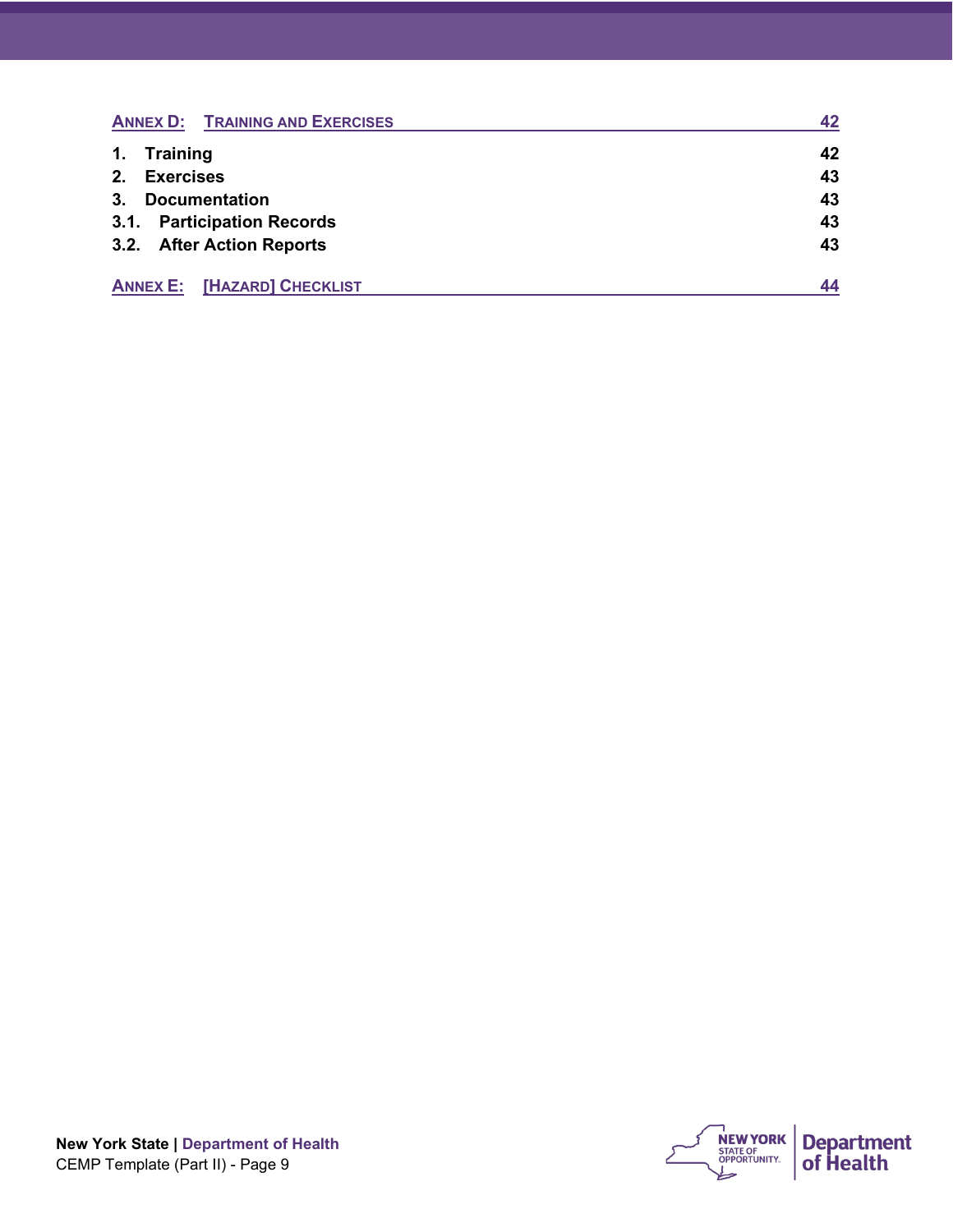## <span id="page-9-0"></span>**1 Background**

### <span id="page-9-1"></span>**1.1 Introduction**

To protect the well-being of residents, staff, and visitors, the following all-hazards Comprehensive Emergency Management Plan (CEMP) has been developed and includes considerations necessary to satisfy the requirements for a Pandemic Emergency Plan (PEP). Appendix K of the CEMP has been adjusted to meet the needs of the PEP and will also provide facilities a form to post for the public on the facility's website, and to provide immediately upon request. The CEMP is informed by the conduct of facility-based and community-based risk assessments and predisaster collaboration with Local OEM, State OEM, local fire department, local sheriff/police department.

This CEMP is a living document that will be reviewed annually, at a minimum, in accordance with *Section 7: Plan Development and Maintenance*.

### <span id="page-9-2"></span>**1.2 Purpose**

The purpose of this plan is to describe the facility's approach to mitigating the effects of, preparing for, responding to, and recovering from natural disasters, man-made incidents, and/or facility emergencies.

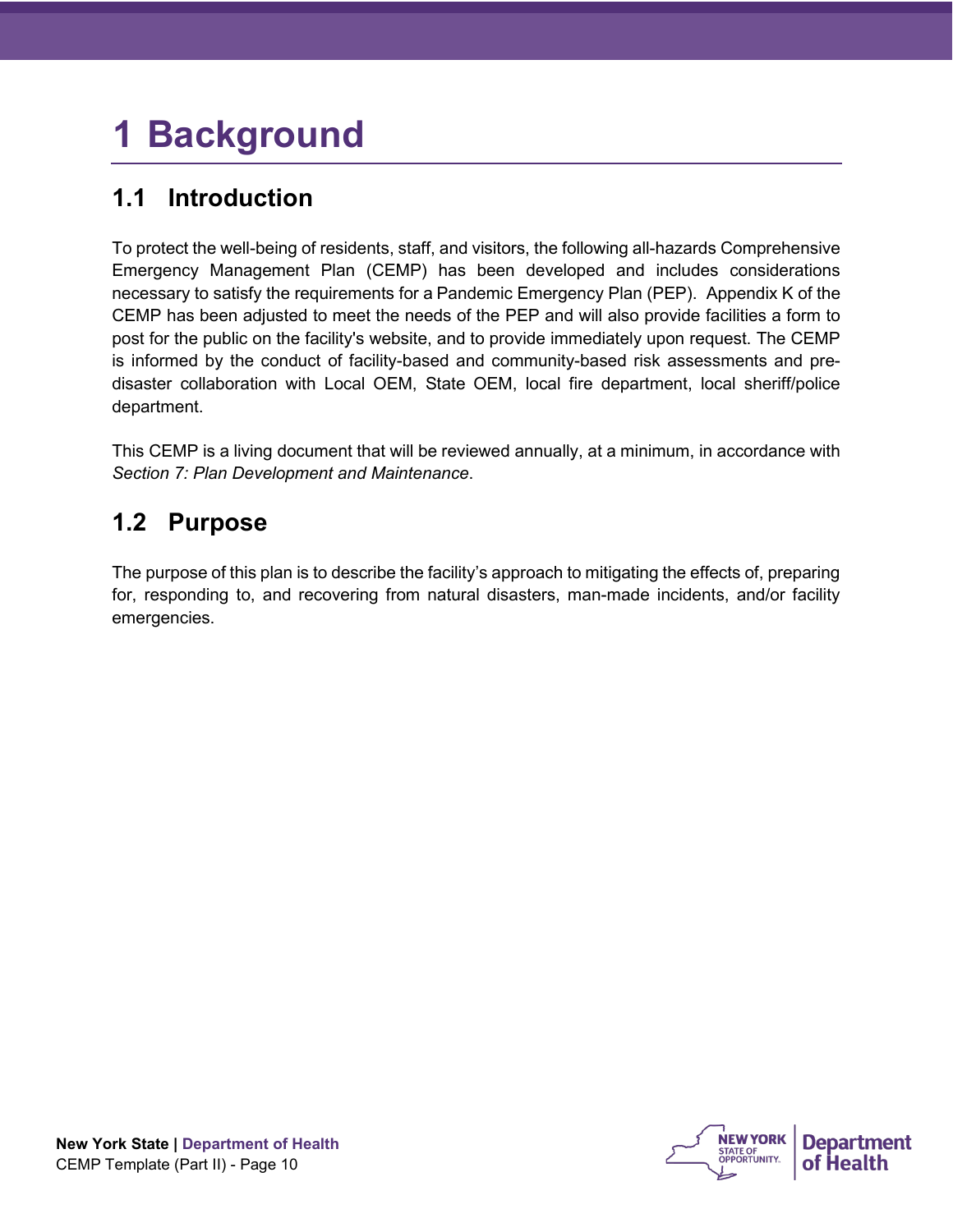

### <span id="page-10-0"></span>**1.3 Scope**

The scope of this plan extends to any event that disrupts, or has the potential to significantly disrupt, the provision of normal standards of care and/or continuity of operations, regardless of the cause of the incident (i.e., man-made or natural disaster).

The plan provides the facility with a framework for the facility's emergency preparedness program and utilizes an all-hazards approach to develop facility capabilities and capacities to address anticipated events.

The plan references the existing facility Emergency Preparedness Plan.



**New York State | Department of Health** CEMP Template (Part II) - Page 11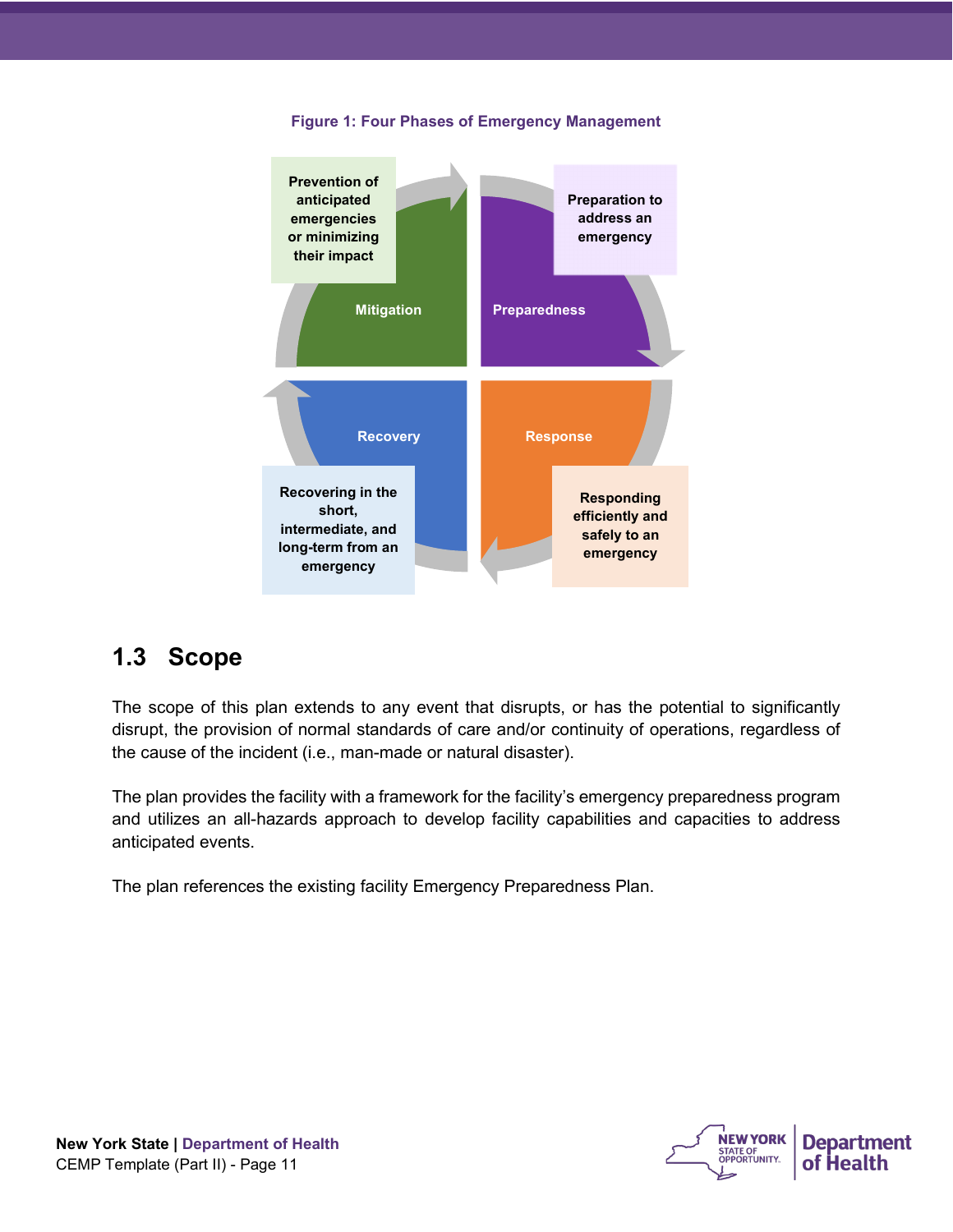### <span id="page-11-0"></span>**1.4 Situation**

#### <span id="page-11-1"></span>1.4.1 Risk Assessment**[2](#page-11-2)**

The facility conducts an annual risk assessment to identify which natural and man-made hazards pose the greatest risk to the facility (i.e., human and economic losses based on the vulnerability of people, buildings, and infrastructure).

The facility conducted a facility-specific risk assessment on 8/28/2020 and determined the following hazards may affect



the facility's ability to maintain operations before, during, and after an incident:

This risk information serves as the foundation for the plan—including associated policies, procedures, and preparedness activities.

<span id="page-11-2"></span><sup>&</sup>lt;sup>2</sup> The Hazard Vulnerability Analysis (HVA) is the industry standard for assessing risk to healthcare facilities. Facilities may rely on a community-based risk assessment developed by public health agencies, emergency management agencies, and Health Emergency Preparedness Coalition or in conjunction with conducting its own facility-based assessment. If this approach is used, facilities are expected to have a copy of the community-based risk assessment and to work with the entity that developed it to ensure that the facility's emergency plan is in alignment.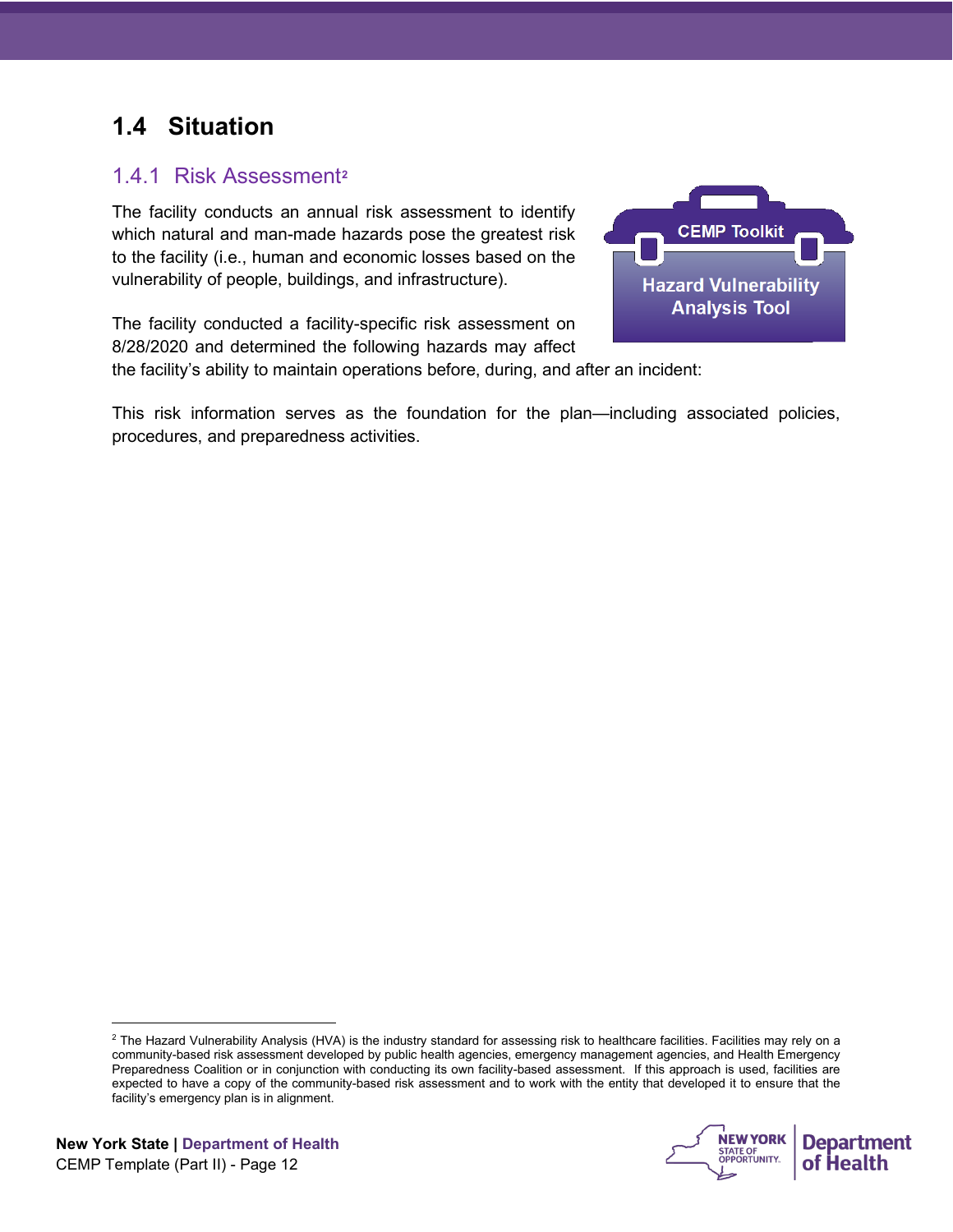### <span id="page-12-0"></span>1.4.2 Mitigation Overview

The primary focus of the facility's pre-disaster mitigation efforts is to identify the facility's level of vulnerability to various hazards and mitigate those vulnerabilities to ensure continuity of service delivery and business operations despite potential or actual hazardous conditions.

To minimize impacts to service delivery and business operations during an emergency, the facility has completed the following mitigation activities:

- Development and maintenance of a CEMP;
- **Procurement of emergency supplies and resources;**
- Establishment and maintenance of mutual aid and vendor agreements to provide supplementary emergency assistance;
- Regular instruction to staff on plans, policies, and procedures; and
- Validation of plans, policies, and procedures through exercises. $3$

For more information about the facility's fire prevention efforts (e.g., drills), safety inspections, and equipment testing, please refer to the Emergency Procedure – Fire

### <span id="page-12-1"></span>**1.5 Planning Assumptions**

This plan is guided by the following planning assumptions:

- Emergencies and disasters can occur without notice, any day, and on any shift.
- Emergencies and disasters may be facility-specific, local, regional, or state-wide.
- **Local and/or state authorities may declare an emergency.**
- The facility may receive requests from other facilities for resource support (supplies, equipment, staffing, or to serve as a receiving facility).
- **Facility security may be compromised during an emergency.**
- **The emergency may exceed the facility's capabilities and external emergency resources** may be unavailable. The facility is expected to be able to function without an influx of outside supplies or assistance for 72 hours.
- **Power systems (including emergency generators) could fail.**
- During an emergency, it may be difficult for some staff to get to the facility, or alternately, they may need to stay in the facility for a prolonged period of time.
- **During a pandemic, a majority of staff may be ill.**



<span id="page-12-2"></span><sup>&</sup>lt;sup>3</sup> Refer to the "Training and Exercises" section of this plan for additional information about pre-incident trainings and exercises.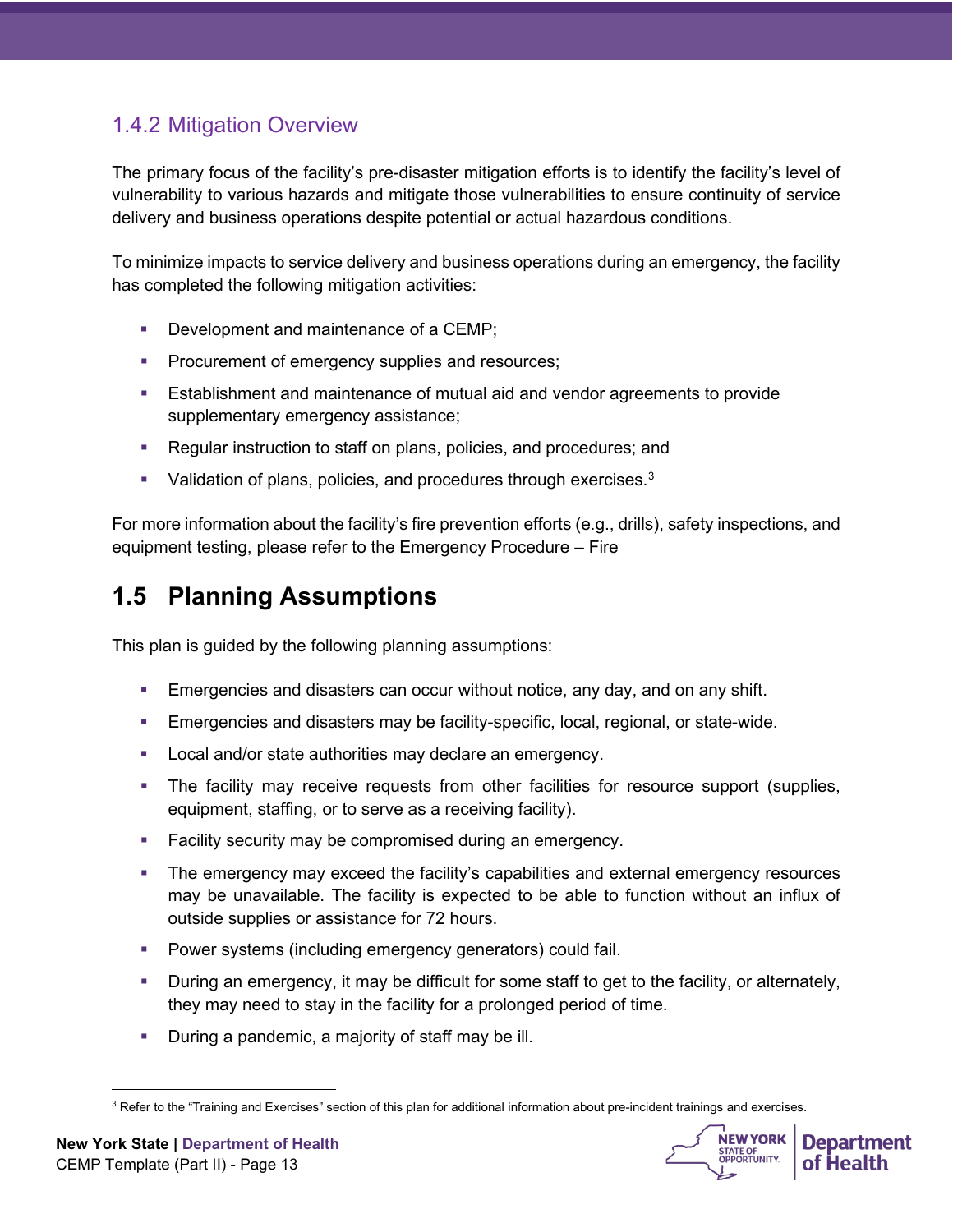## <span id="page-13-0"></span>**2 Concept of Operations**

### <span id="page-13-1"></span>**2.1 Notification and Activation**

#### <span id="page-13-2"></span>2.1.1 Hazard Identification

The facility may receive advance warning about an impending natural disaster (e.g., hurricane forecast) or man-made threat (e.g., law enforcement report), which will be used to determine initial response activities and the movement of personnel, equipment, and supplies. For no-notice incidents (e.g., active shooter, tornado), facilities will not receive advance warning about the disaster, and will need to determine response activities based on the impact of the disaster.

The Incident Commander may designate a staff member to monitor evolving conditions, typically through television news, reports from government authorities, and weather forecasts.

All staff have a responsibility to report potential or actual hazards or threats to their direct supervisor.

#### <span id="page-13-3"></span>2.1.2 Activation

Upon notification of hazard or threat—from staff, residents, or external organizations—the senior-most on-site facility official will determine whether to activate the plan based on one or more of the triggers below:

- **The provision of normal standards of care and/or** continuity of operations is threatened and could potentially cause harm.
- The facility has determined to implement a protective action.
- The facility is serving as a receiving facility.
- The facility is testing the plan during internal and external exercises (e.g., fire drills).
- The facility has been notified by DOH, local DOH, local OEM, or other facilities of a hazard threat that they have

If one or more activation criteria are met and the plan is activated, the senior-most on-site facility official—or the most appropriate official based on the incident—will assume the role of "Incident Commander" and operations proceed as outlined in this document.



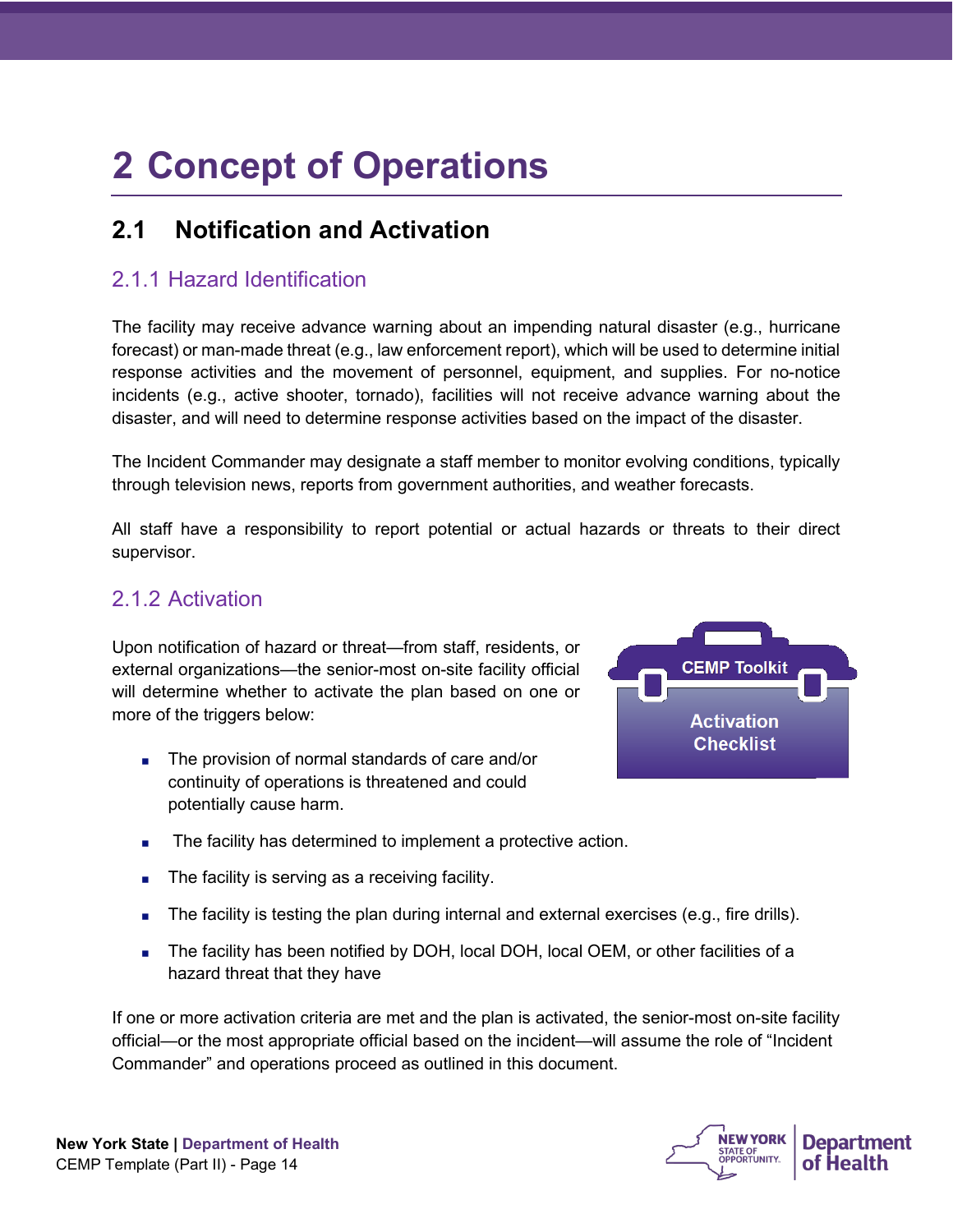

**New York State | Department of Health** CEMP Template (Part II) - Page 15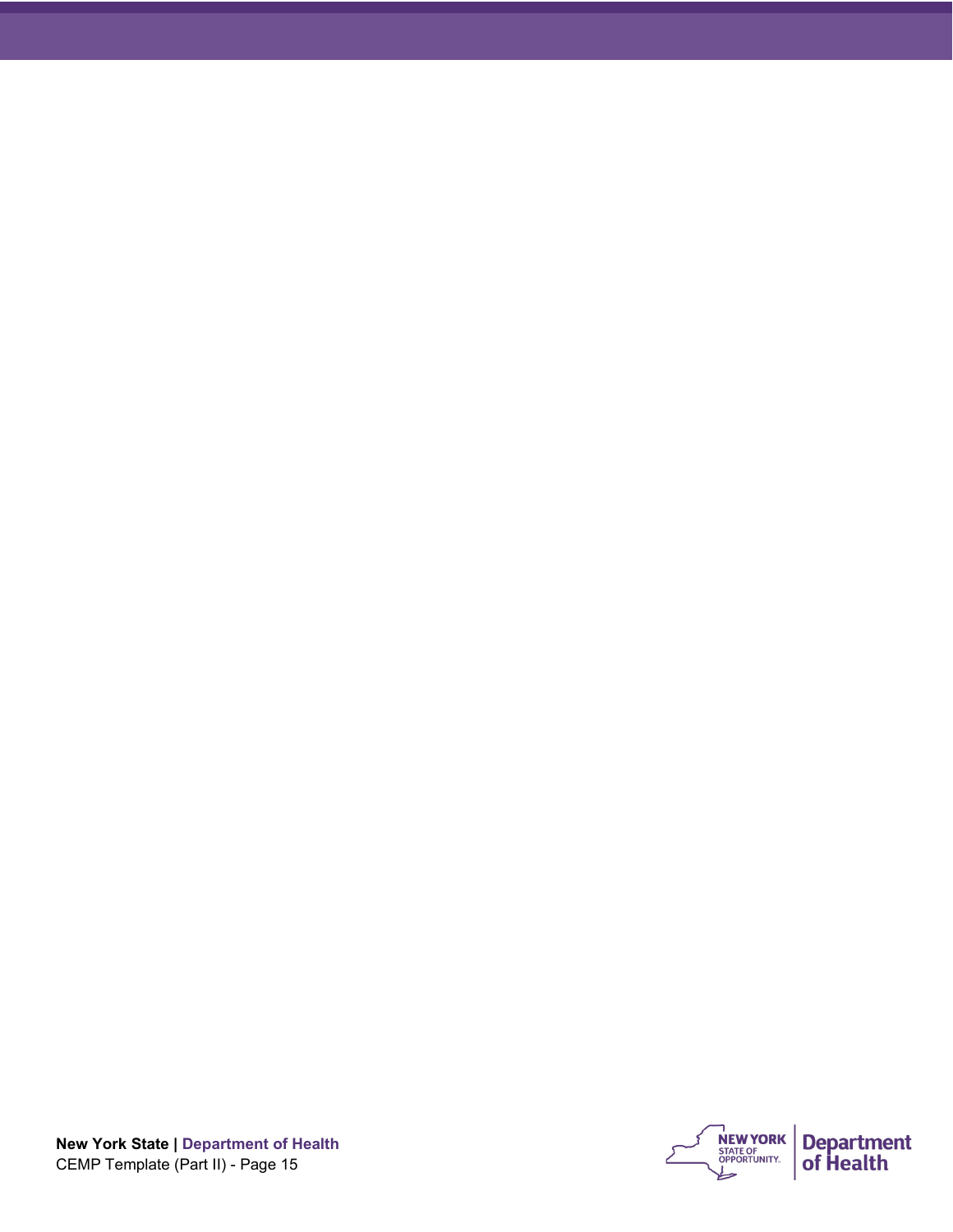#### <span id="page-15-0"></span>2.1.3 Staff Notification

Once a hazard or threat report has been made, an initial notification message will be disseminated to staff in accordance with the facility's communication plan.

Department Managers or their designees will contact on-duty personnel to provide additional instructions and solicit relevant incident information from personnel (e.g., status of residents, status of equipment).

Once on-duty personnel have been notified, Department Managers will notify off-duty personnel if necessary and provide additional guidance/instruction (e.g., request to report to facility).

Department personnel are to follow instructions from Department Managers, keep lines of communication open, and provide status updates in a timely manner.

#### <span id="page-15-1"></span>2.1.4 External Notification

Depending on the type and severity of the incident, the facility may also notify external parties (e.g., local office of emergency management, resource vendors, relatives and responsible parties) utilizing local notification procedures to request assistance (e.g., guidance, information, resources) or to provide situational awareness.

The NYSDOH Regional Office is a mandatory notification recipient regardless of hazard type, while other notifications may be hazard-specific. **[Table 4](#page-16-0)***[: Notification by Hazard Type](#page-16-0)* provides a comprehensive list of mandatory and recommended external notification recipients based on hazard type.

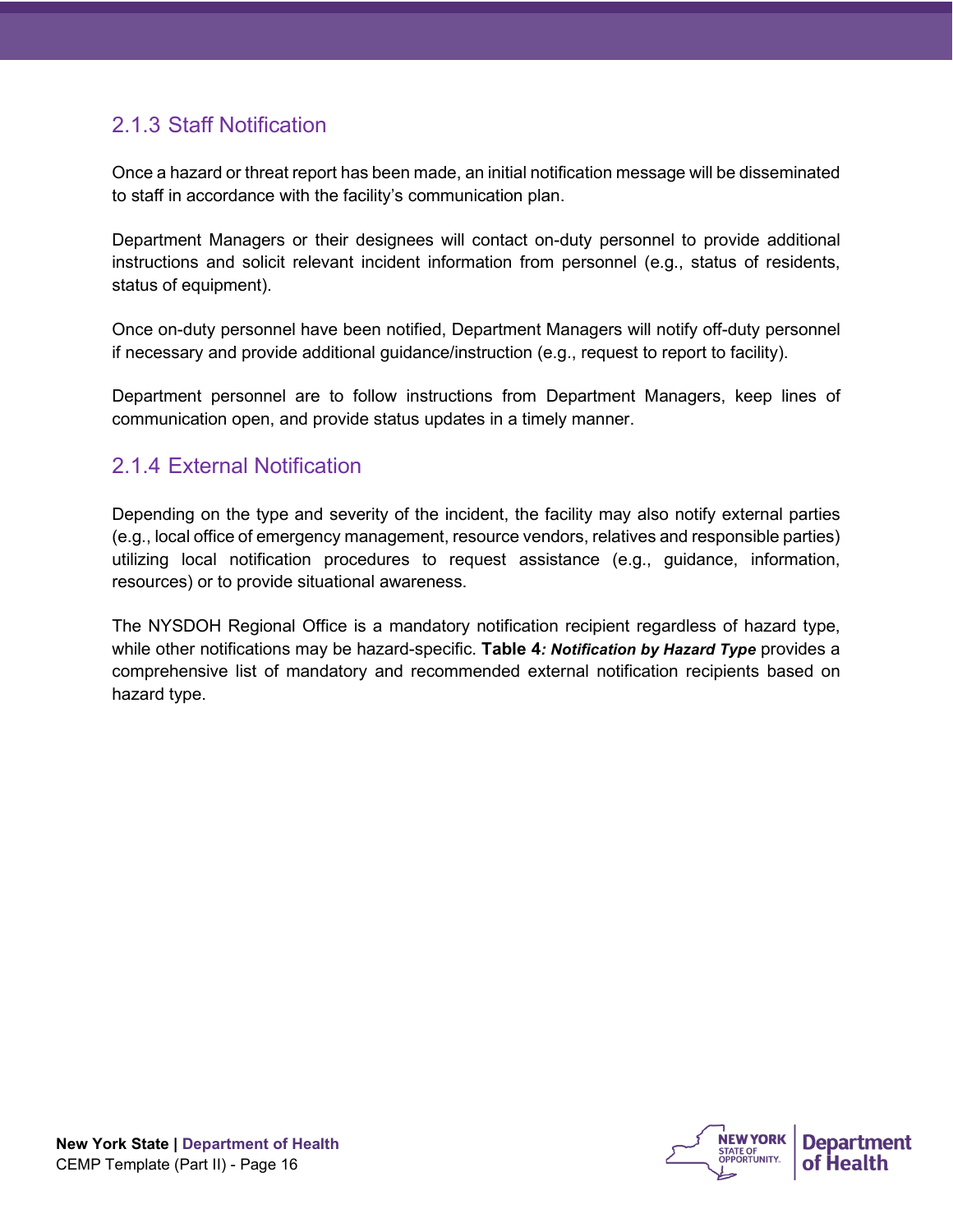#### **Table 4: Notification by Hazard Type**

<span id="page-16-0"></span>

| $M =$ Mandatory<br>$R = Recommended$                                      | Example Hazard          | <b>Active Threat<sup>4</sup></b> | Blizzard/Ice Storm | <b>Coastal Storm</b> | Dam Failure | <b>Water Disruption</b> | Earthquake   | Cold<br>Extreme | Extreme Heat | Fire         | Flood        | CBRNE <sup>5</sup> | Infectious Disease<br>Pandemic | Landslide              | <b>T/Comms Failure</b> | Power Outage | Tornado      | Wildfire |
|---------------------------------------------------------------------------|-------------------------|----------------------------------|--------------------|----------------------|-------------|-------------------------|--------------|-----------------|--------------|--------------|--------------|--------------------|--------------------------------|------------------------|------------------------|--------------|--------------|----------|
| <b>NYSDOH Regional</b><br>Office <sup>6</sup>                             | M                       | M                                | M                  | M                    | N/<br>A     | M                       | M            | M               | M            | M            | M            | M                  | M                              | N/<br>A                | M                      | M            | M            | N/<br>A  |
| <b>Facility Senior</b><br><b>Leader</b>                                   | M                       | M                                | M                  | M                    | N/<br>A     | M                       | M            | M               | M            | M            | M            | M                  | M                              | N/<br>A                | M                      | M            | M            | N/<br>A  |
| <b>Local Emergency</b><br><b>Management</b>                               | R                       | M                                | $\mathsf{R}$       | R                    | N/<br>А     | R                       | M            | R               | R            | M            | M            | M                  | M                              | N/<br>А                | R                      | R            | M            | N/<br>A  |
| <b>Local Law</b><br><b>Enforcement</b>                                    |                         | M                                | $\mathsf{R}$       | R.                   | N/<br>А     | R                       | $\mathsf{R}$ | $\mathsf{R}$    | R            | R            | $\mathsf{R}$ | R                  | M                              | N/<br>А                | R                      | R            | R            | N/<br>А  |
| <b>Local Fire/EMS</b>                                                     |                         | M                                | $\mathsf{R}$       | R.                   | N/<br>Δ     | R                       | R            | R               | $\mathsf{R}$ | M            | R            | M                  | M                              | N/<br>$\blacktriangle$ | R                      | R            | R            | N/<br>A  |
| <b>Local Health</b><br><b>Department</b>                                  | $\overline{\mathsf{R}}$ | R                                | $\mathsf{R}$       | R.                   | N/<br>А     | R                       | $\mathsf{R}$ | R               | $\mathsf{R}$ | $\mathsf{R}$ | $\mathsf{R}$ | R                  | M                              | N/<br>A                | R                      | R.           | R            | N/<br>A  |
| <b>Off Duty Staff</b>                                                     |                         | R                                | R                  | R.                   | N/<br>A     | R                       | R            | R               | R            | R            | R            | R                  | M                              | N/<br>A                | R                      | R.           | R            | N/<br>A  |
| <b>Relatives and</b><br><b>Responsible</b><br><b>Parties</b>              |                         | R                                | $\mathsf{R}$       | R                    | N/<br>A     | $\mathsf{R}$            | $\mathsf{R}$ | R               | $\mathsf{R}$ | R            | R            | R                  | M                              | N/<br>A                | R                      | $\mathsf{R}$ | R            | N/<br>A  |
| <b>Resource Vendors</b>                                                   |                         | R                                | R                  | R.                   | N/<br>A     | R                       | R            | R               | $\mathsf{R}$ | R            | R            | R                  | M                              | N/<br>A                | R                      | R            | R            | N/<br>A  |
| <b>Authority Having</b><br><b>Jurisdiction</b>                            |                         | R                                | $\mathsf{R}$       | R.                   | N/<br>А     | R                       | $\mathsf{R}$ | R               | R            | R            | R            | R                  | M                              | N/<br>A                | R                      | R            | R            | N/<br>A  |
| <b>Regional</b><br><b>Healthcare Facility</b><br><b>Evacuation Center</b> |                         | R                                | R                  | R                    | N/<br>A     | R                       | $\mathsf{R}$ | R               | $\mathsf{R}$ | R            | $\mathsf{R}$ | R                  | M                              | N/<br>A                | R                      | R            | $\mathsf{R}$ | N/<br>A  |
| <b>Corporate Staff</b>                                                    |                         | M                                | M                  | M                    | N/<br>A     | M                       | M            | м               | M            | M            | M            | M                  | M                              | N/<br>A                | M                      | M            | M            | N/<br>A  |

<span id="page-16-1"></span><sup>4</sup> "Active threat" is defined as an individual or group of individuals actively engaged in killing or attempting to kill people in a populated area. Example attack methods may include bombs, firearms, and fire as a weapon.

**New York State | Department of Health** CEMP Template (Part II) - Page 17



**Notification Recipient Notification Recipient**

<span id="page-16-2"></span><sup>5</sup> "CBRNE" refers to "Chemical, Biological, Radiological, Nuclear, or Explosive"

<span id="page-16-3"></span> $6$  To notify NYSDOH of an emergency during business hours (non-holiday weekdays from 8:00 am  $-$  5:00 pm), the Incident Commander will contact the NYSDOH Regional Office 914-654-7000 Outside of normal business hours (e.g., evenings, weekends, or holidays), the Incident Commander will contact the New York State Watch Center (Warning Point) at 518-292-2200. The Watch Command will return the call and will ask for the type of emergency and the type of facility (e.g. hospital, nursing home, adult home) involved. The Watch Command will then route the call to the Administrator on Duty, who will assist the facility with response to the situation.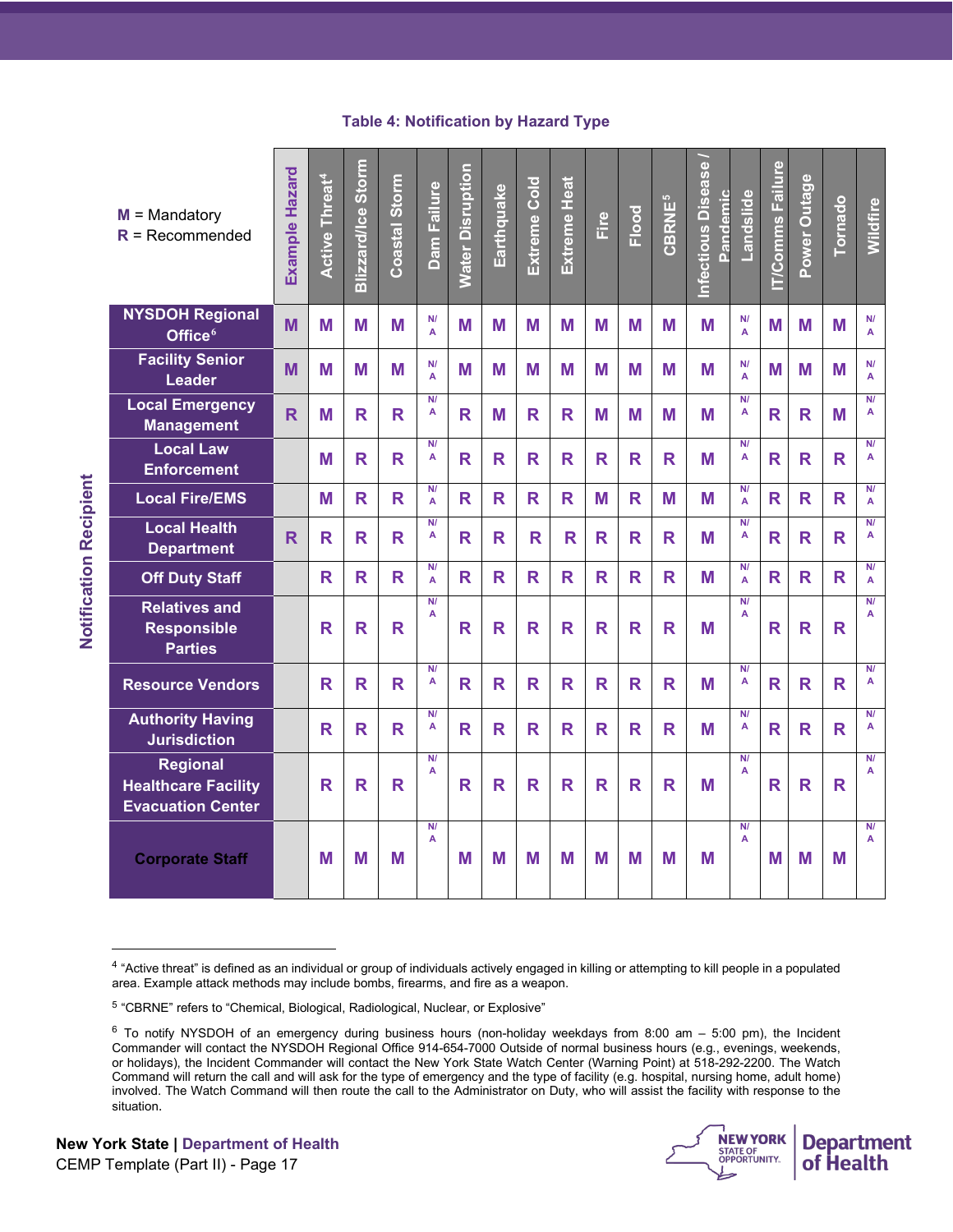### <span id="page-17-0"></span>**2.2 Mobilization**

#### <span id="page-17-1"></span>2.2.1 Incident Management Team

Upon plan activation, the Incident Commander will activate some or all positions of the Incident Management Team, which is comprised of pre-designated personnel who are trained and assigned to plan and execute response and recovery operations.

Incident Management Team activation is designed to be flexible and scalable depending on the type, scope, and complexity of the incident. As a result, the Incident Commander will decide to activate the entire team or select positions based on the extent of the emergency.

**[Table 5](#page-17-2)** outlines suggested facility positions to fill each of the Incident Management Team positions. The most appropriate individual given the event/incident may fill different roles as needed.



<span id="page-17-2"></span>

| <b>Incident Position</b>                              | <b>Facility Position Title</b>                                                                                      | <b>Description</b>                                                                                                                                                                             |
|-------------------------------------------------------|---------------------------------------------------------------------------------------------------------------------|------------------------------------------------------------------------------------------------------------------------------------------------------------------------------------------------|
| Incident<br><b>Commander</b>                          | Administrator; 2, Assistant<br>$1_{\cdot}$<br>Administrator 3. Director of<br>Maintenance 4. Director of<br>Nursing | Leads the response and activates and<br>manages other Incident Management<br>Team positions.                                                                                                   |
| <b>Public</b><br><b>Information</b><br><b>Officer</b> | Assistant Administrator; 2.<br>$1_{-}$<br>Director of Social Services                                               | Provides information and updates to<br>visitors, relatives and responsible<br>parties, media, and external<br>organizations.                                                                   |
| <b>Safety Officer</b>                                 | Maintenance Director and<br>1<br>Assistant Director of<br>Maintenance                                               | Ensures safety of staff, residents, and<br>visitors; monitors and addresses<br>hazardous conditions; empowered to<br>halt any activity that poses an immediate<br>threat to health and safety. |
| <b>Operations</b><br><b>Section Chief</b>             | Director of Staff<br>$1 \quad$<br>Development; 2. DON and<br>ADONs;                                                 | Manages tactical operations executed by<br>staff (e.g., continuity of resident services,<br>administration of first aid).                                                                      |

#### **Table 5: Incident Management Team - Facility Position Crosswalk**

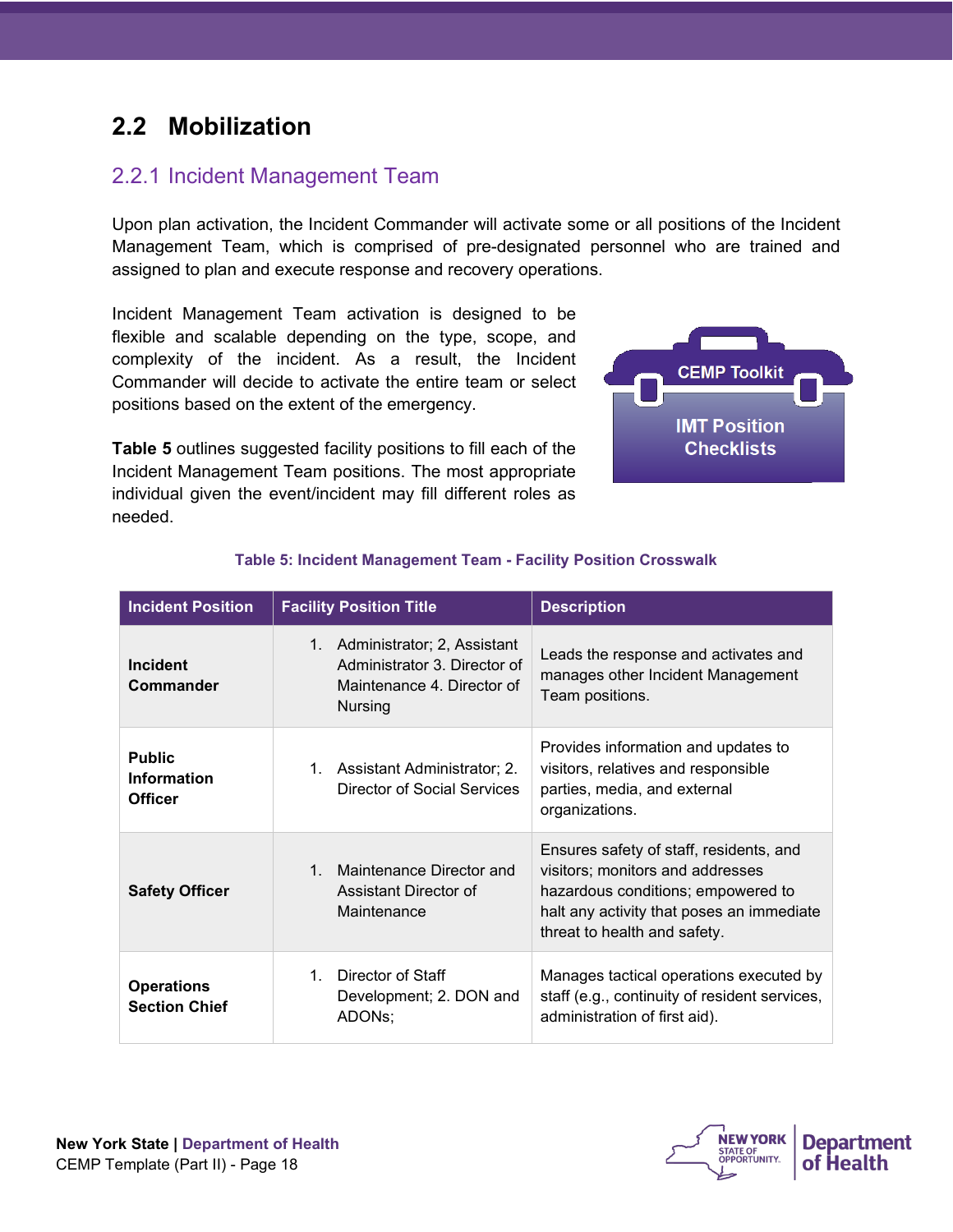| <b>Incident Position</b>                 | <b>Facility Position Title</b>                       | <b>Description</b>                                                                                                                                |
|------------------------------------------|------------------------------------------------------|---------------------------------------------------------------------------------------------------------------------------------------------------|
| <b>Planning</b><br><b>Section Chief</b>  | DON;, 2. Staffing<br>$1_{-}$<br>Coordinator; 3. ADON | Collects and evaluates information to<br>support decision-making and maintains<br>incident documentation, including<br>staffing plans.            |
| <b>Logistics</b><br><b>Section Chief</b> | Director of Health Information<br>Management         | Locates, distributes, and stores<br>resources, arranges transportation, and<br>makes alternate shelter arrangements<br>with receiving facilities. |
| Finance/Admin<br><b>Section Chief</b>    | Controller                                           | Monitors costs related to the incident<br>while providing accounting, procurement,<br>time recording, and cost analyses.                          |

If the primary designee for an Incident Management Team position is unavailable, **[Table 6](#page-18-0)** identifies primary, secondary, and tertiary facility personnel that will staff Incident Management Team positions.

While assignments are dependent upon the requirements of the incident, available resources, and available personnel, this table provides initial options for succession planning, including shift changes.

#### **Table 6: Orders of Succession**

<span id="page-18-0"></span>

| <b>Incident Position</b>           | <b>Primary</b>                    | <b>Successor 1</b>                          | <b>Successor 2</b>                      |
|------------------------------------|-----------------------------------|---------------------------------------------|-----------------------------------------|
| Incident Commander                 | Administrator                     | Assistant<br>Administrator                  | Director of Nursing                     |
| <b>Public Information Officer</b>  | Assistant<br>Administrator        | Director of HR                              |                                         |
| <b>Safety Officer</b>              | Director of<br>Maintenance.       | Assistant Director.<br>Maintenance          | Project Manager                         |
| <b>Operations Section Chief</b>    | Director of Staff<br>Development  | Director of Nursing                         | Assistant Directors of<br>Nursing       |
| <b>Planning Section Chief</b>      | Director of Nursing               | <b>Staffing Coordinator</b>                 | Assistant Director of<br><b>Nursing</b> |
| <b>Logistics Section Chief</b>     | Director of Health<br>Information | Assistant Director of<br>Health Information | Unit Clerk                              |
| <b>Finance/Admin Section Chief</b> | Corporate Controller              | <b>Business Office</b><br>Manager           | Director of Health<br>Information       |

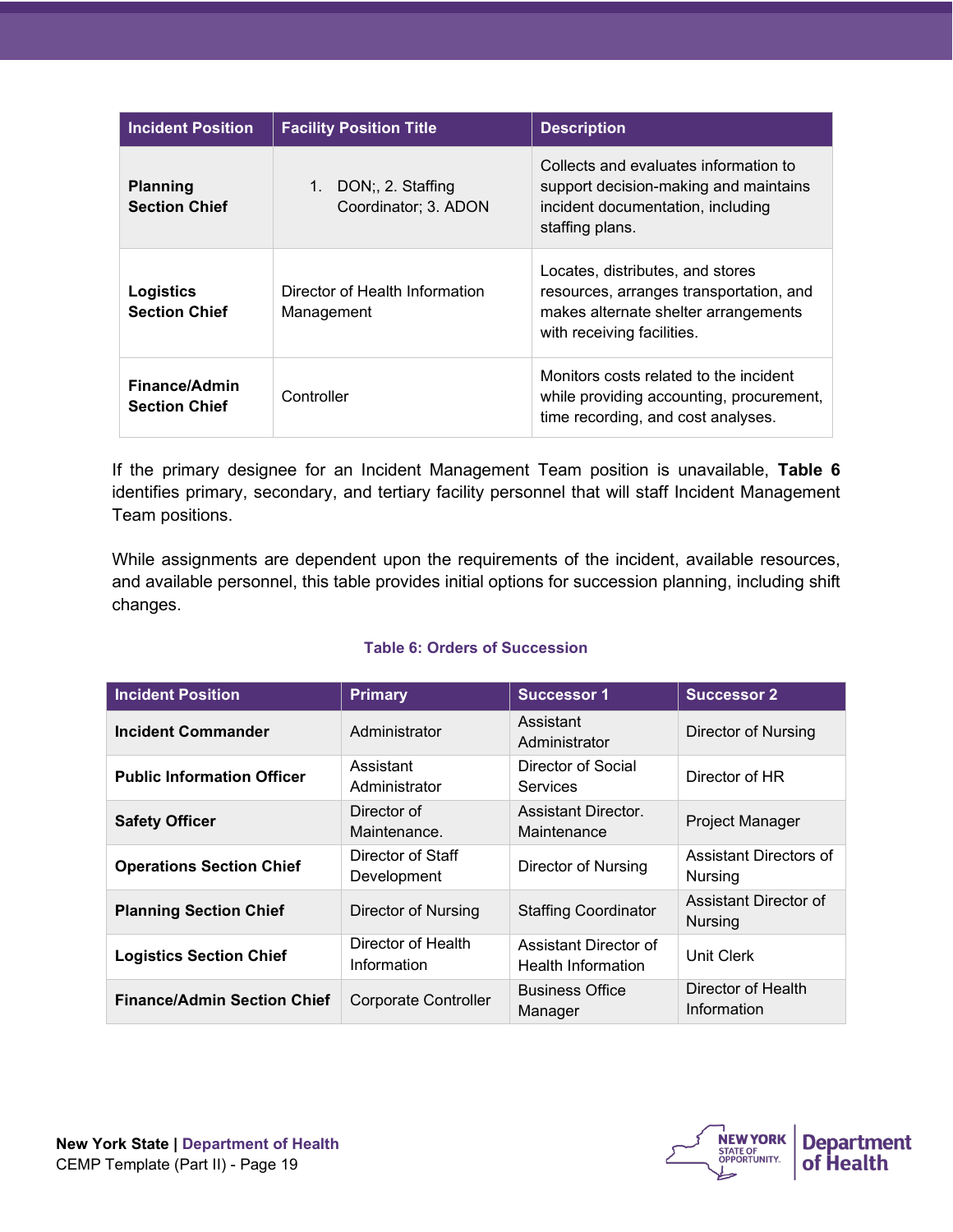#### <span id="page-19-0"></span>2.2.2 Command Center

The Incident Commander will designate a space, e.g., facility conference room or other large gathering space, on the facility premises to serve as the centralized location for incident management and coordination activities, also known as the "Command Center."

The designated location for the Command Center is conference room and the secondary/backup location is business office or lobby unless circumstances of the emergency dictate the specification of a different location upon activation of the CEMP, in which case staff will be notified of the change at time of activation.

### <span id="page-19-1"></span>**2.3 Response**

#### <span id="page-19-2"></span>2.3.1 Assessment

The Incident Commander will convene activated Incident Management Team members in the Command Center and assign staff to assess designated areas of the facility to account for residents and identify potential or actual risks, including the following:

- Number of residents injured or affected;
- Status of resident care and support services;
- **Extent or impact of the problem (e.g., hazards, life safety concerns);**
- Current and projected staffing levels (clinical, support, and supervisory/managerial);
- Status of facility plant, utilities, and environment of care;
- **Projected impact on normal facility operations;**
- **Facility resident occupancy and bed availability;**
- **Need for protective action; and**
- Resource needs.

#### <span id="page-19-3"></span>2.3.2 Protective Actions

Refer to **[Annex A:](#page-33-0) Protective Actions** for more information.

#### <span id="page-19-4"></span>2.3.3 Staffing

Based on the outcomes of the assessment, the Planning Section Chief will develop a staffing plan for the operational period (e.g., remainder of shift). The Operation Section Chief will execute the staffing plan by overseeing staff execution of response activities. The Finance/Administration Section Chief will manage the storage and processing of timekeeping and related documentation to track staff hours.

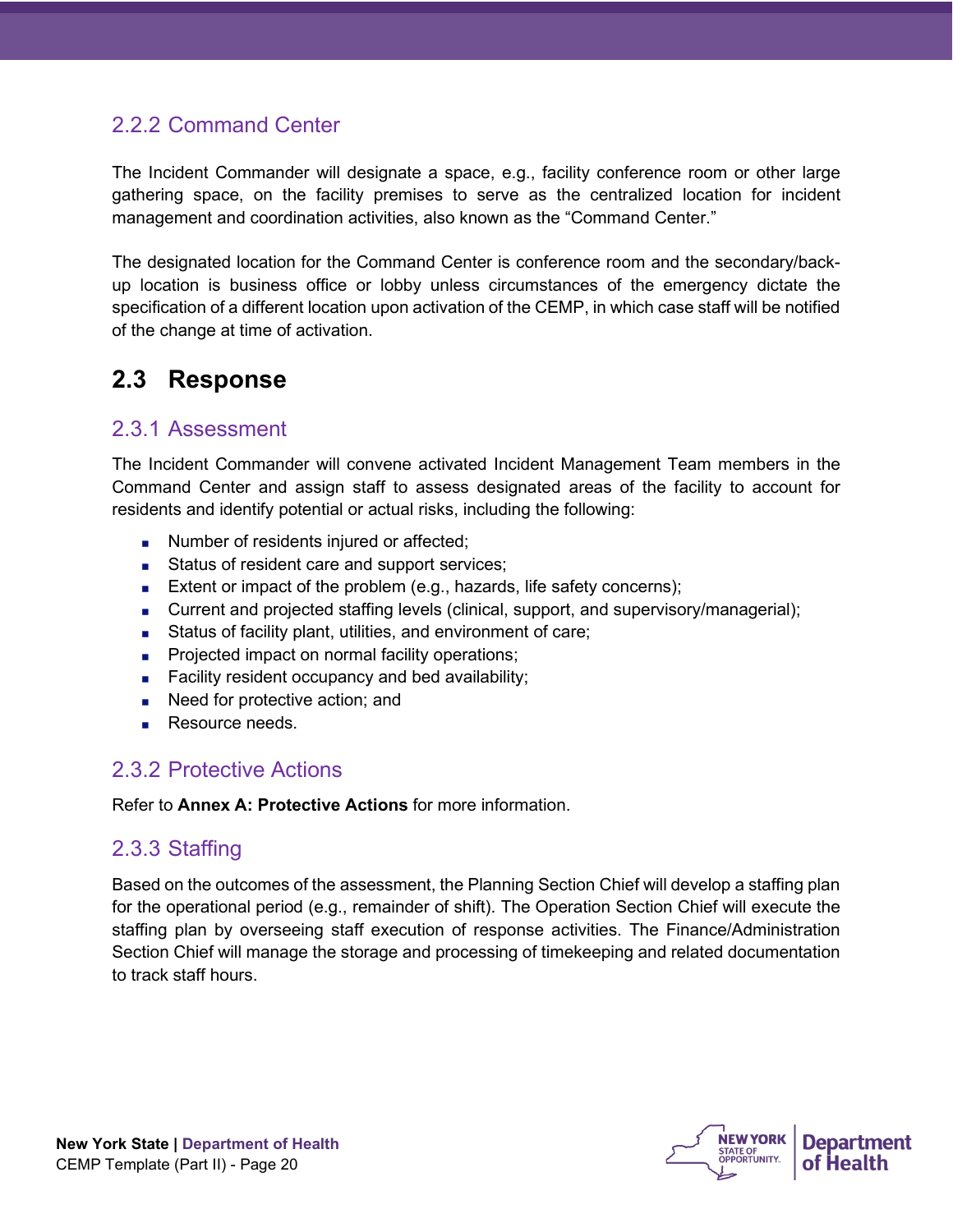### <span id="page-20-0"></span>**2.4 Recovery**

### <span id="page-20-1"></span>2.4.1 Recovery Services

Recovery services focus on the needs of residents and staff and help to restore the facility's predisaster physical, mental, social, and economic conditions.

Recovery services may include coordination with government, non-profit, and private sector organizations to identify community resources and services (e.g., employee assistance programs, state and federal disaster assistance programs, if eligible). Pre-existing facility- and communitybased services and pre-established points of contact are provided in **[Table 7](#page-20-2)**.

<span id="page-20-2"></span>

| <b>Service</b>   | <b>Description of Service</b>                                                                                                                   | <b>Point(s) of Contact</b>               |
|------------------|-------------------------------------------------------------------------------------------------------------------------------------------------|------------------------------------------|
| <b>OEM</b>       | Coordinates disaster assistance for<br><b>Orange County</b>                                                                                     | $(845)615 - 0400$<br>Orangecountygov.com |
| <b>FEMA</b>      | To help people before, during and after<br>disasters.                                                                                           | www.Fema.gov                             |
| <b>RED CROSS</b> | Prevents and alleviates human<br>suffering in the face of emergencies by<br>mobilizing the power of volunteers and<br>the generosity of donors. | www.redcross.org                         |

#### **Table 7: Pre-Identified Recovery Services**

Ongoing recovery activities, limited staff resources, as well as the incident's physical and mental health impact on staff members may delay facility staff from returning to normal job duties, responsibilities, and scheduling.

Resuming pre-incident staff scheduling will require a planned transition of staff resources, accounting for the following considerations:

- **Priority staffing of critical functions and services (e.g., resident care services,** maintenance, dining services).
- **Personal staff needs (e.g., restore private residence, care for relatives, and attend** memorial services, mental/behavioral health services).
- Continued use or release of surge staffing, if activated during incident.

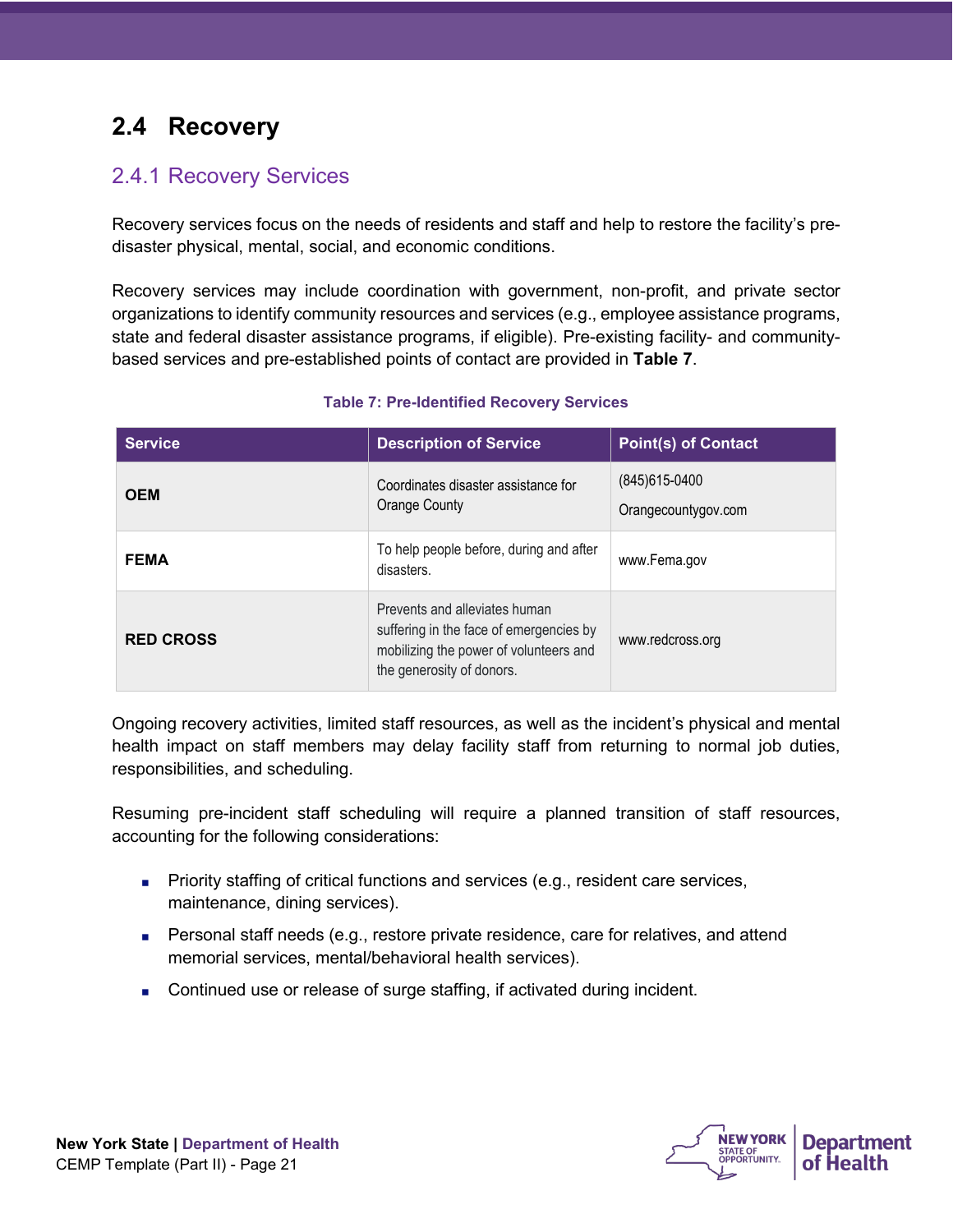### <span id="page-21-0"></span>2.4.2 Demobilization

As the incident evolves, the Incident Commander will begin to develop a demobilization plan that includes the following elements:

- **Activation of re-entry/repatriation process if evacuation** occurred; [7](#page-21-3)
- Deactivation of surge staffing;
- Replenishment of emergency resources;
- Reactivation of normal services and operations; and
- **Compilation of documentation for recordkeeping** purposes.

#### <span id="page-21-1"></span>2.4.3 Infrastructure Restoration



Once the Incident Commander has directed the transition from incident response operations to demobilization, the facility will focus on restoring normal services and operations to provide continuity of care and preserve the safety and security of residents.

**[Table 8](#page-21-2)** outlines entities responsible for performing infrastructure restoration activities and related contracts/agreements.

<span id="page-21-2"></span>

| <b>Activity</b>                                                                                            | <b>Responsible Entity</b>                                       | <b>Contracts/Agreements</b>                  |
|------------------------------------------------------------------------------------------------------------|-----------------------------------------------------------------|----------------------------------------------|
| Internal assessment of<br>electrical power.                                                                | Director of Maintenance                                         | #1 Napp Electric<br>#2 Safe Place Security   |
| Clean-up of facility grounds<br>(e.g., general housekeeping,<br>removing debris and<br>damaged materials). | Director of Maintenance<br>Director of Housekeeping             | #1 TLM Landscaping                           |
| Internal damage<br>assessments (e.g., structural,<br>environmental, operational).                          | Director of Maintenance<br>Director of Housekeeping<br>Engineer | Engineer / Gerard Associates                 |
| <b>Clinical systems and</b><br>equipment inspection.                                                       | Director of Maintenance<br>Director of IT                       | #1 Safe Place Security<br>#2 EPIC Management |

#### **Table 8: Infrastructure Restoration Activities**



<span id="page-21-3"></span><sup>7</sup> Refer to the *NYSDOH Evacuation Plan Template* for more information about repatriation.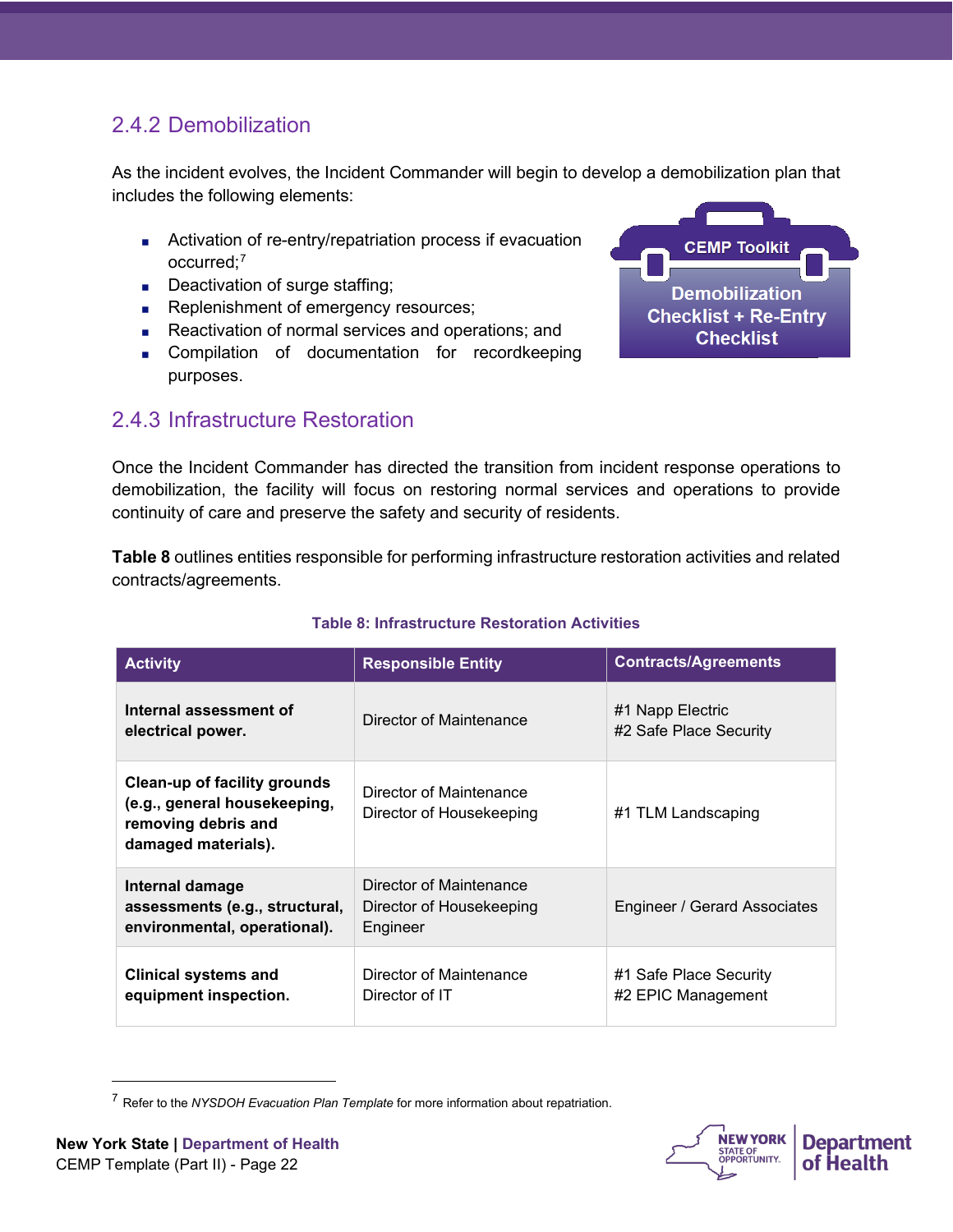| <b>Activity</b>                                                                                        | <b>Responsible Entity</b>                                                         | <b>Contracts/Agreements</b>                                                             |
|--------------------------------------------------------------------------------------------------------|-----------------------------------------------------------------------------------|-----------------------------------------------------------------------------------------|
| Strengthen infrastructure for<br>future disasters (if<br>repair/restoration activities<br>are needed). | Director of Maintenance<br>Engineer                                               | Engineer / Gerard Associates                                                            |
| <b>Communication and</b><br>transparency of restoration<br>efforts to staff and residents.             | Director of Social Services<br>Director of Nursing<br><b>Staffing Coordinator</b> | Communication and<br>transparency of restoration<br>done internally by team<br>members. |
| <b>Recurring inspection of</b><br>restored structures.                                                 | Director of Maintenance<br>Engineer                                               | <b>Engineer / Gerard Associates</b><br><b>Town of Wallkill</b><br>Orange & Rockland     |

#### <span id="page-22-0"></span>2.4.4 Resumption of Full Services

Department Managers will conduct an internal assessment of the status of resident care services and advise the Incident Commander and/or facility leadership on the prioritization and timeline of recovery activities.

Special consideration will be given to services that may require extensive inspection due to safety concerns surrounding equipment/supplies and interruption of utilities support and resident care services that directly impact the resumption of services (e.g., food service, laundry).

Staff, residents, and relatives/responsible parties will be notified of any services or resident care services that are not available, and as possible, provided updates on timeframes for resumption. The Planning Section Chief will develop a phased plan for resumption of pre-incident staff scheduling to help transition the facility from surge staffing back to regular staffing levels.

#### <span id="page-22-1"></span>2.4.5 Resource Inventory and Accountability

Full resumption of services involves a timely detailed inventory assessment and inspection of all equipment, devices, and supplies to determine the state of resources post-disaster and identify those that need repair or replacement.

All resources, especially resident care equipment, devices, and supplies, will be assessed for health and safety risks. Questions on resource damage or potential health and safety risks will be directed to the original manufacturer for additional guidance.

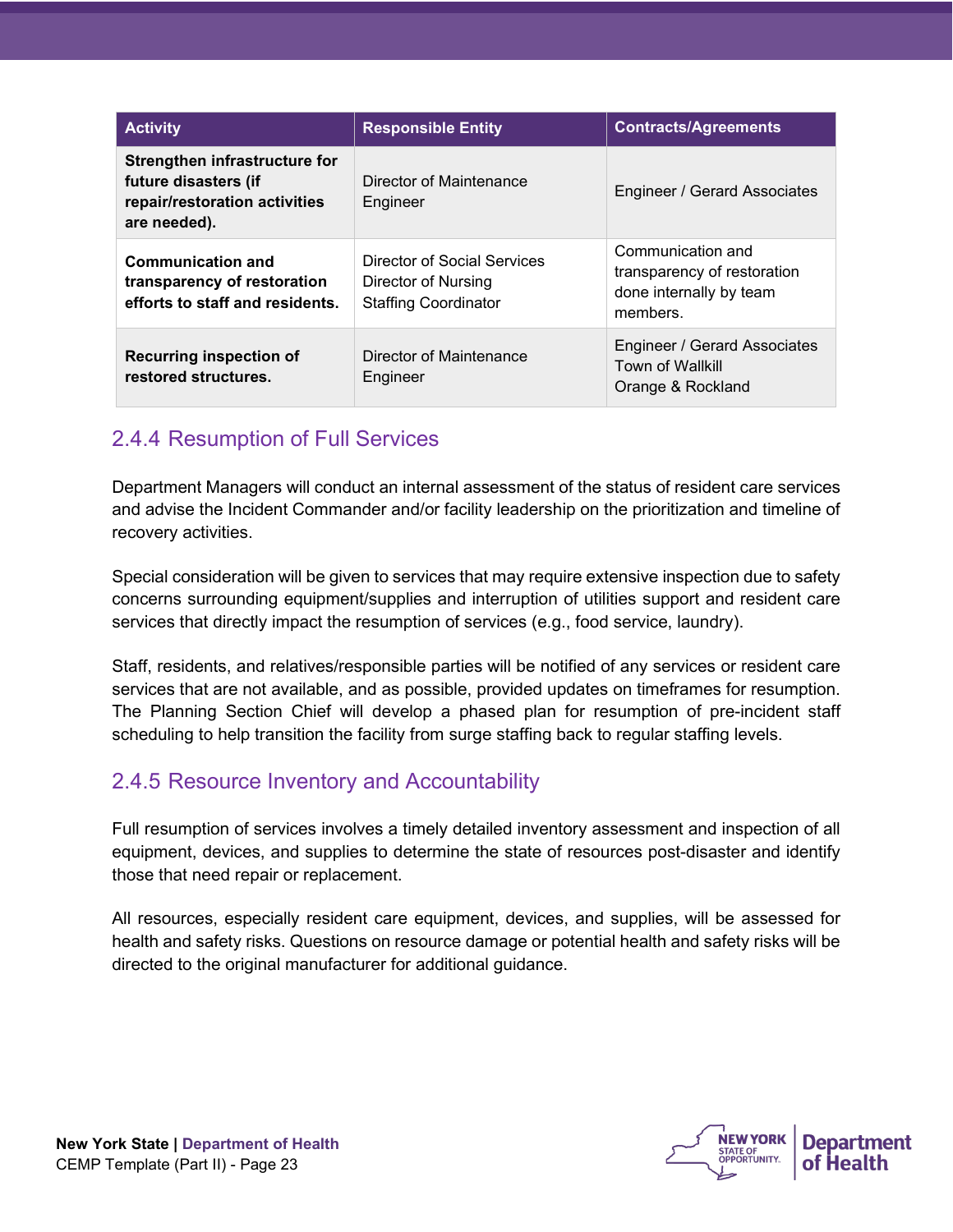## <span id="page-23-0"></span>**3 Information Management**

### <span id="page-23-1"></span>**3.1 Critical Facility Records**

Critical facility records that require protection and/or transfer during an incident include:

Resident's EMR: orders, advanced directives

#### **Sigma Safe Back Up**

If computer systems are interrupted or non-functional, the facility will utilize paper-based recordkeeping in accordance with internal facility procedures.

### <span id="page-23-2"></span>**3.2 Resident Tracking and Information-Sharing**

#### <span id="page-23-3"></span>3.2.1 Tracking Evacuated Residents

The facility will use the New York State Evacuation of Facilities in Disasters System ("eFINDS")<sup>[8](#page-23-4)</sup> and the Resident Evacuation Critical Information and Tracking Form<sup>[9](#page-23-5)</sup> to track evacuated residents and ensure resident care is maintained.

#### **Resident Confidentiality**

The facility will ensure resident confidentiality throughout the evacuation process in accordance with the Health Insurance Portability and Accountability Act Privacy Rule (Privacy Rule), as well as with any other applicable privacy laws. Under the Privacy Rule, covered health care providers are permitted to disclose protected health information to public health authorities authorized by law to collect protected health information to control disease, injury, or disability, as well as to public or private entities authorized by law or charter to assist in disaster relief efforts. The Privacy Rule also permits disclosure of protected health information in other circumstances. Private counsel should be consulted where there are specific questions about resident confidentiality.



<span id="page-23-4"></span> $8$  eFINDS is a secure, confidential system intended to provide authorized users with real-time access to the location of residents evacuated during an emergency event. The system is to be used to log and track residents during an urgent or non-emergent evacuation. See Appendix K of the *NYSDOH Evacuation Plan Template* for further information and procedures on eFINDS.

<span id="page-23-5"></span> $99$  The Resident Evacuation Critical Information and Tracking Form is a standardized form utilized to provide pertinent individual resident information to receiving facilities and provide redundant tracking during the evacuation process, including repatriation. See Appendix L of the *NYSDOH Evacuation Plan Template* for the complete form*.*

*<sup>10</sup> see HIPAA privacy rule information in CEMP toolkit, Annex K) or:* 

*https://www.hhs.gov/sites/default/files/ocr/privacy/hipaa/understanding/special/emergency/hipaa-privacy-emergency-situations.pdf*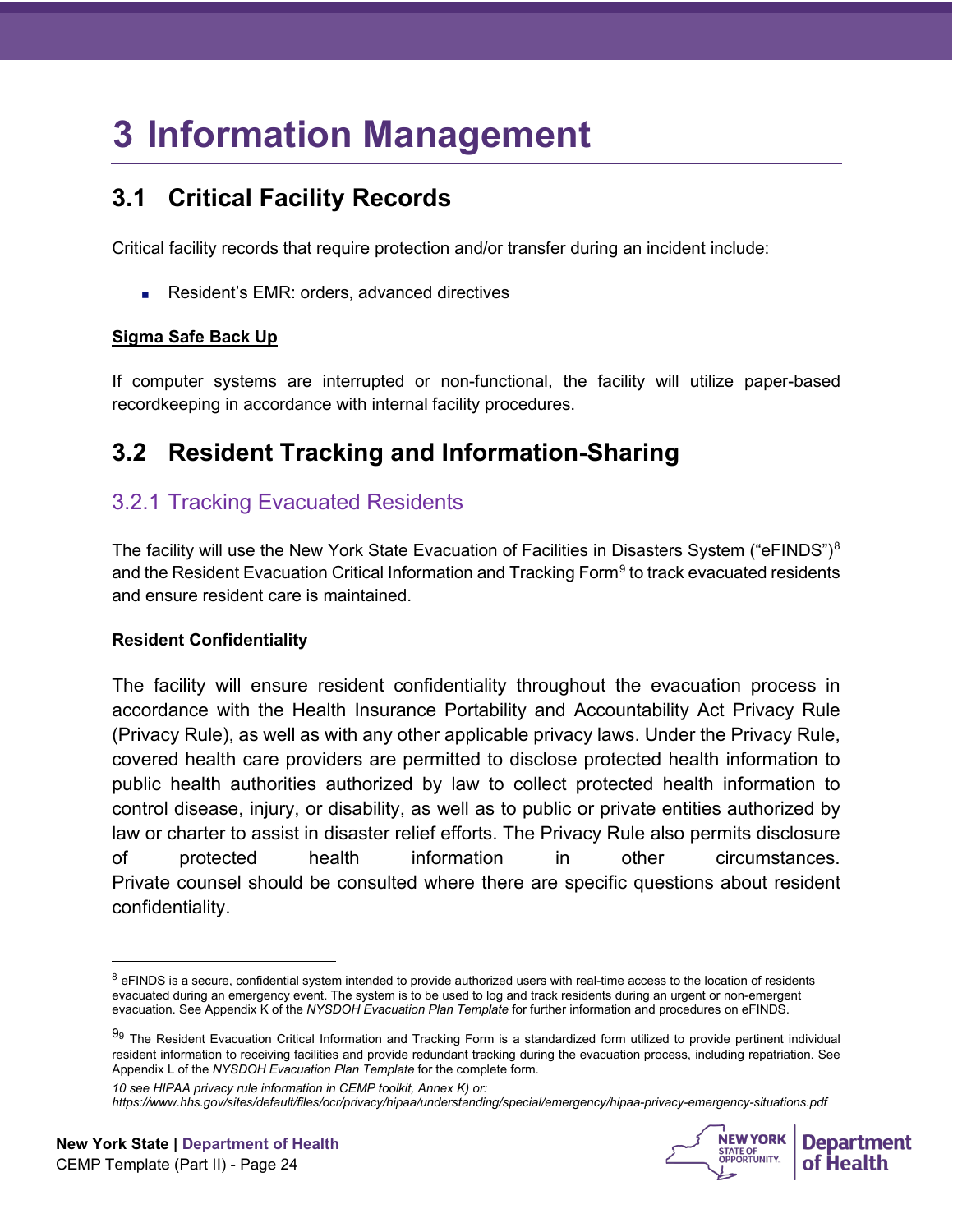### <span id="page-24-0"></span>**3.3 Staff Tracking and Accountability**

### <span id="page-24-1"></span>3.3.1 Tracking Facility Personnel

The facility will use the New York State Evacuation of Facilities in Disasters System ("eFINDS")<sup>[10](#page-24-4)</sup> and the Resident Evacuation Critical Information and Tracking Form $11$  to track staff.

#### <span id="page-24-2"></span>3.3.2 Staff Accountability

Staff accountability enhances site safety by allowing the facility to track staff locations and assignments during an emergency. Staff accountability procedures will be implemented as soon as the plan is activated.

The facility will utilize sign in/sign out sheets and/or time clock to track the arrival and departure times of staff. During every operational period (e.g., shift change), Department Managers or designees will conduct an accountability check to ensure all on-site staff are accounted for.

If an individual becomes injured or incapacitated during response operations, Department Managers or designees will notify the Incident Commander to ensure the staff member's status change is reflected in sign in/out sheets / and/or time clock

#### <span id="page-24-3"></span>3.3.3 Non-Facility Personnel

The Incident Commander—or Logistics Section Chief, if activated—will ensure that appropriate credentialing and verification processes are followed. Throughout the response, the Incident Commander—or Planning Section Chief, if activated—will track non-facility personnel providing surge support along with their respective duties and the number of hours worked.





<span id="page-24-4"></span> $10$  eFINDS is a secure, confidential system intended to provide authorized users with real-time access to the location of residents evacuated during an emergency event. The system is to be used to log and track residents during an urgent or non-emergent evacuation. See Appendix K of the *NYSDOH Evacuation Plan Template* for further information and procedures on eFINDS.

<span id="page-24-5"></span><sup>&</sup>lt;sup>11</sup> The Resident Evacuation Critical Information and Tracking Form is a standardized form utilized to provide pertinent individual resident information to receiving facilities and provide redundant tracking during the evacuation process, including repatriation. See Appendix L of the *NYSDOH Evacuation Plan Template* for the complete form*.*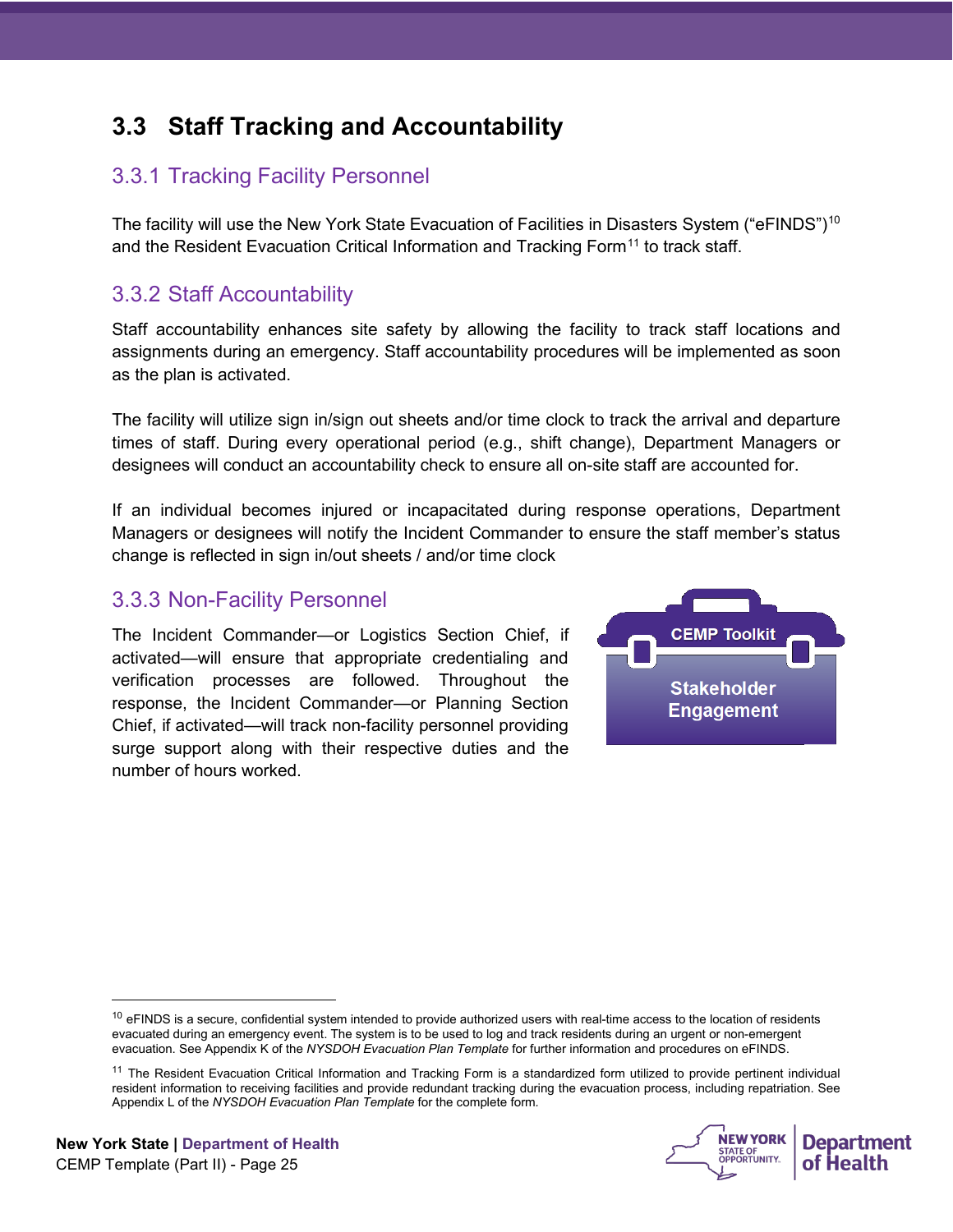## <span id="page-25-0"></span>**4 Communications**

### <span id="page-25-1"></span>**4.1 Facility Communications**

As part of CEMP development, the facility conducted a communications assessment to identify existing facility communications systems, tools, and resources that can be leveraged during an incident and to determine where additional resources or policies may be needed.



Primary (the best and intended option) and alternate (secondary back-up option) methods of communication are outlined in *[Table 9](#page-25-3)***.**

<span id="page-25-3"></span>

| <b>Mechanism</b>                                   | <b>Primary Method of</b><br><b>Communication</b> | <b>Alternate Method of</b><br><b>Communication</b> |
|----------------------------------------------------|--------------------------------------------------|----------------------------------------------------|
| <b>Landline telephone</b>                          | $\bowtie$                                        |                                                    |
| <b>Cell Phone</b>                                  | ⊠                                                |                                                    |
| Voice over Internet Protocol (VOIP)                |                                                  | $\boxtimes$                                        |
| <b>Text Messages</b>                               | ⊠                                                |                                                    |
| <b>Email</b>                                       |                                                  | $\boxtimes$                                        |
| <b>News Media</b>                                  |                                                  | $\boxtimes$                                        |
| <b>Radio Broadcasts</b>                            |                                                  | $\boxtimes$                                        |
| <b>Social Media</b>                                | ⊠                                                |                                                    |
| <b>Runners</b>                                     |                                                  | $\boxtimes$                                        |
| <b>Weather Radio</b>                               |                                                  | $\boxtimes$                                        |
| <b>Emergency Notification Systems<sup>12</sup></b> | ⊠                                                |                                                    |
| <b>Facility Website</b>                            |                                                  |                                                    |

#### **Table 9: Methods of Communication**

#### <span id="page-25-2"></span>4.1.1 Communications Review and Approval

Upon plan activation, the Incident Commander may designate a staff member as the Public Information Officer to serve as the single point of contact for the development, refinement, and dissemination of internal and external communications.

Key Public Information Officer functions include:



<span id="page-25-4"></span><sup>&</sup>lt;sup>12</sup> An emergency notification system is a one-way broadcast, sometimes coordinated by a third-party vendor, and is not required by NYSDOH.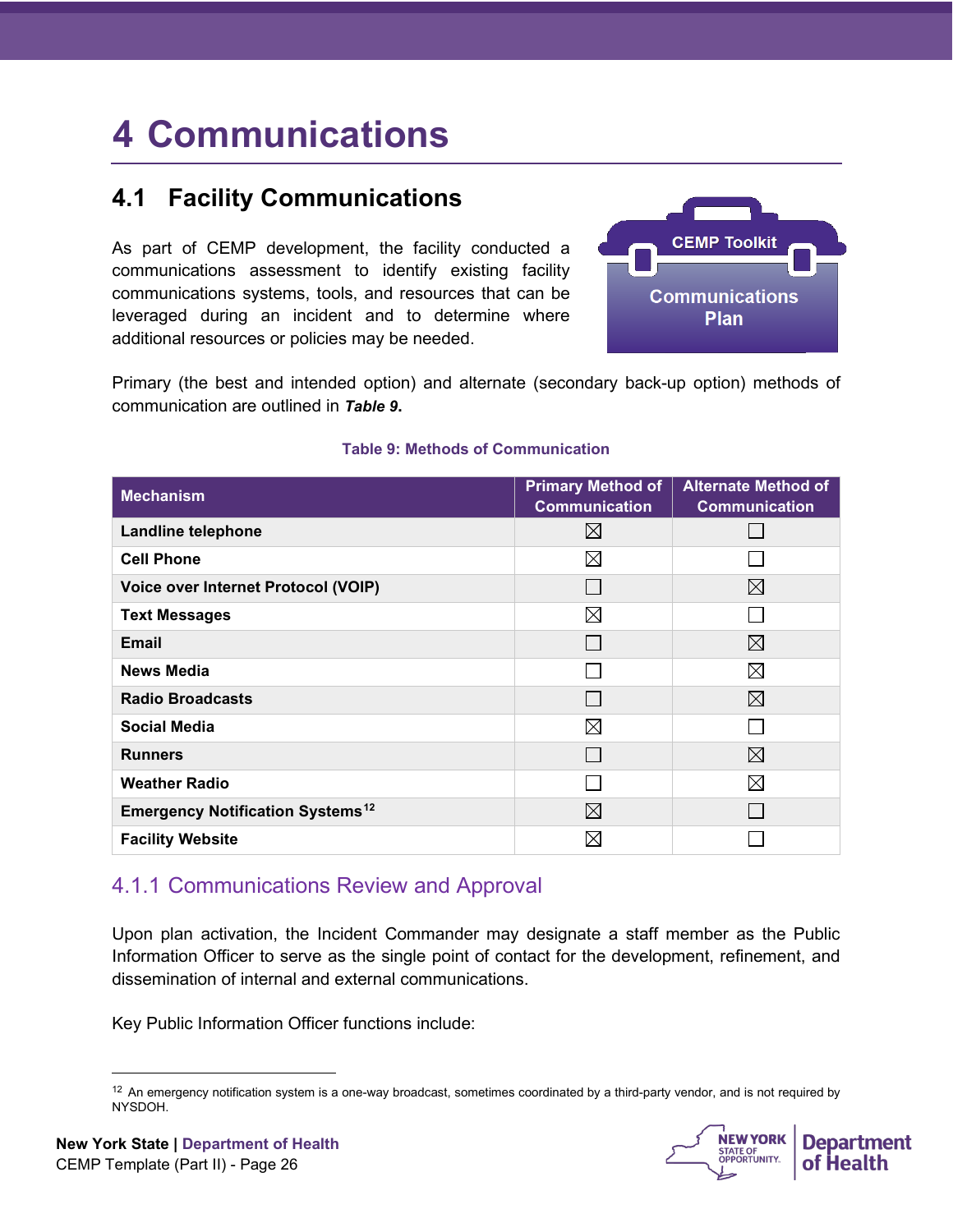- Develops and establishes mechanisms to rapidly receive and transmit information to local emergency management;
- Develops situational reports/updates for internal audiences (staff and residents) and external audiences;
- Develops coordinated, timely, consistent, and reliable messaging and/or tailor pre-scripted messaging;
- **Conducts direct resident and relative/responsible party outreach, as appropriate; and**
- **Addresses rumors and misinformation.**

### <span id="page-26-0"></span>**4.2 Internal Communications**

### <span id="page-26-1"></span>4.2.1 Staff Communication

The facility maintains a computerized and paper version list of all staff members, including emergency contact information, at smartlinx; viventium; To prepare for impacts to communication systems, the facility also maintains redundant forms of communication with on-site and off-site staff. The facility will ensure that all staff are familiar with internal communication equipment, policies, and procedures.

### <span id="page-26-2"></span>4.2.2 Staff Reception Area

Depending on the nature of the incident, the facility may choose to establish a staff reception area (e.g., in a break room or near the time clock) to coordinate and check-in staff members as they arrive to the facility to support incident operations.

The staff reception area also provides a central location where staff can receive job assignments, checklists, situational updates, and briefings each time they report for their shift. Implementing a sign-in/sign-out system at the staff reception area will ensure full staff accountability. The staff reception area also provides the Incident Commander with a central location for staffing updates and inquiries.

#### <span id="page-26-3"></span>4.2.3 Resident Communication

Upon admission, annually, and prior to any recognized threat, the facility will educate residents and responsible parties on the CEMP efforts. Resident communication may include [facilityspecific (e.g., admission documentation, newsletters, Resident Council meetings, resident group meetings, Family Council meetings, etc.).

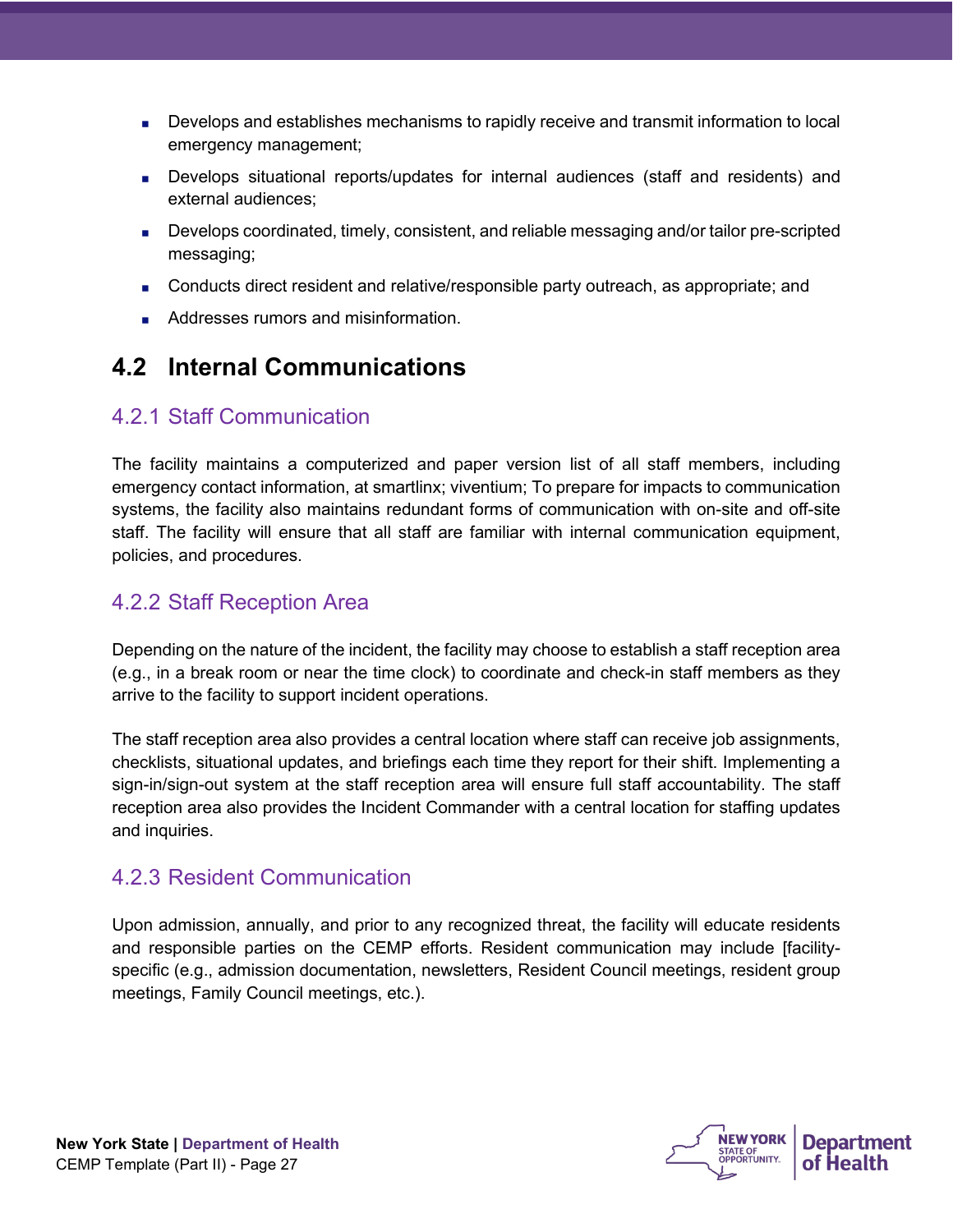During and after an incident, the Incident Commander—or Public Information Officer, if activated—will establish a regular location and frequency for delivering information to staff, residents, and on-site responsible parties (e.g., set times throughout the day), recognizing that message accuracy is a key component influencing resident trust in the facility and in perceptions of the response and recovery efforts.

Communication will be adapted, as needed, to meet population-specific needs, including memorycare residents, individuals with vision and/or hearing impairments, and individuals with other access and functional needs.

### <span id="page-27-0"></span>**4.3 External Communications**

Under no circumstances will protected health information be released over publicly-accessible communications or media outlets. All communications with external entities shall be in plain language, without the use of codes or ambiguous language.

#### <span id="page-27-1"></span>4.3.1 Corporate/Parent Organization

The facility will coordinate all messaging with Epic Management to ensure external communications are in alignment with corporate policies, procedures, and brand standards. Prior to an incident, the facility will coordinate with Epic Management to ensure an on-site facility staff member(s) has authorization and approval to disseminate messages.

#### <span id="page-27-2"></span>4.3.2 Authorized Family and Guardians

The facility maintains a list insert name of facility's resource list of all identified authorized family members and guardian's (responsible parties') contact information, including phone numbers and email addresses at Sigma Care EMR. Such individuals will receive information about the facility's preparedness efforts upon admission.

During an incident, the facility will notify responsible parties about the incident, status of the resident, and status of the facility by one or more of the following methods: Phone Call; Robo Call by Third Party (Nexus); Letter; Facility Webpage Update; Facebook Update. Additional updates may be provided on a regular basis to keep residents relatives/responsible parties apprised of the incident and the response.

The initial notification message to residents' primary point of contact (e.g., relative) will include the following information:

- Nature of the incident:
- Status of resident;

**New York State | Department of Health** CEMP Template (Part II) - Page 28



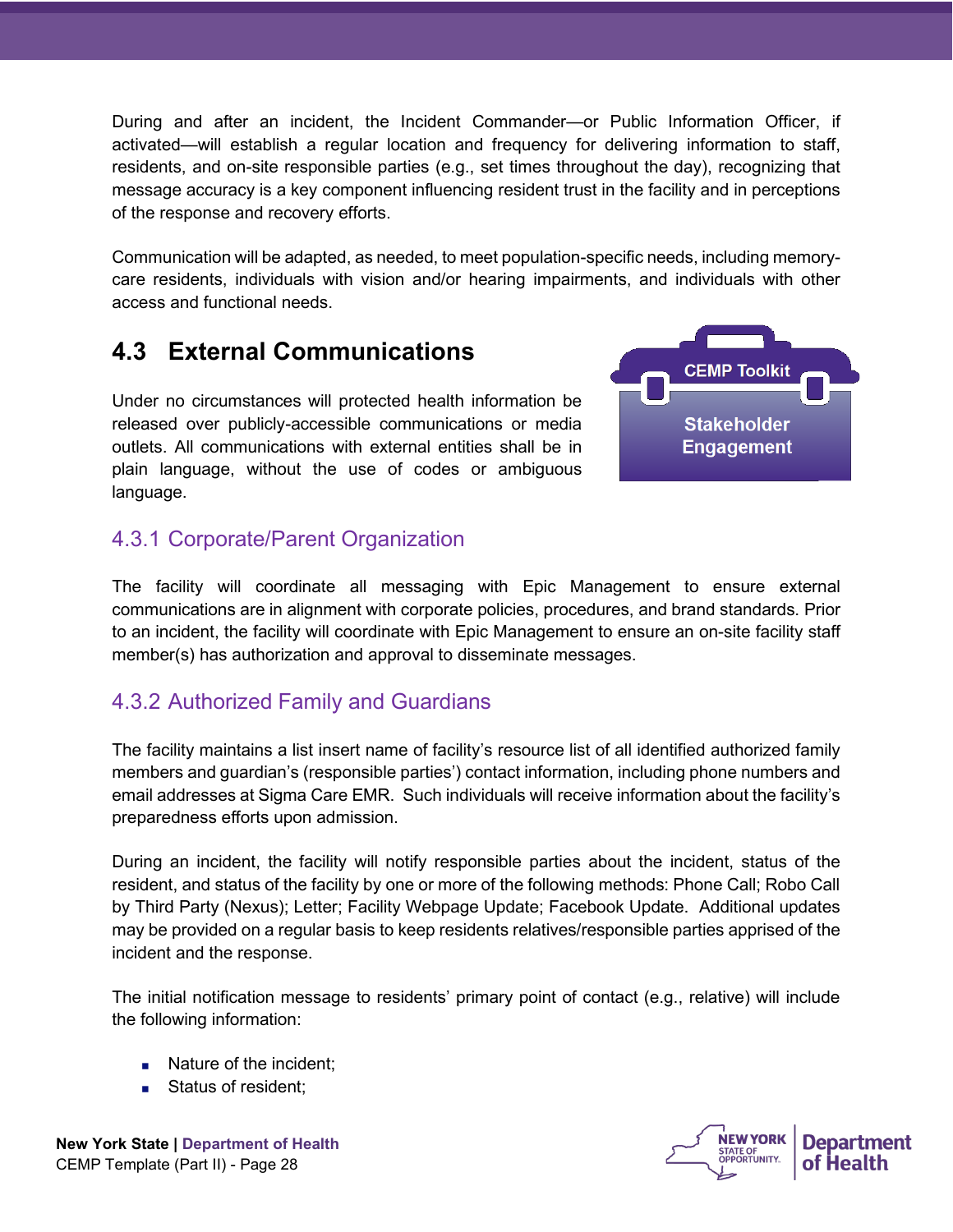- **Restrictions on visitation: and**
- **Estimated duration of protective actions**
- Contact info. for further questions

When incident conditions do not allow the facility to contact residents' relatives/responsible parties in a timely manner, or if primary methods of communication are unavailable, the facility will utilize local or state health officials, the facility website, and/or a recorded outgoing message on voicemail, among other methods, to provide information to families on the status and location of residents.

#### <span id="page-28-0"></span>4.3.3 Media and General Public

During an emergency, the facility will utilize traditional media (e.g., television, newspaper, radio) and social media (e.g., Facebook, Twitter) to keep relatives and responsible parties aware of the situation and the facility's response posture.

The Incident Commander—or Public Information Officer, if activated—may assign a staff member to monitor the facility's social media pages and email account to respond to inquiries and address any misinformation.



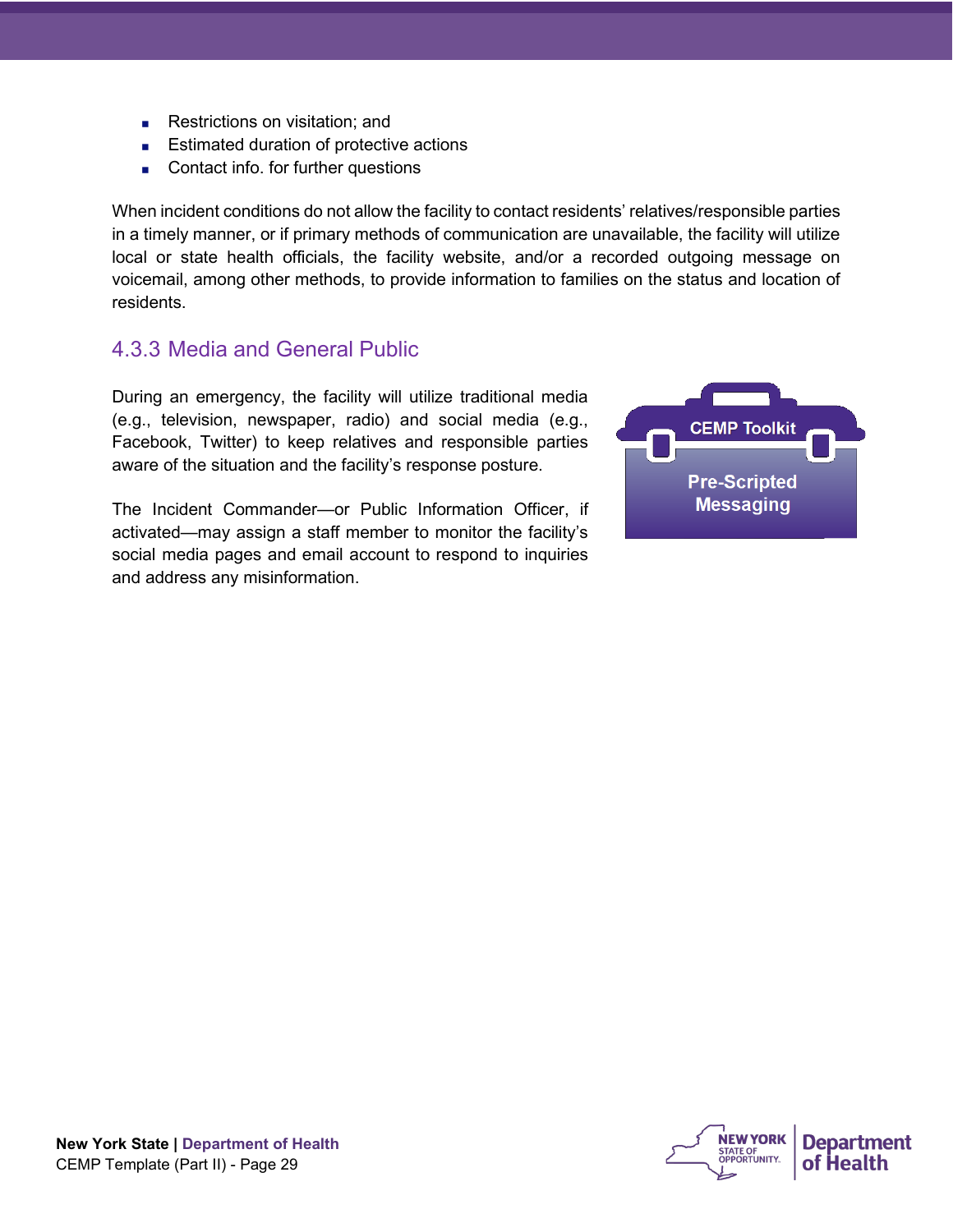## <span id="page-29-0"></span>**5 Administration, Finance, Logistics**

### <span id="page-29-1"></span>**5.1 Administration**

#### <span id="page-29-2"></span>5.1.1 Preparedness

As part of the facility's preparedness efforts, the facility conducts the following tasks:

- **IDENTIFY 1998 1** Identify and develop roles, responsibilities, and delegations of authority for key decisions and actions including the approval of the CEMP;
- **Ensure key processes are documented in the CEMP;**
- Coordinate annual CEMP review, including the *Annexes for all hazards*;
- Ensure CEMP is in compliance with local, state, and federal regulations; and

### <span id="page-29-3"></span>**5.2 Finance**

#### <span id="page-29-4"></span>5.2.1 Preparedness

[Corporate Controller tracks the costs and specific financial functions to account for preparedness-related costs (e.g., purchase of preparedness supplies)]

#### <span id="page-29-5"></span>5.2.2 Incident Response

Financial functions during an incident include tracking of personnel time and related costs, initiating contracts, arranging for personnel-related payments and Workers' Compensation, tracking of response and recovery costs, and payment of invoices.

The Finance/Administration Section Chief or designee will account for all direct and indirect incident-related costs from the outset of the response, including:

- **Personnel (especially overtime and supplementary staffing)**
- Event-related resident care and clinical support activities
- **Incident-related resources**
- **Equipment repair and replacement**
- **Costs for event-related facility operations**
- **Vendor services**
- **Personnel illness, injury, or property damage claims**
- **Loss of revenue-generating activities**
- Cleanup, repair, replacement, and/or rebuild expenses



**New York State | Department of Health** CEMP Template (Part II) - Page 30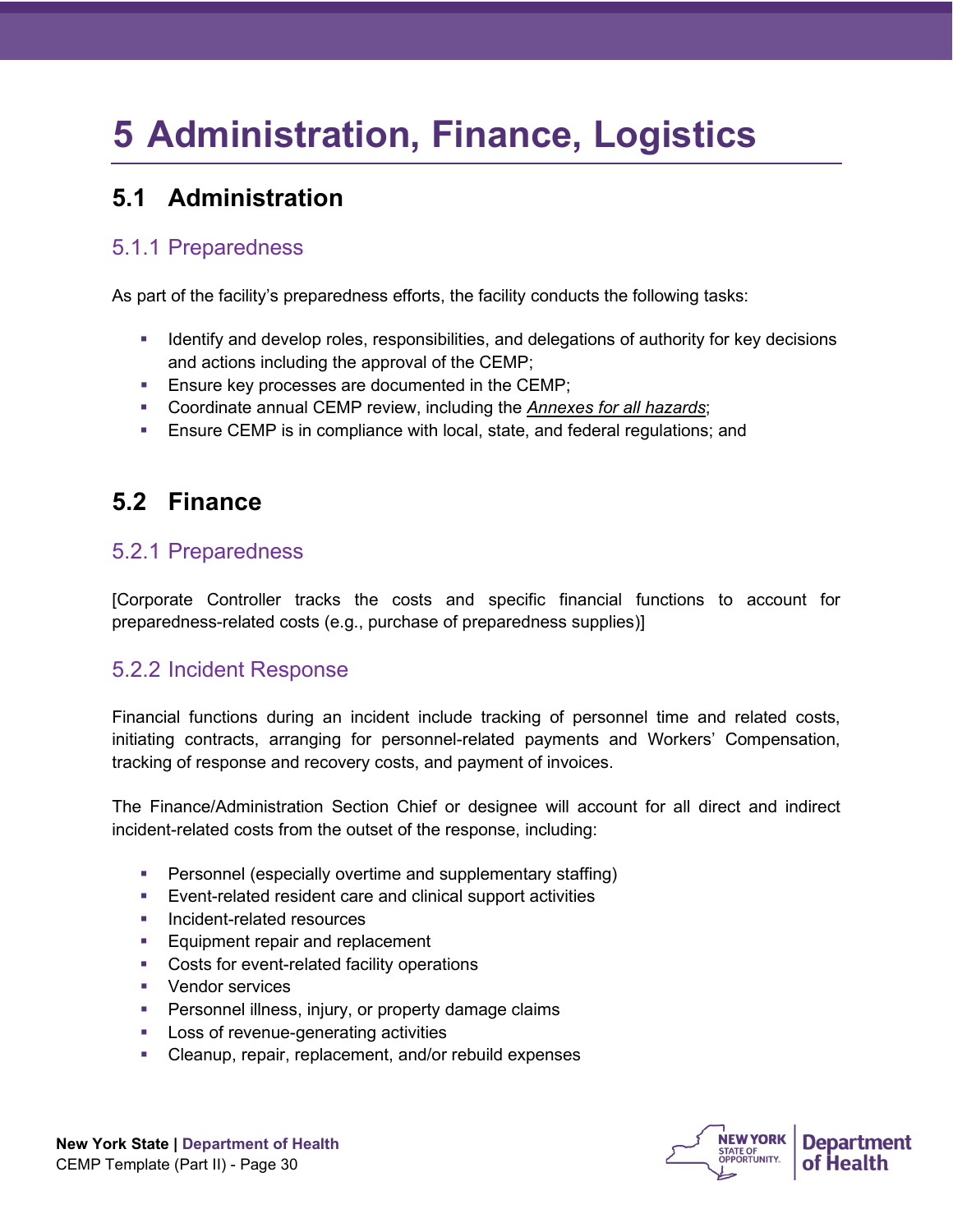### <span id="page-30-0"></span>**5.3 Logistics**

#### <span id="page-30-1"></span>5.3.1 Preparedness

Logistics functions prior to an incident include identifying and monitoring emergency resource levels, and executing mutual aid agreements, resource service contracts, and memorandums of understanding. These functions will be carried out pre-incident by the Administrator or their designee.

#### <span id="page-30-2"></span>5.3.2 Incident Response

To assess the facility's logistical needs during an incident, the Logistics Section Chief or designee will complete the following:

- Regularly monitor supply levels and anticipate resource needs during an incident;
- **If I**dentify multiple providers of services and resources to have alternate options in case of resource or service shortages; and
- Coordinate with the Finance Section Chief to ensure all resource and service costs are being tracked.
- Restock supplies to pre-incident preparedness levels,
- **Coordinate distribution of supplies to service areas.**

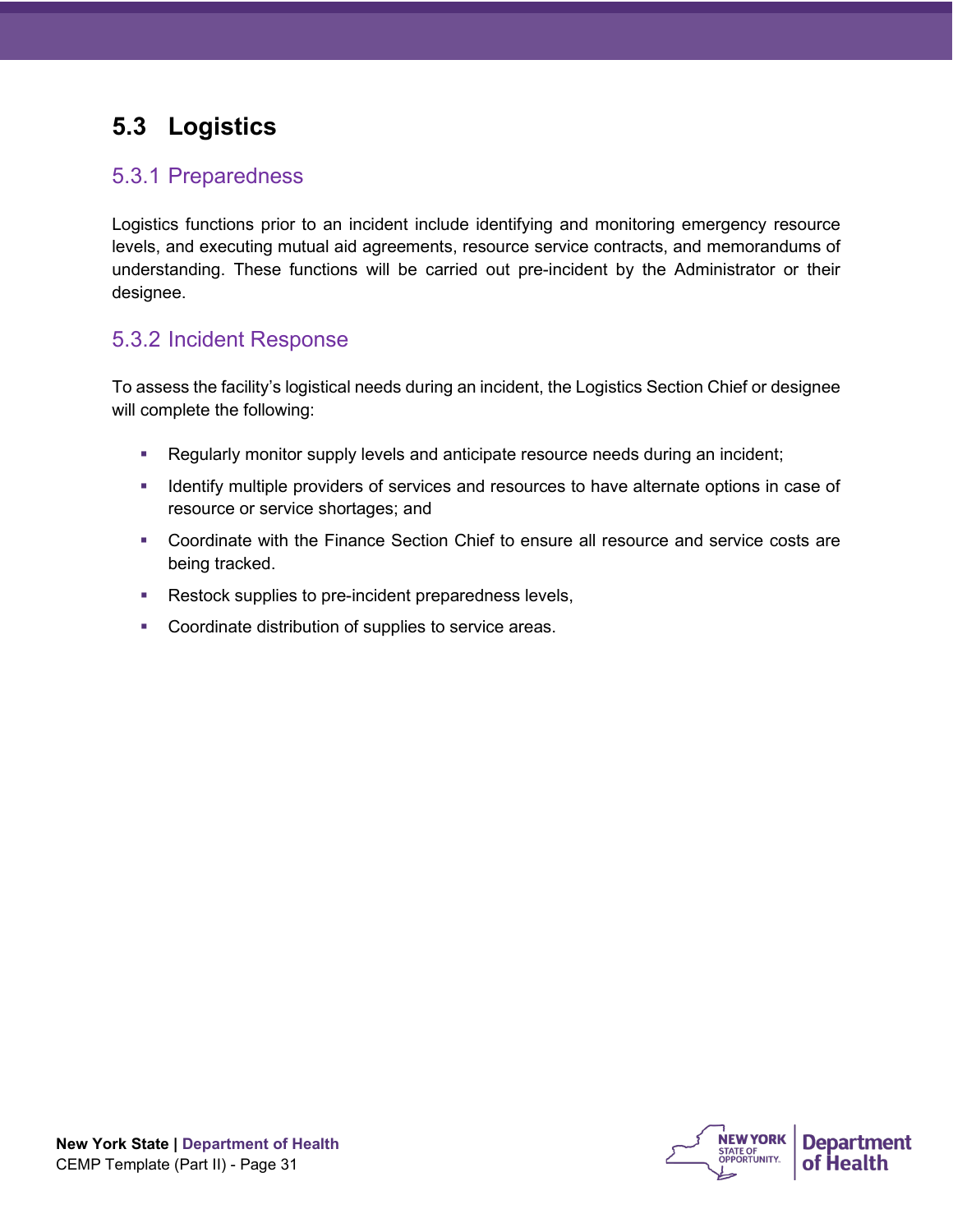## <span id="page-31-0"></span>**6 Plan Development and Maintenance**

To ensure plans, policies, and procedures reflect facility-specific needs and capabilities, the facility will conduct the following activities:

| <b>Activity</b>                                                                                                                                    | <b>Led By</b>                                                         | <b>Frequency</b>                                                                                                                                   |
|----------------------------------------------------------------------------------------------------------------------------------------------------|-----------------------------------------------------------------------|----------------------------------------------------------------------------------------------------------------------------------------------------|
| Review and update the facility's risk<br>assessment.                                                                                               | Administrator; Director<br>of Maintenance                             | Annually                                                                                                                                           |
| <b>Review and update contact information</b><br>for response partners, vendors, and<br>receiving facilities.                                       | Director of Health<br>Information<br>Management                       | Annually or as response<br>partners, vendors, and host<br>facilities provide updated<br>information.                                               |
| <b>Review and update contact information</b><br>for staff members and residents'<br>emergency contacts.                                            | Director of Human<br>Resources; Director of<br><b>Social Services</b> | Annually or as staff members<br>provide updated information.                                                                                       |
| <b>Review and update contact information</b><br>for residents' point(s) of contact (i.e.,<br>relatives/responsible parties).                       | Director of Social<br><b>Services</b>                                 | At admission/readmission, at<br>each Care Plan Meeting, and<br>as residents, relatives, and<br>responsible parties provide<br>updated information. |
| Post clear and visible facility maps<br>outlining emergency resources at all<br>nurses' stations, staff areas, hallways,<br>and at the front desk. | <b>Director of Maintenance</b>                                        | Annually                                                                                                                                           |
| <b>Maintain electronic versions of the CEMP</b><br>in folders/drives that are accessible by<br>others.                                             | Director of Health<br>Information<br>Management                       | Annually                                                                                                                                           |
| <b>Revise CEMP to address any identified</b><br>gaps.                                                                                              | Administrator                                                         | Upon completion of an<br>exercise or real-world<br>incident.                                                                                       |
| Inventory emergency supplies (e.g.,<br>potable water, food, resident care<br>supplies, communication devices,<br>batteries, flashlights,           | Director of<br>Maintenance; Director<br>of Dining Services            | Quarterly                                                                                                                                          |

#### **Table 10: Plans, Policies, and Procedures**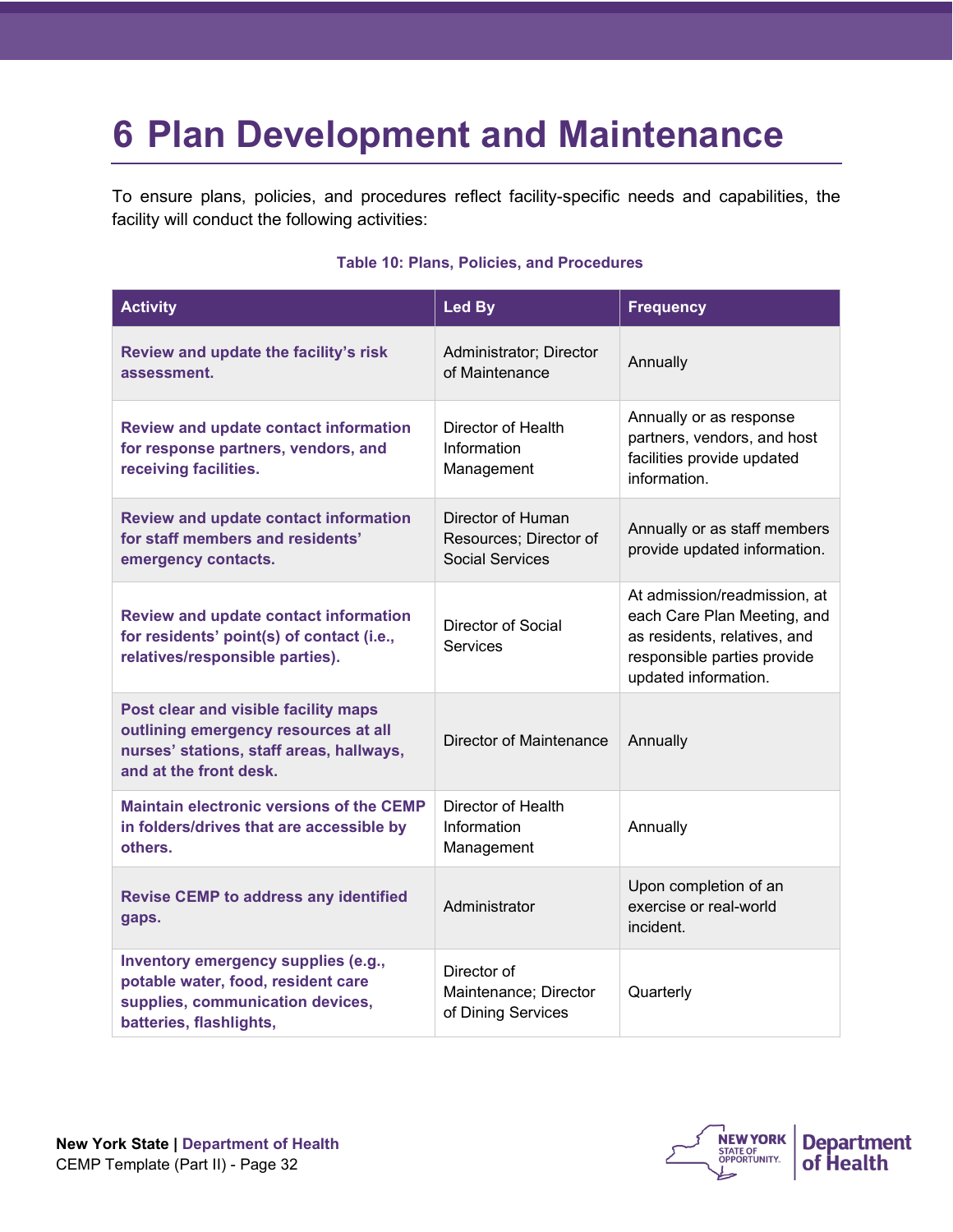## <span id="page-32-0"></span>**7 Authorities and References**

This plan may be informed by the following authorities and references:

- Robert T. Stafford Disaster Relief and Emergency Assistance Act (Public Law 93-288, as amended, 42 U.S.C. 5121-5207)
- Title 44 of the Code of Federal Regulations, Emergency Management and Assistance
- Homeland Security Act (Public Law 107-296, as amended, 6 U.S.C. §§ 101 et seq.)
- **Homeland Security Presidential Directive 5, 2003**
- **Post-Katrina Emergency Management Reform Act of 2006, 2006**
- **National Response Framework, January 2016**
- **National Disaster Recovery Framework, Second Edition, 2016**
- **National Incident Management System, 2017**
- **Presidential Policy Directive 8: National Preparedness, 2011**
- CFR Title 42, Chapter IV, Subchapter G, Part 483, Subpart B, Section 483.73, 2016
- Pandemic and All-Hazards Preparedness Act (PAHPA) of 2006
- **March 2018 DRAFT Nursing Home Emergency Operations Plan Evacuation**
- **NYSDOH Healthcare Facility Evacuation Center Manual**
- **Nursing Home Incident Command System (NHICS) Guidebook, 2017**
- Health Insurance Portability and Accountability Act (HIPAA) of 1996, Privacy Rule
- NYSDOH Healthcare Facility Evacuation Center Metropolitan Area Regional Office Region Facility Guidance Document for the 2017 Coastal Storm Season
- NFPA 99 Health Care Facilities Code, 2012 edition and Tentative Interim Amendments 12-2, 12-3, 12-5, and 12-6
- NFPA 101 Life Safety Code, 2012 edition and Tentative Interim Amendments 12-1, 12- 2, 12-3, and 12-4
- NFPA 110 Standard for Emergency and Standby Power Systems, 2010 edition and Tentative Interim Amendments to Chapter 7
- **10 NYCRR Parts 400 and 415**
- NYS Exec. Law, Article 2-B
- Public Health Service Act (codified at 42 USC §§ 243, 247d, 247d-6b, 300hh-10(c)(3)(b), 311, 319)
- Cybersecurity Information Sharing Act of 2015 (Pub. L. No. 114-113, codified at 6 U.S.C. §§ 1501 et seq.)
- Chapter 114 of the Laws of New York 2020.

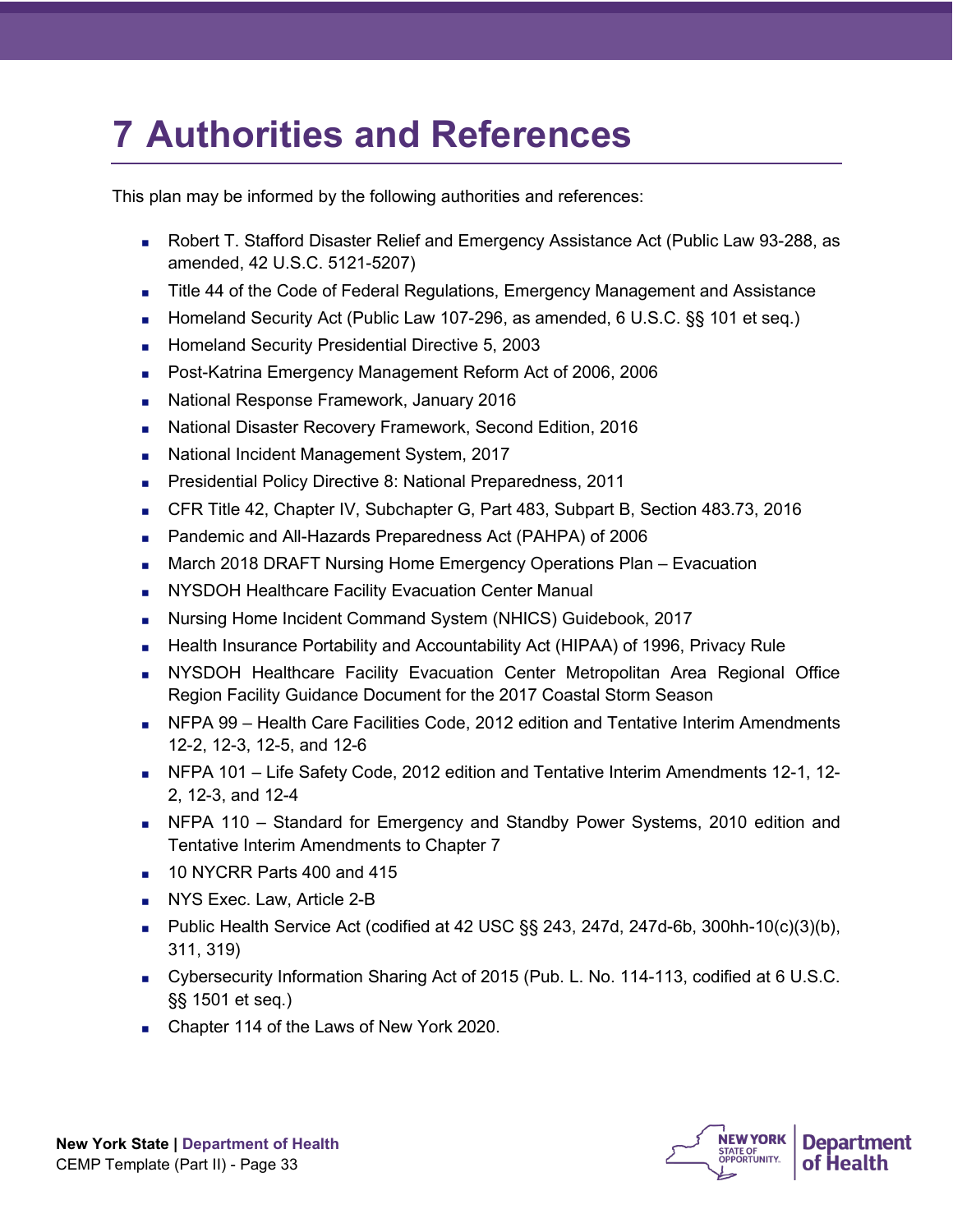# <span id="page-33-0"></span>**Annexes**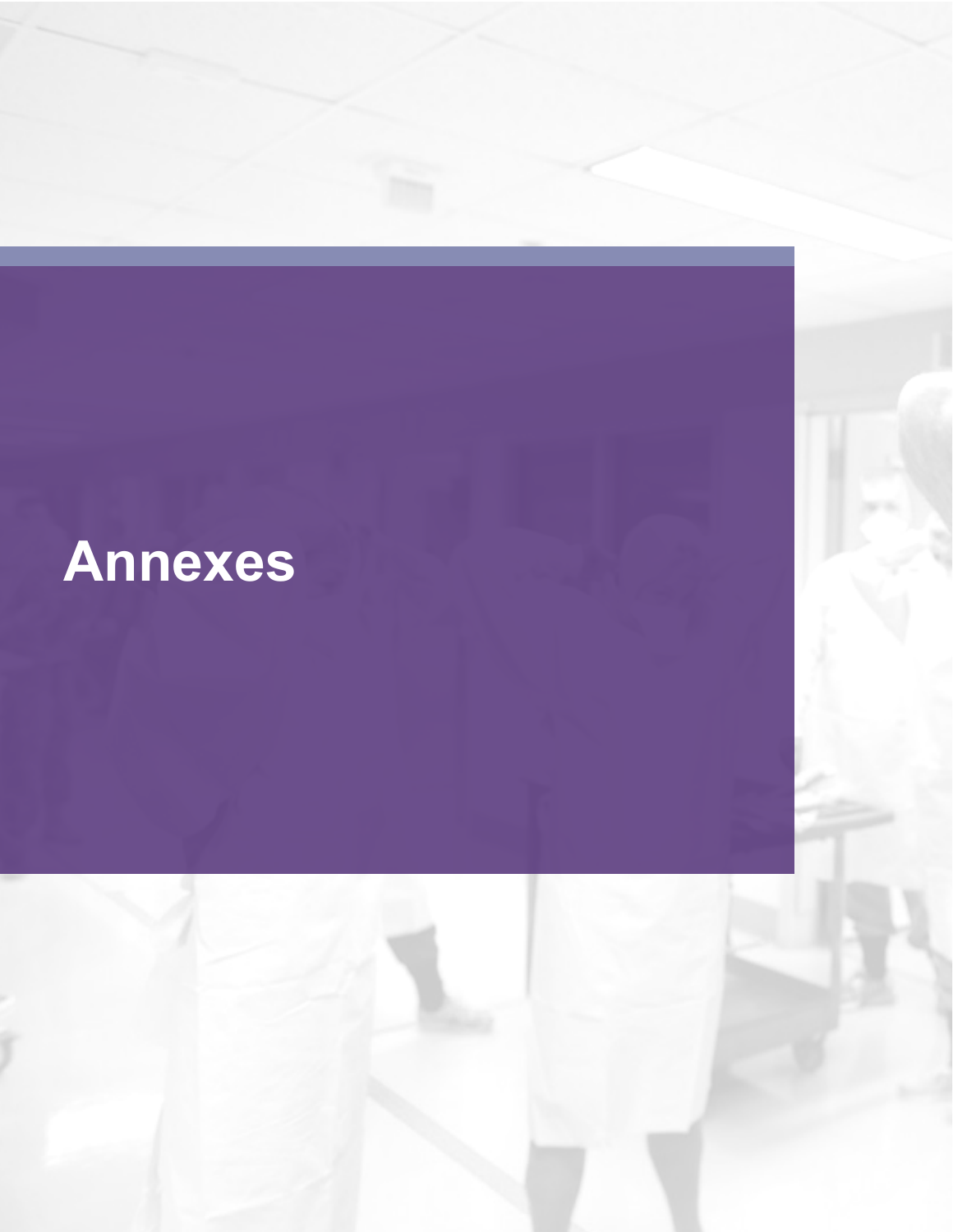## **Annex A:Protective Actions**

The Incident Commander may decide to implement protective actions for an entire facility or specific populations within a facility. A brief overview of protective action options is outlined in *[Table 11](#page-34-1)*. For more information, refer to the *NYSDOH Evacuation Plan Template*, *NYSDOH Healthcare Facility Evacuation Center Metropolitan Area Regional Office Region Facility Guidance Document for the 2018 Coastal Storm Season*, and the *NYSDOH Healthcare Facility Evacuation Center Manual*.



#### **Table 11: Protective Actions**

<span id="page-34-1"></span><span id="page-34-0"></span>

| <b>Protective Action</b> |                                                                                                                                                                                             | <b>Potential Triggers</b>                                                                                                                                                                                                           | <b>Authorization</b>                                                                                                                                            |
|--------------------------|---------------------------------------------------------------------------------------------------------------------------------------------------------------------------------------------|-------------------------------------------------------------------------------------------------------------------------------------------------------------------------------------------------------------------------------------|-----------------------------------------------------------------------------------------------------------------------------------------------------------------|
| Defend-in-Place          | <b>Defend-in-Place</b> is the ability of a<br>facility to safely retain all residents<br>during an incident-related hazard<br>(e.g., flood, severe weather,<br>wildfire).                   | Unforeseen disaster impacts cause facility<br>T.<br>to shelter residents in order to achieve<br>protection.                                                                                                                         | May be initiated by the Incident<br>Commander ONLY in the absence of<br>a mandatory evacuation order.<br>Does not required NYSDOH<br>approval.                  |
| Shelter-in-Place         | Shelter-in-Place is keeping a small<br>number of residents in their present<br>location when the risks of relocation<br>or evacuation exceed the risks of<br>remaining in current location. | Disaster forecast predicts low impact on<br>facility.<br>Facility is structurally sound to withstand<br>current conditions.<br>Interruptions to clinical services would<br>cause significant risk to resident health<br>and safety. | Can only be done for coastal storms.<br>Requires pre-approval from<br>NYSDOH prior to each hurricane<br>season and re-authorization at time<br>of the incident. |

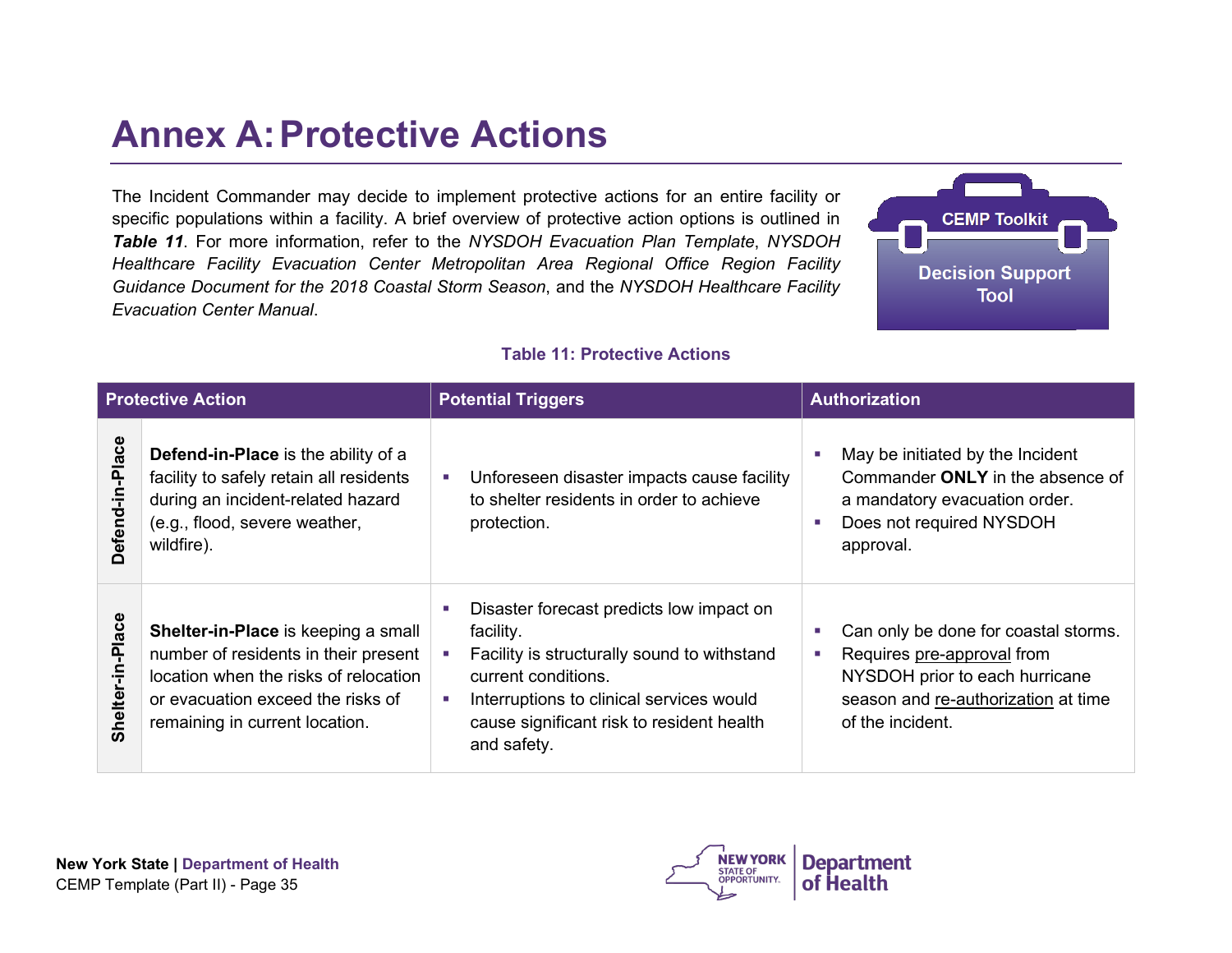|                        | <b>Protective Action</b>                                                                                                                                                                                                                                       | <b>Potential Triggers</b>                                                                                                                                                                                                                                                                                      | <b>Authorization</b>                                                                                                                                                  |
|------------------------|----------------------------------------------------------------------------------------------------------------------------------------------------------------------------------------------------------------------------------------------------------------|----------------------------------------------------------------------------------------------------------------------------------------------------------------------------------------------------------------------------------------------------------------------------------------------------------------|-----------------------------------------------------------------------------------------------------------------------------------------------------------------------|
| Relocation<br>Internal | <b>Internal Relocation is the</b><br>movement of residents away from<br>threat within a facility.                                                                                                                                                              | Need to consolidate staffing resources.<br>×.<br>Consolidation of mass care operations<br>(e.g., clinical services, dining).<br>Minor flooding.<br>m.<br>Structural damage.<br>×.<br>Internal emergency (e.g., fire).<br><b>COL</b><br>Temperature presents life safety issue.<br>п                            | Determined by facility based on<br>E<br>safety factors.<br>If this protective action is selected,<br>$\mathcal{C}$<br>the NYSDOH Regional Office must<br>be notified. |
| Evacuation             | <b>Evacuation</b> is the movement of<br>residents to an external location<br>(e.g., a receiving facility) due to<br>actual or anticipated unsafe<br>conditions.                                                                                                | Mandatory or advised order from<br>authorities.<br>Predicted hazard impact threatens facility<br>capacity to provide safe and secure<br>shelter conditions.<br>Structural damage.<br>×.<br>Emergency and standby power systems<br>failure resulting in facility inability to<br>maintain suitable temperature. | Refer to the NYSDOH Evacuation<br>Plan Template.                                                                                                                      |
| -ockdown               | <b>Lockdown</b> is a temporary<br>sheltering technique used to limit<br>exposure of building occupants to<br>an imminent hazard or threat.<br>When "locking down," building<br>occupants will shelter inside a room<br>and prevent access from the<br>outside. | Presence of an active threat (e.g., active<br>shooter, bomb threat, suspicious<br>package).<br>Direction from law enforcement.<br>$\mathcal{L}_{\mathcal{A}}$                                                                                                                                                  | Determined by facility based on the<br>×,<br>notification of an active threat on or<br>near the facility premises.                                                    |

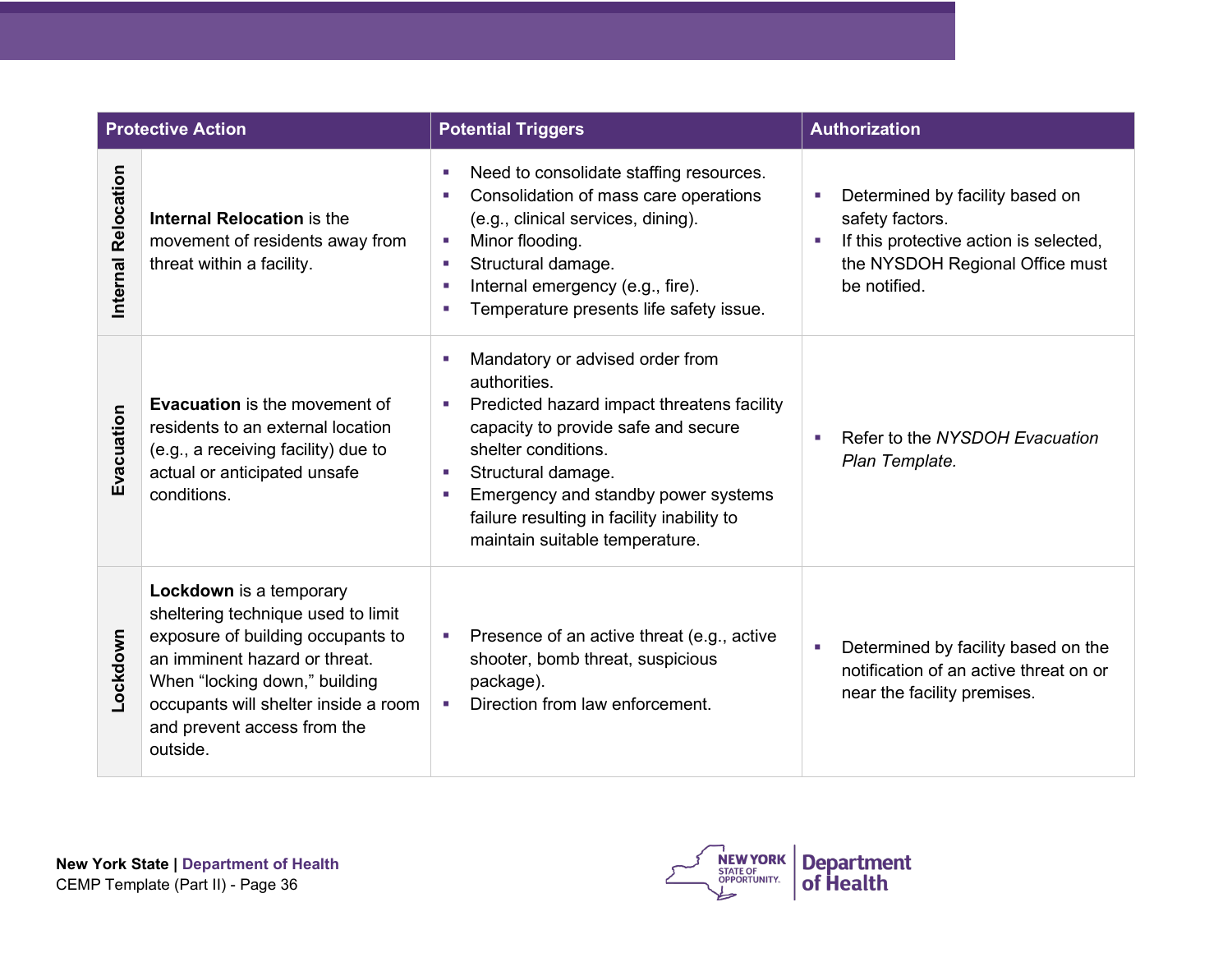## <span id="page-36-0"></span>**Annex B: Resource Management**

### <span id="page-36-1"></span>**1. Preparedness**

Additionally, the facility maintains an inventory of emergency resources and corresponding suppliers/vendors, for supplies that would be needed under all hazards, including:

- **Generators**
- **Fuel for generators and vehicles**
- Food and water for a minimum of 72 hours for staff and residents
- Disposable dining supplies and food preparation equipment and supplies
- Medical and over-the-counter pharmaceutical supplies
- Personal protective equipment (PPE), as determined by the specific needs for each hazard
- **Emergency lighting, cooling, heating, and communications equipment**
- Resident movement equipment (e.g., stair chairs, bed sleds, lifts)
- **Durable medical equipment (e.g., walkers, wheelchairs, oxygen, beds)**
- **Linens, gowns, privacy plans**
- **Housekeeping supplies, disinfectants, detergents**
- Resident specific supplies (e.g., identification, medical risk information, medical records, physician orders, Medication Administration Records, Treatment Administration Records, Contact Information Sheet, last 72 hours of labs, x-rays, nurses' notes, psychiatric notes, doctor's progress notes, Activities of Daily Living (ADL) notes, most recent History and Physical (H&P), clothing, footwear, and hygiene supplies)
- **Administrative supplies**

The facility's resource inventory will be updated annually to ensure that adequate resource levels are maintained, and supplier/vendor contact information is current.

### <span id="page-36-2"></span>**2. Resource Distribution and Replenishment**

During an incident, the Incident Commander—or Logistics Section Chief, if activated—will release emergency resources to support operations. The Incident Commander—or Operations Section Chief, if activated—will ensure the provision of subsistence needs.

The Incident Commander—or Planning Section Chief, if activated—will track the status of resources used during the incident. When defined resource replenishment thresholds are met, the Planning Section Chief will coordinate with appropriate staff to replenish resources, including:

**Procurement from alternate or nontraditional vendors** 

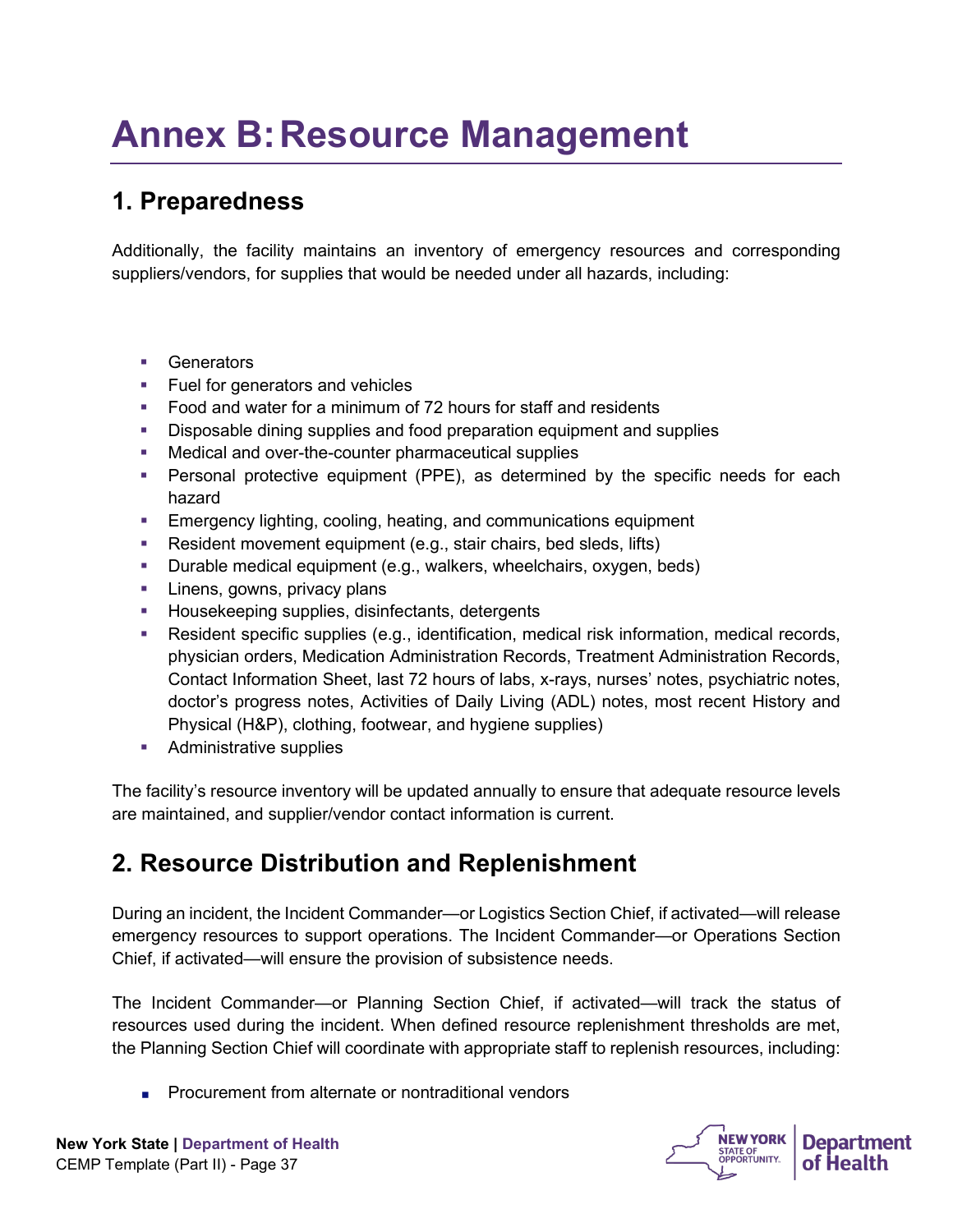- **Procurement from communities outside the affected region**
- **Resource substitution**
- Resource sharing arrangements with mutual aid partners
- **Request for external stockpile support from healthcare associations, local emergency** management.

### <span id="page-37-0"></span>**3. Resource Sharing**

In the event of a large-scale or regional emergency, the facility may need to share resources with mutual aid partners or healthcare facilities in the community, contiguous geographic area, or across a larger region of the state and contiguous states as indicated.

### <span id="page-37-1"></span>**4. Emergency Staffing**

#### 4.1. Off-Duty Personnel

If off-duty personnel are needed to support incident operations, the facility will conduct the following activities in accordance with facility-specific employee agreements. See Table 12

#### **Table 12: Off-Duty Personnel Mobilization Checklist**

| <b>Off-Duty Personnel Mobilization Checklist</b>                                                                                                                                                                      |
|-----------------------------------------------------------------------------------------------------------------------------------------------------------------------------------------------------------------------|
| The senior most on-site facility official will confirm that mobilization of off-duty<br>personnel is permissible (e.g., overtime pay).                                                                                |
| Once approved, Department Managers will be notified of the need to mobilize off-duty<br>personnel.                                                                                                                    |
| Off-duty personnel will be notified of the request and provided with instructions<br>including:<br>Time and location to report<br>Assigned duties<br>Safety information<br>Resources to support self-sufficiency<br>п |
| Once mobilized, off-duty staff will report for duty as directed.                                                                                                                                                      |
| If staff are not needed immediately, staff will be requested to remain available by<br>phone.                                                                                                                         |

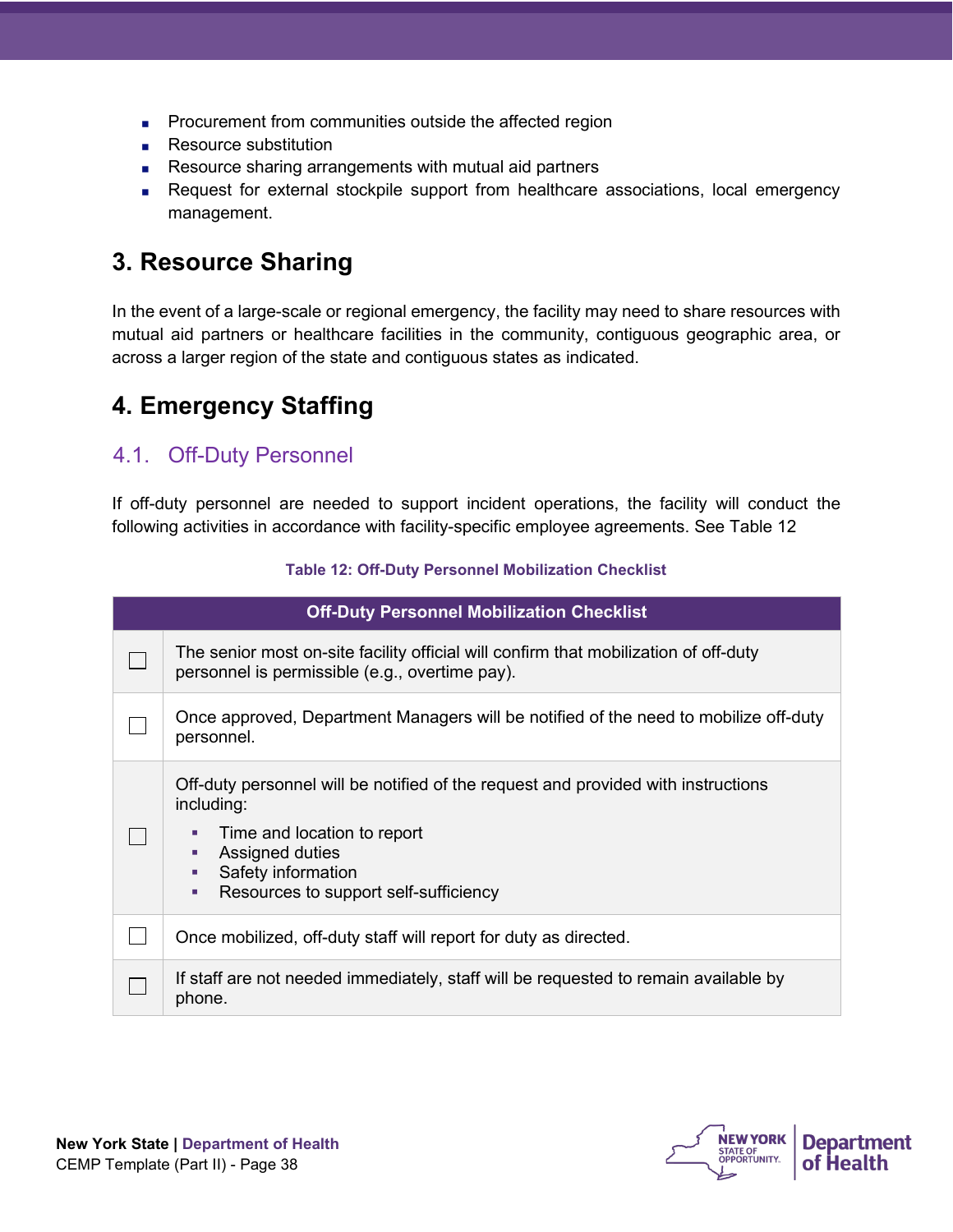To mobilize additional off-duty staff, the facility may need to provide additional staff support services (e.g., Staffing Agency). These services help to incentivize staff to remain on site during the incident, but also need to be carefully managed (e.g., reduce liability, manage expectations).

### 4.2. Other Job Functions

 $\overline{\phantom{a}}$ 

In accordance with employment contracts, collective bargaining agreements, etc., an employee may be called upon to aid with work outside of job-prescribed duties, work in departments or carry out functions other than those normally assigned, and/or work hours in excess of (or different from) their normal schedule. Unless temporarily permitted by an Executive Order issued by the Governor under section 29-a of Executive Law, employees may not be asked to function out-ofscope of certified or licensed job responsibilities.

The Incident Management Team will request periodic updates on staffing levels (available and assigned). In addition to deploying clinical staff as needed for resident care activities, non-medical assignments from the labor pool may include:

- **Security augmentation**
- **Runners / messengers**
- Switchboard support
- Clerical or ancillary support
- **Transportation**
- Resident information, monitoring, and one-on-ones, as needed
- **Preparing and/or serving meals, snacks, and hydration for residents, staff, visitors, and Property** volunteers
- **Cleaning and disinfecting areas, as needed**
- **Laundry services**
- **Recreational or entertainment activities**
- **Providing information, escorts, assistance, or other services to relatives and visitors**
- **Dther tasks or assignments as needed within their skill set, training, and** licensure/certification.

In accordance with employment contracts, collective bargaining agreements, etc., and at the determination of the Incident Commander, all or some staff members may be changed to 12-hour emergency shifts to maximize staffing. These shifts may be scheduled as around regular work hours, in six or 12-hour shifts, or as needed to meet facility emergency objectives.

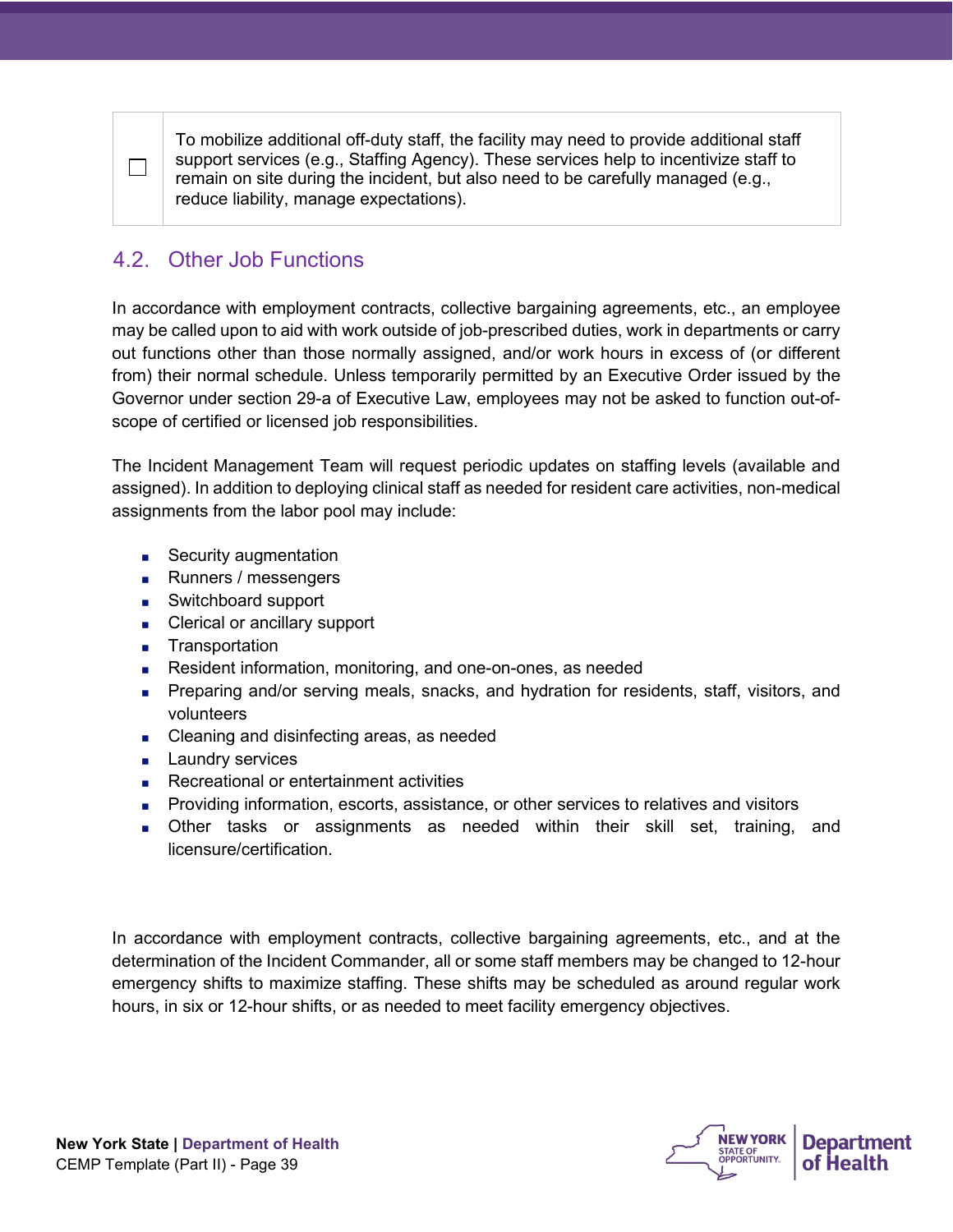#### 4.3. Surge Staffing

If surge staffing is required—for example, staff has become overwhelmed—it may be necessary to implement surge staffing (e.g., staffing agencies).

The facility may coordinate with pre-established credentialed volunteers included in the facility roster or credentialed volunteers associated with programs such as Community Emergency Response Team (CERT), Medical Reserve Corps (MRC), and ServNY.

The facility will utilize emergency staffing as needed and as identified and allowed under executive orders issued during a given hazard/emergency.

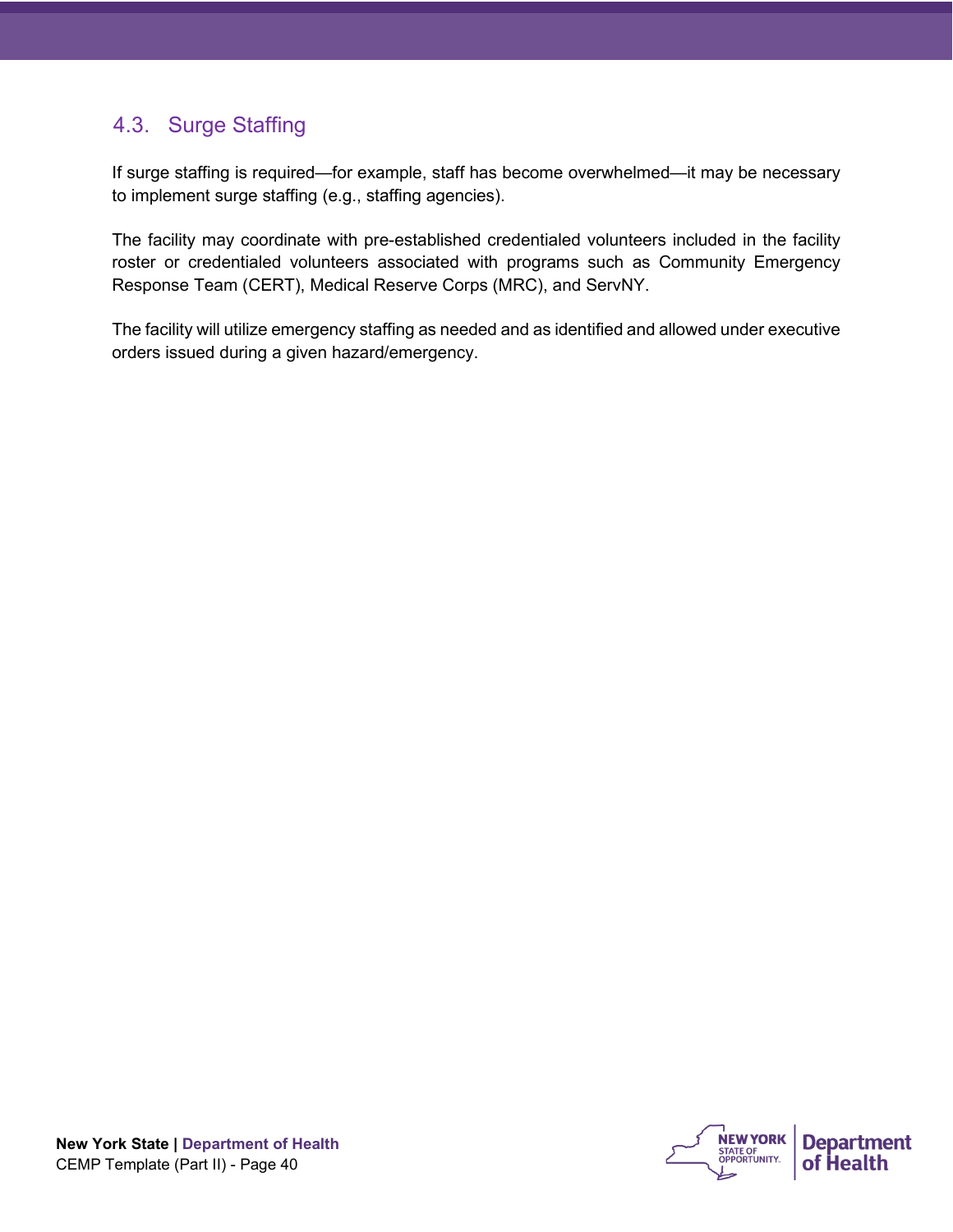## <span id="page-40-0"></span>**Annex C:Emergency Power Systems**

### <span id="page-40-1"></span>**1. Capabilities**

In the event of an electrical power disruption causing partial or complete loss of the facility's primary power source, the facility is responsible for providing alternate sources of energy for staff and residents (e.g., generator).

In accordance with the facility's plans, policies, and procedures, [13](#page-40-3) the facility will ensure provision of the following subsistence needs through the activation, operation, and maintenance of permanently attached onsite generators:

- Maintain temperatures to protect resident health and safety and for the safe and sanitary storage of provisions;
- **Emergency lighting;**
- **Fire detection and extinguishing, and alarm systems; and**
- Sewage and waste disposal.

### <span id="page-40-2"></span>**2. Resilience and Vulnerabilities**

Onsite generators and associated equipment and supplies are located, installed, inspected, tested, and maintained in accordance with the National Fire Protection Association's (NFPA) codes and standards.

In extreme circumstances, incident-related damages may limit generator and fuel source accessibility, operability, or render them completely inoperable. In these instances, an urgent or planned evacuation will be considered if a replacement generator cannot be obtained in a timely manner.

<span id="page-40-3"></span> $13$  CMS requires healthcare facilities to accommodate any additional electrical loads the facility determines to be necessary to meet all subsistence needs required by emergency preparedness plans, policies, and procedures. It is up to each facility to make emergency power system decisions based on its risk assessment and emergency plan.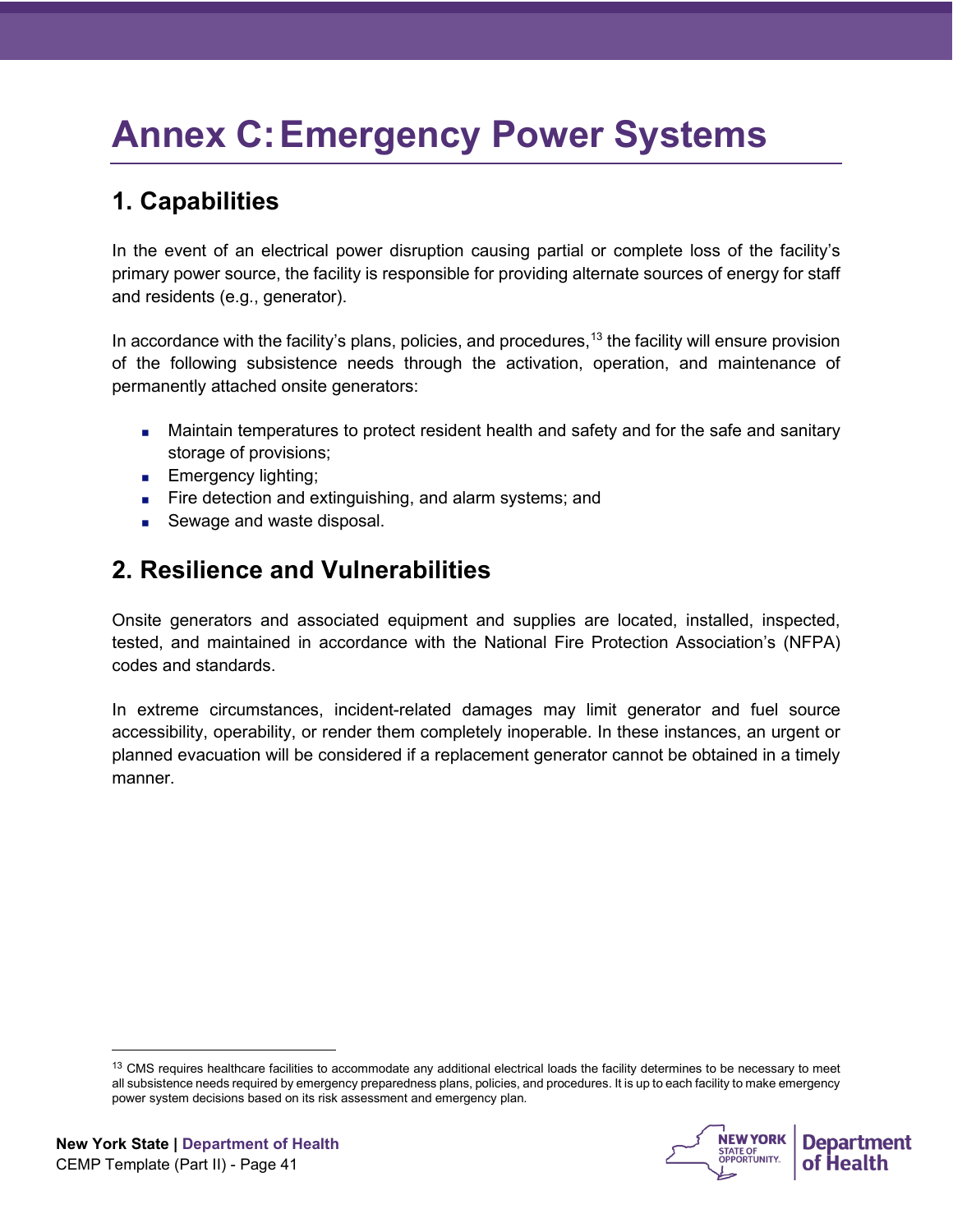## <span id="page-41-0"></span>**Annex D:Training and Exercises**

### <span id="page-41-1"></span>**1. Training**

To empower facility personnel and external stakeholders (e.g., emergency personnel) to implement plans, policies, and procedures during an incident, the facility will conduct the following training activities:

#### **Table 13: Training**

| <b>Activity</b>                                                                                                                                                                                        | <b>Led By</b>                                                | <b>Frequency</b>                                                                     |
|--------------------------------------------------------------------------------------------------------------------------------------------------------------------------------------------------------|--------------------------------------------------------------|--------------------------------------------------------------------------------------|
| <b>Conduct comprehensive orientation</b><br>to familiarize new staff members<br>with the CEMP, including PEP<br>specific plans, the facility layout, and<br>emergency resources.                       | Director of Maintenance;<br>Director of Staff<br>Development | Orientation                                                                          |
| Incorporate into annual educational<br>update training schedule to ensure<br>that all staff are trained on the use of<br>the CEMP, including PEP specific<br>plans, and core preparedness<br>concepts. | Director of Staff<br>Development                             | Orientation / Annually                                                               |
| <b>Maintain records of staff completion</b><br>of training.                                                                                                                                            | Director of Staff<br>Development                             | <b>Orientation / Annually</b>                                                        |
| <b>Ensure that residents are aware</b><br>appropriately of the CEMP, including<br>PEP specific plans, including what to<br>expect of the facility before, during,<br>and after an incident.            | Director of Nursing;<br>Director of Social Services          | Initial Care Plan Meeting<br>and quarterly<br>Repeat briefly at time of<br>incident. |
| <b>Identify specific training</b><br>requirements for individuals serving<br>in Incident Management Team<br>positions.                                                                                 | Director of Maintenance                                      | Annually                                                                             |

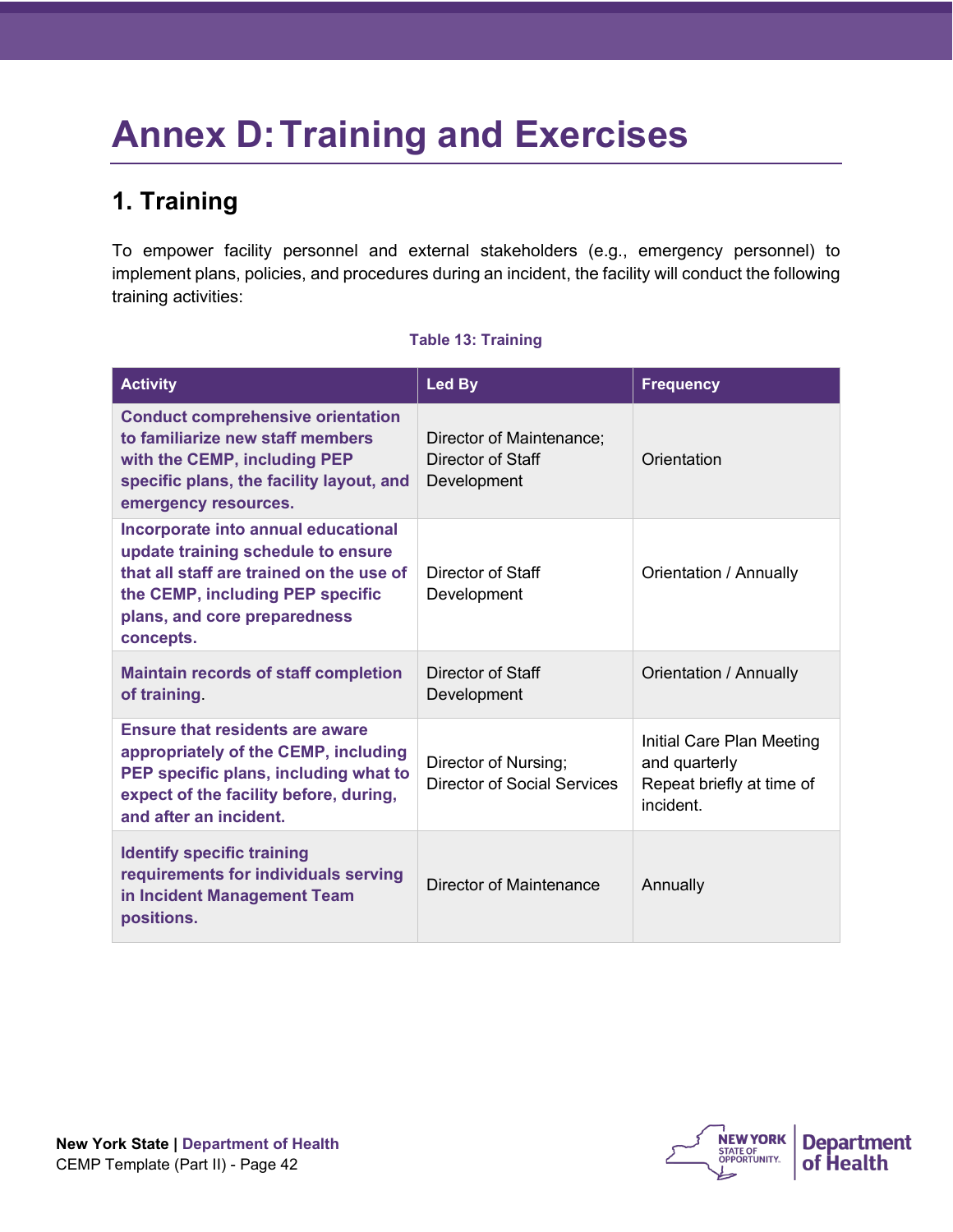### <span id="page-42-0"></span>**2. Exercises**

To validate plans, policies, procedures, and trainings, the facility will conduct the following exercise activities:

#### **Table 14: Exercises**

| <b>Activity</b>                                                                                  | Led By                  | <b>Frequency</b>        |
|--------------------------------------------------------------------------------------------------|-------------------------|-------------------------|
| <b>Conduct one operations-based</b><br>exercise (e.g., full-scale or<br>functional exercise). 14 | Director of Maintenance | Annually                |
| <b>Conduct one discussion-based</b><br>exercise (e.g., tabletop exercise).                       | Administrator           | Annually                |
| <b>Fire Drills</b>                                                                               | Director of Maintenance | 1 per shift per quarter |

### <span id="page-42-1"></span>**3. Documentation**

#### <span id="page-42-2"></span>3.1. Participation Records

In alignment with industry best practices for emergency preparedness, the facility will maintain documentation and evidence of course completion through facility-specific system such as signin sheets, feedback forms, or printed or digital certificates of completion.

#### <span id="page-42-3"></span>3.2. After Action Reports

The facility will develop After Action Reports to document lessons learned from tabletop and full-scale exercises and real-world emergencies and to demonstrate that the facility has incorporated any necessary improvements or corrective actions.





<span id="page-42-4"></span><sup>&</sup>lt;sup>14</sup> If a facility activates its CEMP due to a disaster, the facility is exempt from the operational exercise for the year ending November 15. A facility is only exempt if the event is fully documented, a post-incident after action review is conducted and documented, and the response strengths, areas for improvement, and corrective actions are documented and maintained for three (3) years. However, the secondary requirement for a tabletop exercise still applies.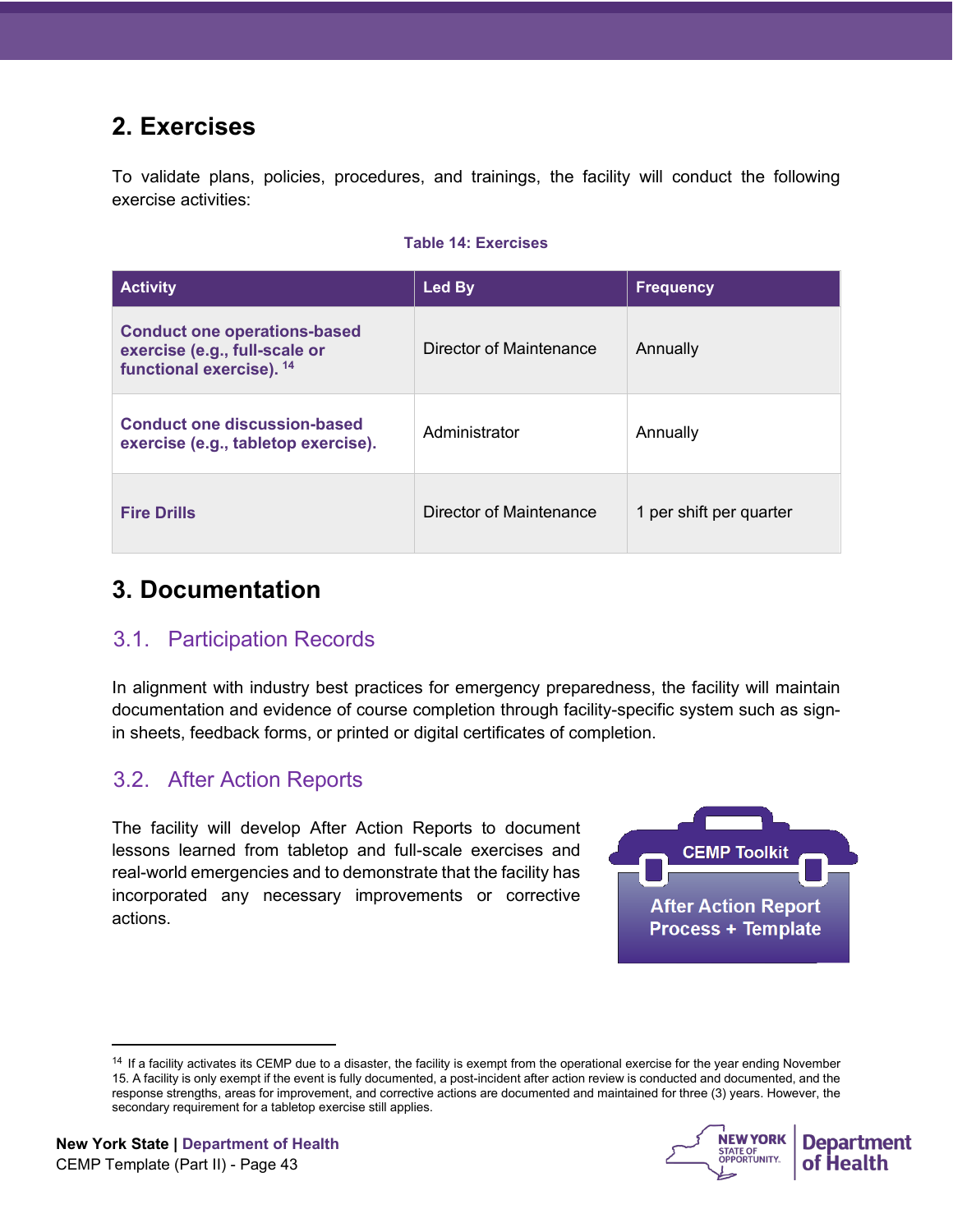After Action Reports will document what was supposed to happen; what occurred; what went well; what the facility can do differently or improve upon; and corrective action/improvement plan and associated timelines.

## <span id="page-43-0"></span>**Annex E: Infectious Disease/Pandemic Emergency**

The circumstances of infectious disease emergencies, including ones that rise to the level of a pandemic, vary due to multiple factors, including type of biological agent, scale of exposure, mode of transmission and intentionality. Infectious disease emergencies can include outbreaks, epidemics and pandemics. The facility must plan effective strategies for responding to all types of infectious diseases, including those that rise to the higher level of pandemic.

The following Infectious Disease/Pandemic Emergency Checklist outlines the hazard-specific preparedness, response, and recovery activities the facility should plan for that are unique to an incident involving infectious disease as well as those incidents that rise to the occasion of a pandemic emergency. The facility should indicate for each checklist item, how they plan to address that task.

The Local Health Department (LHD) of each New York State county, maintains prevention agenda priorities compiled from community health assessments. The checklist items noted in this Annex include the identified LHD priorities and focus areas. Nursing homes should use this information in conjunction with an internal risk assessment to create their plan and to set priorities, policies and procedures.

This checklist also includes all elements required for inclusion in the facility's Pandemic Emergency Plan (PEP), as specified within the new subsection 12 of Section 2803, Chapter 114 of the Laws of 2020, for infectious disease events that rise to the level of a pandemic.

To assure an effective, comprehensive and compliant plan, the facility should refer to information in Annex K of the CEMP Toolkit, to fully understand elements in the checklist including the detailed requirements for the PEP.

A summary of the key components of the PEP requirements for pandemic situations is as follows:

o development of a Communication Plan,

o development of protection plans against infection for staff, residents, and families, including the maintenance of a 2-month (60 day) supply of infection control personal protective equipment and supplies (including consideration of space for storage), and

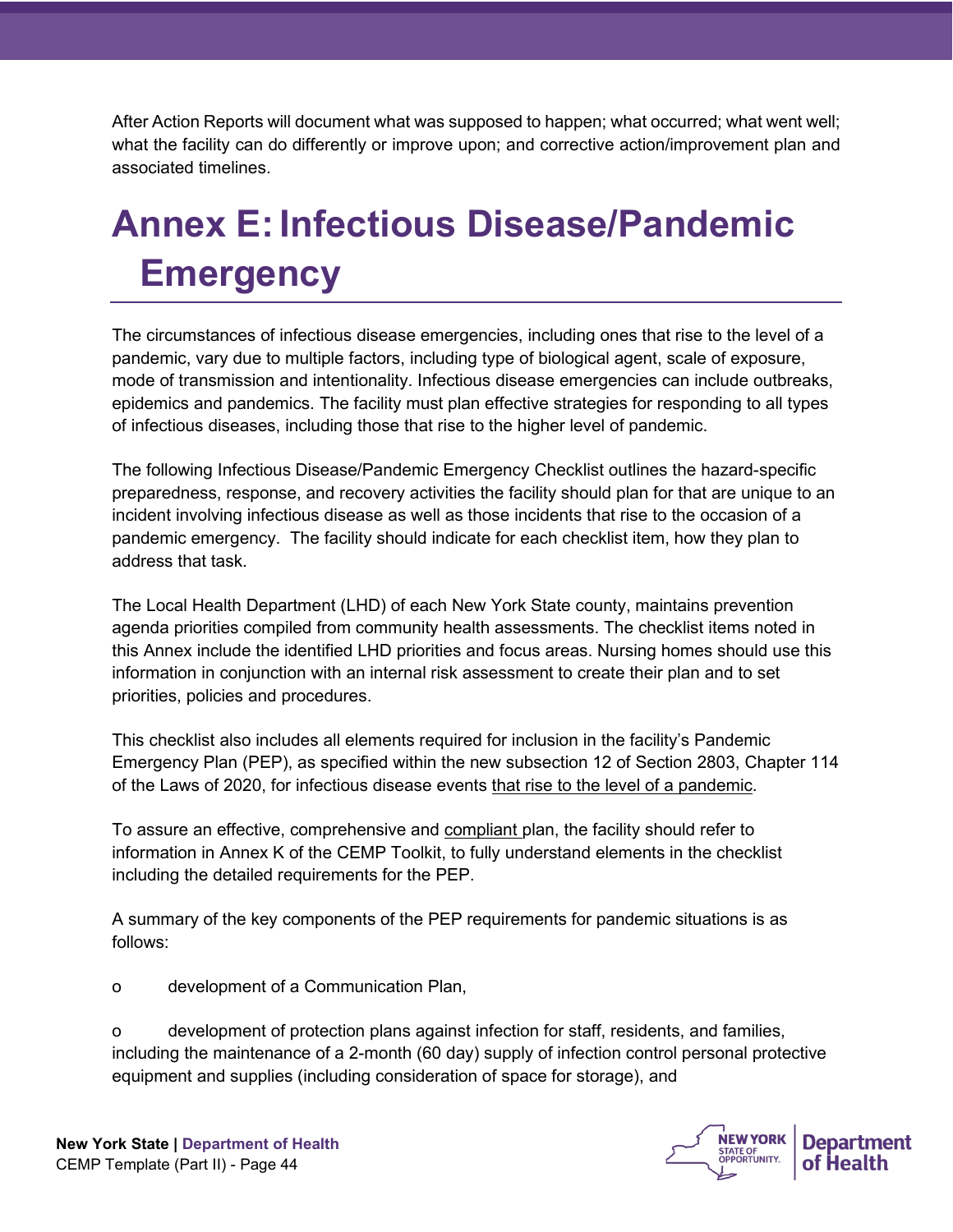o A plan for preserving a resident's place in and/or being readmitted to a residential health care facility or alternate care site if such resident is hospitalized, in accordance with all applicable laws and regulations.

Finally, any appendices and documents, such as regulations, executive orders, guidance, lists, contracts, etc. that the facility creates that pertain to the tasks in this Annex, and/or refers to in this Annex, should be attached to the corresponding Annex K of the CEMP Toolkit rather than attached here, so that this Annex remains a succinct plan of action.

| <b>Infectious Disease/Pandemic Emergency Checklist</b> |                                                                                                                                                                                                                                                                                                                                                                                                                                                                                                               |  |
|--------------------------------------------------------|---------------------------------------------------------------------------------------------------------------------------------------------------------------------------------------------------------------------------------------------------------------------------------------------------------------------------------------------------------------------------------------------------------------------------------------------------------------------------------------------------------------|--|
|                                                        | <b>Preparedness Tasks for all Infectious Disease Events</b>                                                                                                                                                                                                                                                                                                                                                                                                                                                   |  |
| Required                                               | Provide staff education on infectious diseases (e.g., reporting requirements (see Annex K)<br>of the CEMP toolkit), exposure risks, symptoms, prevention, and infection control, correct<br>use of personal protective equipment, regulations, including 10 NYCRR 415.3(i)(3)(iii),<br>415.19, and 415.26(i); 42 CFR 483.15(e) and 42 CFR § 483.80), and Federal and State<br>guidance/requirements. This education is completed at orientation and annually.                                                 |  |
| Required                                               | Develop/Review/Revise and Enforce existing infection prevention, control, and reporting<br>policies. ICP policies are reviewed and revised annually and as needed with any IC<br>issues.                                                                                                                                                                                                                                                                                                                      |  |
| Recommended                                            | Conduct routine/ongoing, infectious disease surveillance that is adequate to identify<br>background rates of infectious diseases and detect significant increases above those<br>rates. This will allow for immediate identification when rates increase above these usual<br>baseline levels. Staff are health screened daily upon arrival to facility. Residents are<br>screened Q shift.                                                                                                                   |  |
| Recommended                                            | Develop/Review/Revise plan for staff testing/laboratory The Facility does Covid-19 testing<br>weekly for all staff. The Facility has an outside contracted lab to conduct this process.                                                                                                                                                                                                                                                                                                                       |  |
| Required                                               | Review and assure that there is, adequate facility staff access to communicable disease<br>reporting tools and other outbreak specific reporting requirements on the Health<br>Commerce System (e.g., Nosocomial Outbreak Reporting Application (NORA), HERDS<br>surveys. Key facility personnel have access to HCS.                                                                                                                                                                                          |  |
| Required                                               | Develop/Review/Revise internal policies and procedures, to stock up on medications,<br>environmental cleaning agents, and personal protective equipment as necessary. (Include<br>facility's medical director, Director of Nursing, Infection Control Practitioner, safety officer,<br>human resource director, local and state public health authorities, and others as<br>appropriate in the process) These policies are reviewed annually by the Director of<br>Nursing and Assistant Director of Nursing. |  |
| Recommended                                            | Develop/Review/Revise administrative controls (e.g., visitor policies, employee absentee<br>plans, staff wellness/symptoms monitoring, human resource issues for employee leave).                                                                                                                                                                                                                                                                                                                             |  |

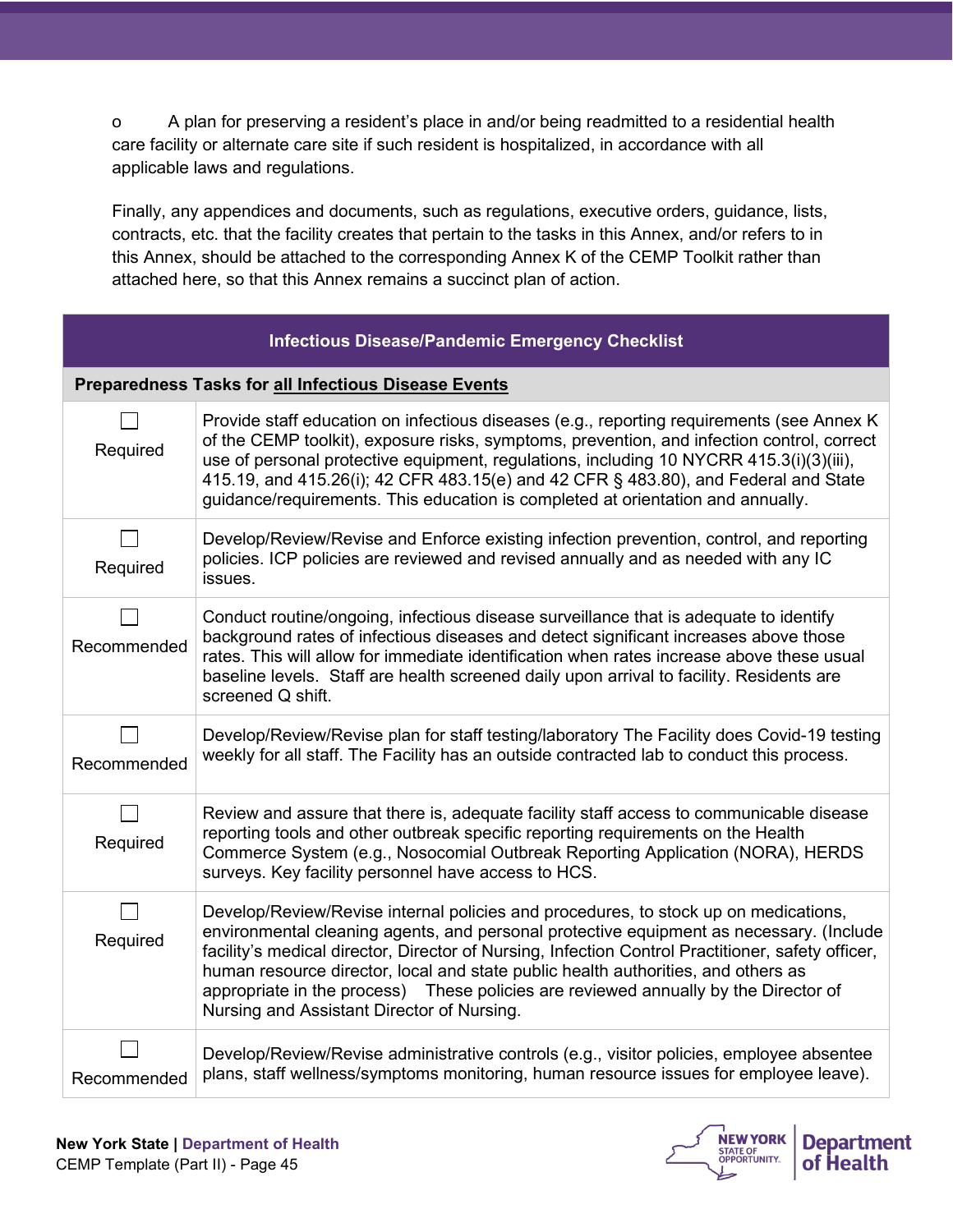| Required                                                 | Develop/Review/Revise environmental controls (e.g., areas for contaminated waste)<br>Reviewed Annually by the Director of Housekeeping                                                                                                                                                                                                                                                                                                                                          |
|----------------------------------------------------------|---------------------------------------------------------------------------------------------------------------------------------------------------------------------------------------------------------------------------------------------------------------------------------------------------------------------------------------------------------------------------------------------------------------------------------------------------------------------------------|
| Required                                                 | Develop/Review/Revise vendor supply plan for re-supply of food, water, medications,<br>other supplies, and sanitizing agents Reviewed Annually by the EP/QAPI Committee; see<br>attached in EP Manual                                                                                                                                                                                                                                                                           |
| Required                                                 | Develop/Review/Revise facility plan to ensure that residents are isolated/cohorted and or<br>transferred based on their infection status in accordance with applicable NYSDOH and<br>Centers for Disease Control and Prevention (CDC) guidance. The Facility follows CDC<br>guidance for cohorting in long term care.                                                                                                                                                           |
| Recommended                                              | Develop plans for cohorting, including using of a part of a unit, dedicated floor, or wing in<br>the facility or a group of rooms at the end of the unit, and discontinuing any sharing of a<br>bathroom with residents outside the cohort. This plan is reviewed annually and as needed.                                                                                                                                                                                       |
| Recommended                                              | Develop/Review/Revise a plan to ensure social distancing measures can be put into place<br>where indicated. The Facility follows social distancing measures as indicated for<br>communal dining and activities.                                                                                                                                                                                                                                                                 |
| Recommended                                              | Develop/Review/Revise a plan to recover/return to normal operations when, and as<br>specified by, State and CDC guidance at the time of each specific infectious disease or<br>pandemic event e.g., regarding how, when, which activities /procedures /restrictions may<br>be eliminated, restored and the timing of when those changes may be executed. The<br>Facility has a New York Forward Safety Plan which includes visitation reopening.                                |
|                                                          | <b>Additional Preparedness Planning Tasks for Pandemic Events</b>                                                                                                                                                                                                                                                                                                                                                                                                               |
| Required                                                 | In accordance with PEP requirements, Develop/Review/Revise a Pandemic<br>Communication Plan that includes all required elements of the PEP. The EP/QAPI Team<br>are involved in the Pandemic Communication Plan. The plan is reviewed and revised<br>annually and as needed. Facility Staff are educated on the plan at orientation and<br>annually.                                                                                                                            |
| Required                                                 | In accordance with PEP requirements, Development/Review/Revise plans for protection<br>of staff, residents and families against infection that includes all required elements of the<br>PEP. This plan covers infection prevention and control measures. This plan includes<br>having a 60 day supply of PPE. This plan also ensures that a resident who is hospitalized<br>can be readmitted in accordance with the first available bed and a negative covid test.             |
| <b>Response Tasks for all Infectious Disease Events:</b> |                                                                                                                                                                                                                                                                                                                                                                                                                                                                                 |
| Recommended                                              | The facility will implement the following procedures to obtain and maintain current<br>guidance, signage, advisories from the NYSDOH and the U.S. Centers for Disease<br>Control and Prevention (CDC) on disease-specific response actions, e.g., including<br>management of residents and staff suspected or confirmed to have disease.<br>The facility stays updated with current guidance and directives by checking HCS daily and<br>by subscribing to CDC and CMS updates. |

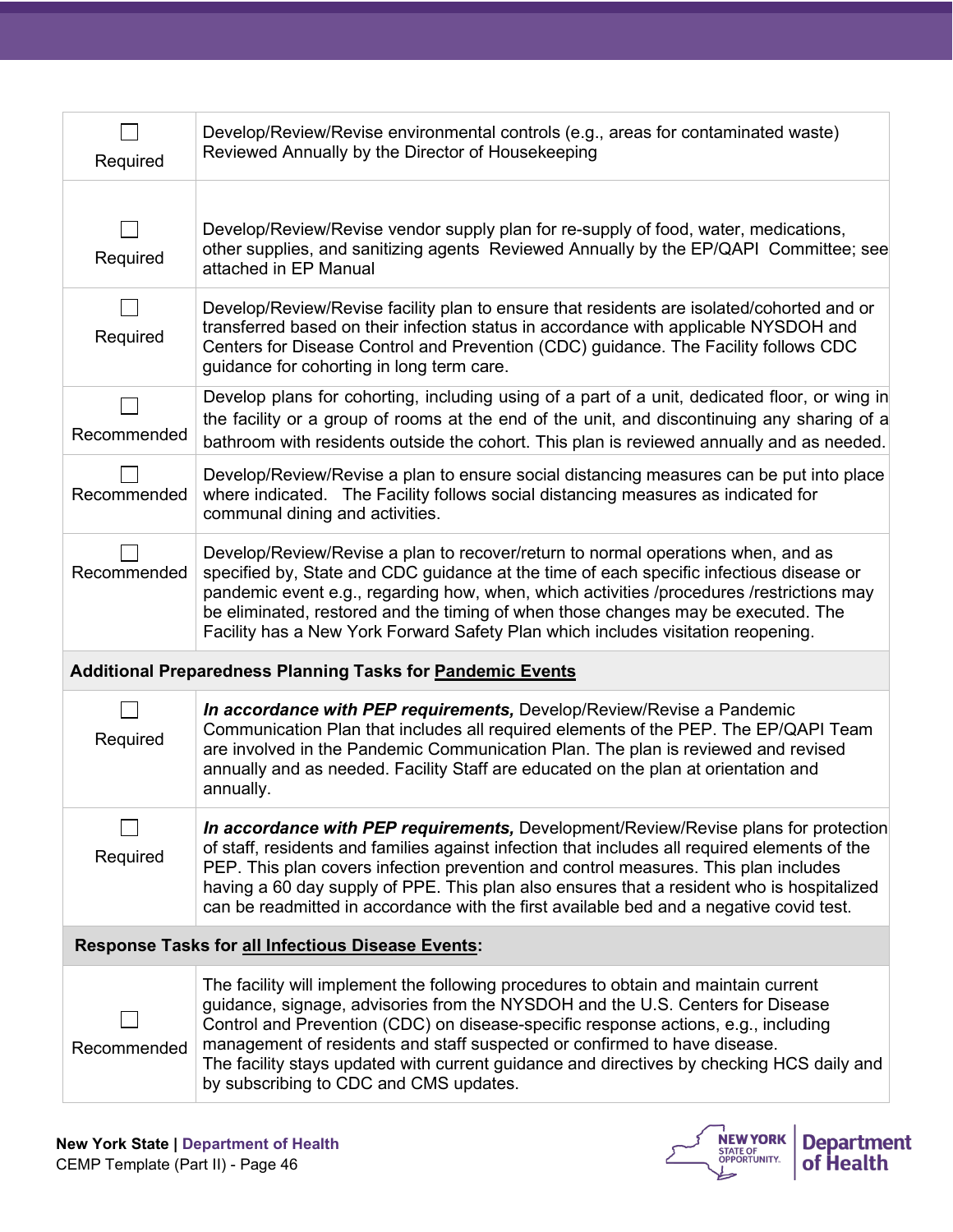| Required    | The facility will assure it meets all reporting requirements for suspected or confirmed<br>communicable diseases as mandated under the New York State Sanitary Code (10<br>NYCRR 2.10 Part 2), as well as by 10 NYCRR 415.19. (see Annex K of the CEMP toolkit<br>for reporting requirements). The facility designated person reports this in HERDS.                                                                                                  |
|-------------|-------------------------------------------------------------------------------------------------------------------------------------------------------------------------------------------------------------------------------------------------------------------------------------------------------------------------------------------------------------------------------------------------------------------------------------------------------|
| Required    | The facility will assure it meets all reporting requirements of the Health Commerce<br>System, e.g. HERDS survey reporting.                                                                                                                                                                                                                                                                                                                           |
| Recommended | The Infection Control Practitioner will clearly post signs for cough etiquette, hand washing,<br>and other hygiene measures in high visibility areas. Consider providing hand sanitizer and<br>face/nose masks, if practical.                                                                                                                                                                                                                         |
| Recommended | The facility will implement the following procedures to limit exposure between infected and<br>non-infected persons and consider segregation of ill persons, in accordance with any<br>applicable NYSDOH and CDC guidance, as well as with facility infection control and<br>prevention program policies. The facility follows the CDC guidance for cohorting. The<br>facility uses color coded precaution signage.                                   |
| Recommended | The facility will implement the following procedures to ensure that as much as is possible,<br>separate staffing is provided to care for each infection status cohort, including surge<br>staffing strategies. The facility utilizes consistent staff assignments as much as feasible.                                                                                                                                                                |
| Recommended | The facility will conduct cleaning/decontamination in response to the infectious disease in<br>accordance with any applicable NYSDOH, EPA and CDC guidance, as well as with facility<br>policy for cleaning and disinfecting of isolation rooms.                                                                                                                                                                                                      |
| Required    | The facility will implement the following procedures to provide residents, relatives, and<br>friends with education about the disease and the facility's response strategy at a level<br>appropriate to their interests and need for information through: signage, posting on social<br>media page and or web page, calls, mailings, in person communication.                                                                                         |
| Recommended | The facility will contact all staff, vendors, other relevant stakeholders on the facility's<br>policies and procedures related to minimizing exposure risks to residents.                                                                                                                                                                                                                                                                             |
|             | Subject to any superseding New York State Executive Orders and/or NYSDOH guidance<br>that may otherwise temporarily prohibit visitors, the facility will advise visitors to limit visits<br>to reduce exposure risk to residents and staff.                                                                                                                                                                                                           |
| Required    | If necessary, and in accordance with applicable New York State Executive Orders and/or<br>NYSDOH guidance, the facility will implement the following procedures to close the facility<br>to new admissions, limit visitors when there are confirmed cases in the community and/or<br>to screen all permitted visitors for signs of infection. The facility shall restrict or limit new<br>admissions and or visitors during an emergency or disaster. |
|             | <b>Additional Response Tasks for Pandemic Events:</b>                                                                                                                                                                                                                                                                                                                                                                                                 |
| Recommended | Ensure staff are using PPE properly (appropriate fit, don/doff, appropriate choice of PPE<br>per procedures) The facility educates and competencies staff on the proper use of PPE.                                                                                                                                                                                                                                                                   |

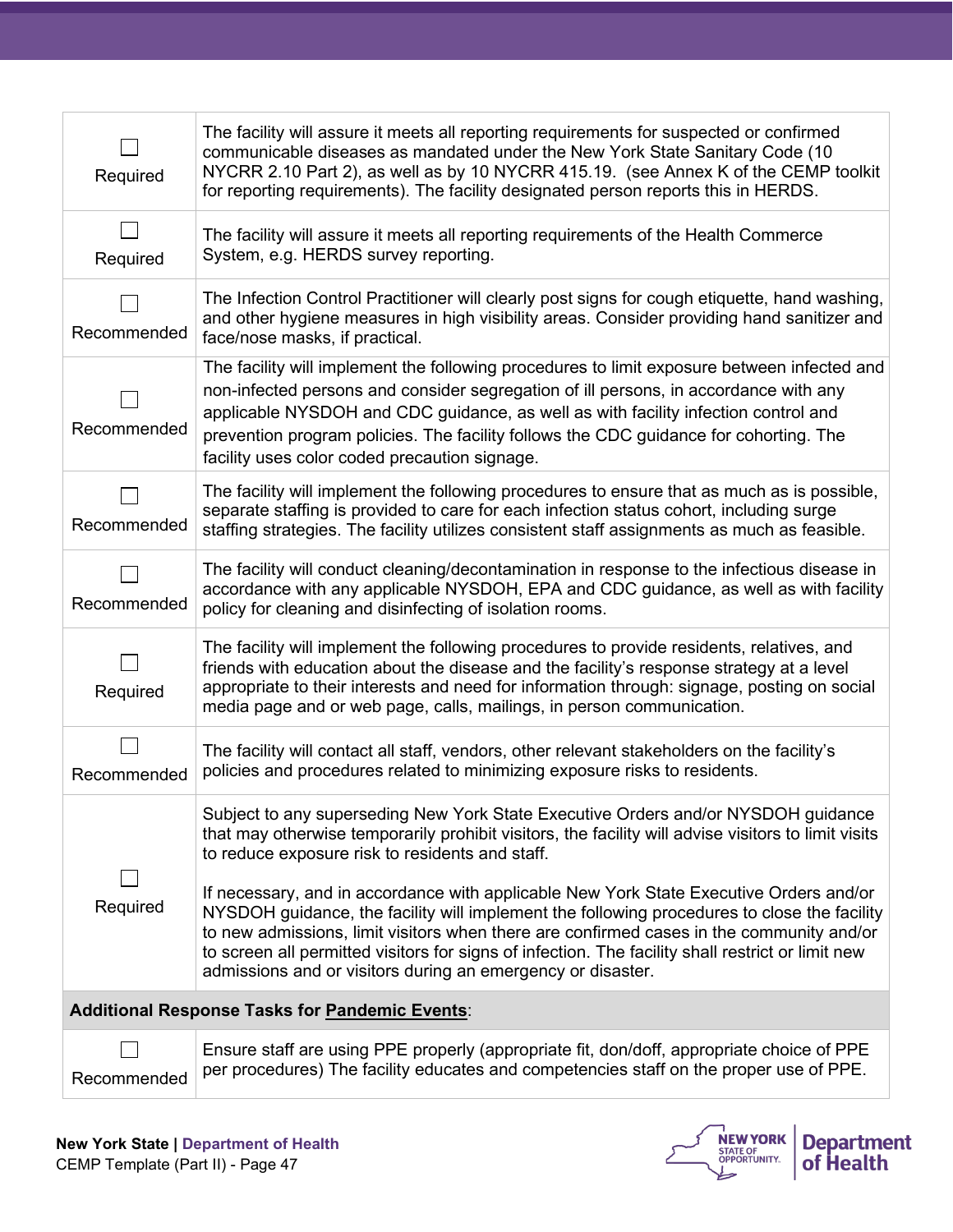| Required                   | In accordance with PEP requirements, the facility will follow the following procedures to<br>post a copy of the facility's PEP, in a form acceptable to the commissioner, on the facility's<br>public website, and make available immediately upon request.                                                                                                                                                                                                                                                                                                                                                                                                                                                                                                                                                                 |
|----------------------------|-----------------------------------------------------------------------------------------------------------------------------------------------------------------------------------------------------------------------------------------------------------------------------------------------------------------------------------------------------------------------------------------------------------------------------------------------------------------------------------------------------------------------------------------------------------------------------------------------------------------------------------------------------------------------------------------------------------------------------------------------------------------------------------------------------------------------------|
| Required                   | In accordance with PEP requirements, the facility will utilize the following methods to<br>update authorized family members and guardians of infected residents (i.e., those infected<br>with a pandemic-related infection) at least once per day and upon a change in a resident's<br>condition: via third party robo-calls, staff calls, social media page and or web page posts.                                                                                                                                                                                                                                                                                                                                                                                                                                         |
| $\blacksquare$<br>Required | In accordance with PEP requirements, the facility will implement the following<br>procedures/methods to ensure that all residents and authorized families and guardians are<br>updated at least once a week on the number of pandemic-related infections and deaths at<br>the facility, including residents with a pandemic-related infection who pass away for<br>reasons other than such infection: via weekly calls.                                                                                                                                                                                                                                                                                                                                                                                                     |
| Required                   | In accordance with PEP requirements, the facility will implement the following<br>mechanisms to provide all residents with no cost daily access to remote videoconference<br>or equivalent communication methods with family members and guardians: video chat via<br>iPads and or iPhones.                                                                                                                                                                                                                                                                                                                                                                                                                                                                                                                                 |
| Required                   | In accordance with PEP requirements, the facility will implement the following<br>process/procedures to assure hospitalized residents will be admitted or readmitted to such<br>residential health care facility or alternate care site after treatment, in accordance with all<br>applicable laws and regulations, including but not limited to 10 NYCRR 415.3(i)(3)(iii),<br>415.19, and 415.26(i); and 42 CFR 483.15(e): This plan also ensures that a resident who<br>is hospitalized can be readmitted in accordance with the first available, appropriate bed<br>and a negative covid test.                                                                                                                                                                                                                           |
| Required                   | In accordance with PEP requirements, the facility will implement the following process<br>to preserve a resident's place in a residential health care facility if such resident is<br>hospitalized, in accordance with all applicable laws and regulations including but not<br>limited to 18 NYCRR 505.9(d)(6) and 42 CFR 483.15(e): This plan also ensures that a<br>resident who is hospitalized can be readmitted in accordance with the first available,<br>appropriate bed and a negative covid test.                                                                                                                                                                                                                                                                                                                 |
| Required                   | In accordance with PEP requirements, the facility will implement the following planned<br>procedures to maintain or contract to have at least a two-month (60-day) supply of<br>personal protective equipment (including consideration of space for storage) or any<br>superseding requirements under New York State Executive Orders and/or NYSDOH<br>regulations governing PPE supply requirements executed during a specific disease<br>outbreak or pandemic. As a minimum, all types of PPE found to be necessary in the<br>COVID pandemic should be included in the 60-day stockpile.<br>This includes, but is not limited to:<br>N95 respirators<br>Face shield<br>Eye protection<br>Gowns/isolation gowns<br>Gloves<br>Masks<br>The facility has emergency preparedness PPE 60 day supply storage space on site both |